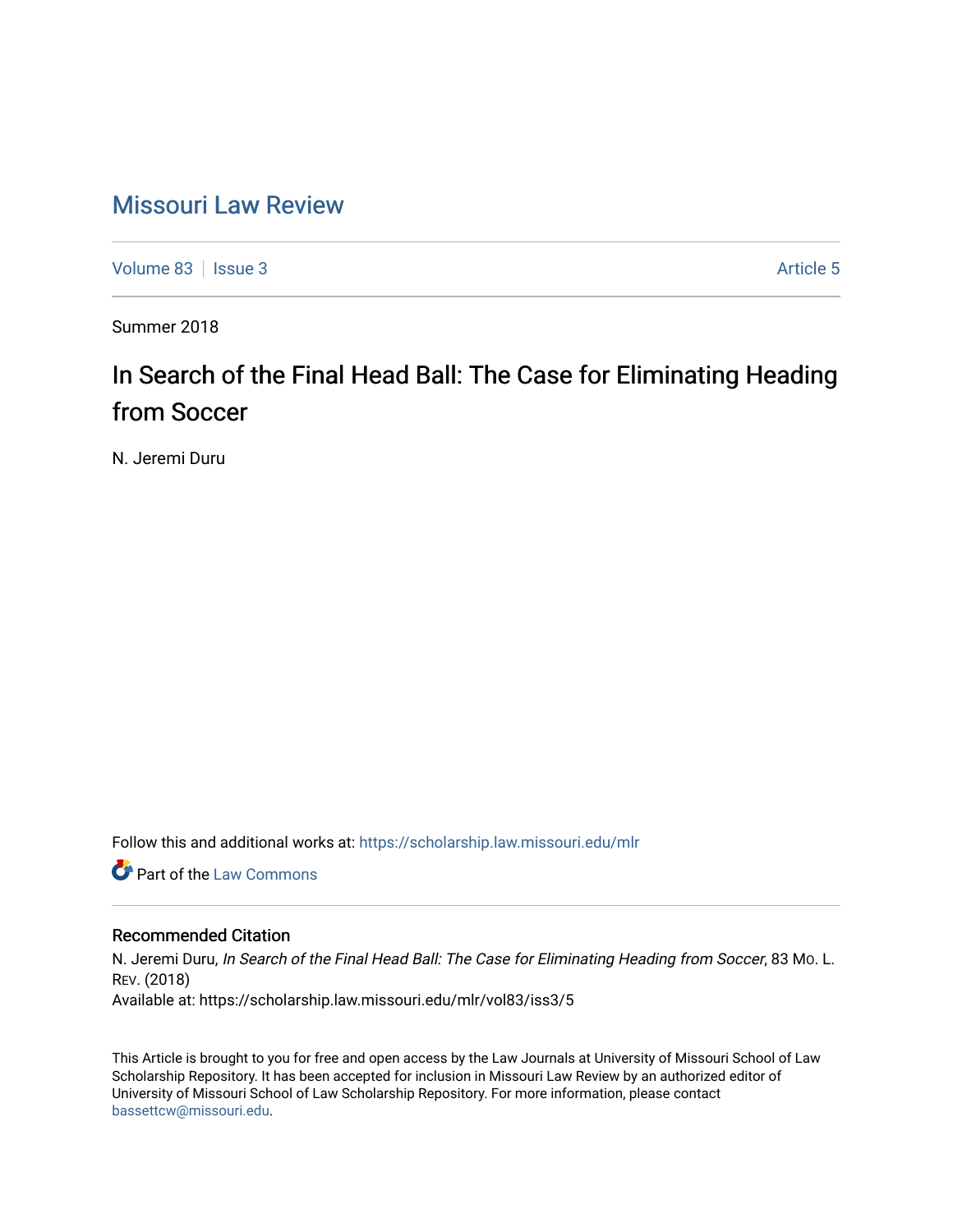# **MISSOURI LAW REVIEW**

VOLUME 83 SUMMER 2018 NUMBER 3

# **In Search of the Final Head Ball: The Case for Eliminating Heading from Soccer**

*N. Jeremi Duru\**

| 560                                                                   |
|-----------------------------------------------------------------------|
|                                                                       |
| III. SOCCER, FOOTBALL, AND THEIR INTERACTION IN THE UNITED STATES 565 |
| Soccer and Football in the United States: Born of One  565            |
|                                                                       |
|                                                                       |
|                                                                       |
|                                                                       |
|                                                                       |
|                                                                       |
|                                                                       |
|                                                                       |
| B. The Inefficacy of Soccer Headgear in Preventing Brain Injury 585   |
|                                                                       |
|                                                                       |
|                                                                       |
|                                                                       |
|                                                                       |
|                                                                       |

<sup>\*</sup> Professor of Law, Washington College of Law, American University. J.D., Harvard Law School; M.P.P., Harvard University, John F. Kennedy School of Government; B.A., Brown University. I am grateful to The Honorable Damon J. Keith for his enduring mentorship and friendship. In addition, I am grateful to Micah Burch and Jules Boykoff for their thoughtful suggestions and to Alisa Fornwald, Stephanie Vilella and Erin Winkfield for their excellent research assistance.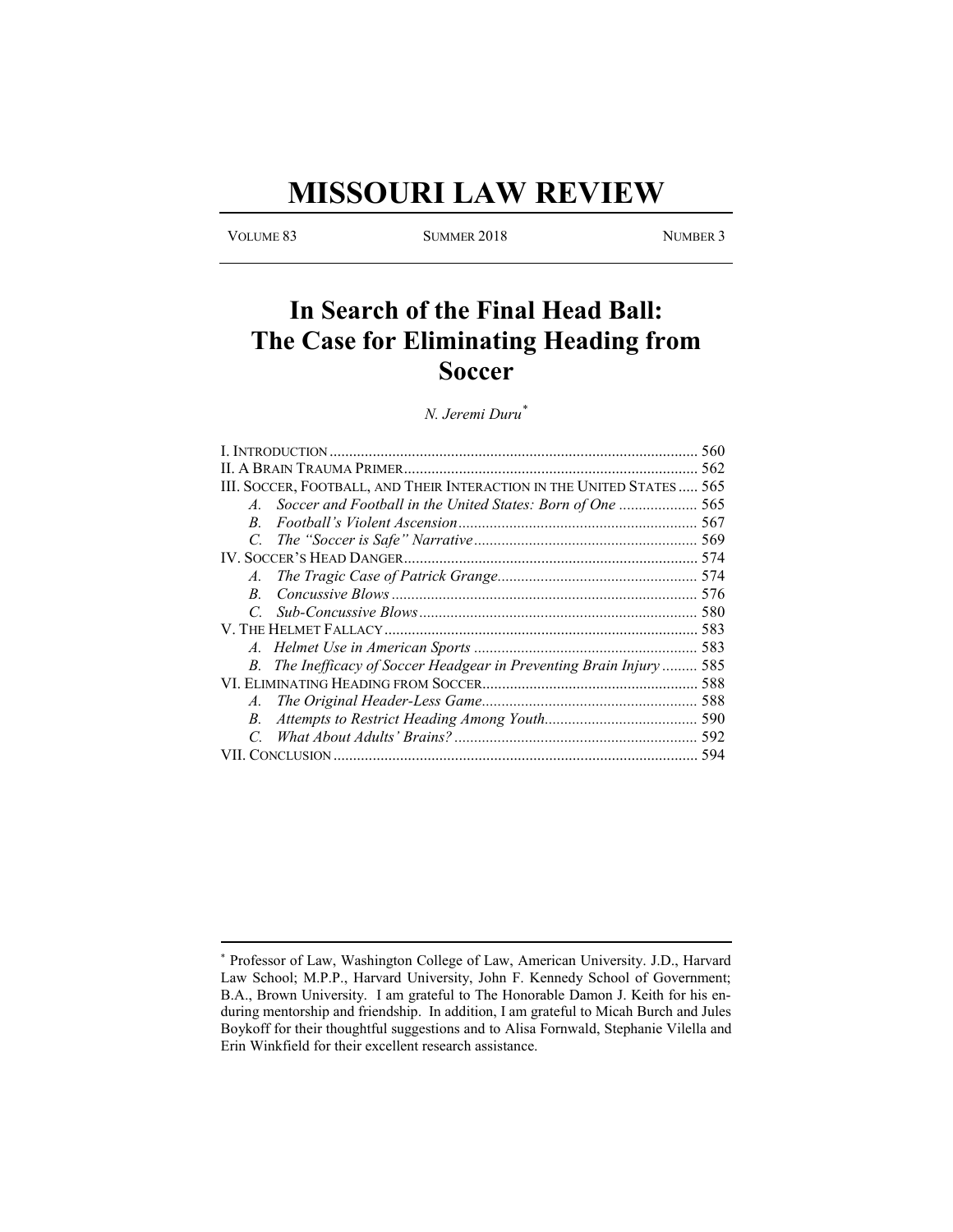### I. INTRODUCTION

Soccer is unquestionably the world's most popular sport.<sup>1</sup> Two hundred and eleven countries have national soccer associations,<sup>2</sup> hundreds of millions of people across the globe play recreationally,<sup>3</sup> and Fédération Internationale de Football Association's ("FIFA") quadrennial World Cup soccer tournament is unchallenged as the highest profile<sup>4</sup> and highest grossing sporting competition on Earth.<sup>5</sup> Notwithstanding its popularity, however, soccer sits at a troubling crossroads as the sport's governing bodies grapple with the impact that the risk of brain injury is having on the game. $6$  Soccer is, of course, not alone in this regard. The risk of brain injury exists in all team contact sports, most famously in American football ("football"), which provides a cautionary tale from which soccer could stand to learn.<sup>7</sup>

As evidence reflecting the epidemic of brain injury in football began to pile up in the early 2000s, the National Football League ("NFL"), far and away the world's leading football entity, was slow to react. The NFL initially discounted the connection between football and brain injuries and, in some cases, sought to delegitimize those who challenged the league. $8$  Eventually, the NFL acknowledged the dangers attendant to playing football and has since instituted a bevy of rule changes to protect the players' heads.<sup>9</sup> Notwithstanding the rule changes, violent collisions causing damage to the head continue at an alarming rate. During the 2017 NFL season, players suffered 281 concussions, up 13.5%

3. Matthias Kunz, *265 Million Playing Football*, FIFA MAG., July 2007, at 10, https://www.fifa.com/mm/document/fifafacts/bcoffsurv/emage\_9384\_10704.pdf.

<sup>1</sup>. Ira Boudway, *Soccer Is the World's Most Popular Sport and Still Growing*, BLOOMBERG (June 12, 2018), https://www.bloomberg.com/news/articles/2018-06- 12/soccer-is-the-world-s-most-popular-sport-and-still-growing. A recent survey conducted by Nielsen found that more than 43% of individuals indicated interest in the sport. *Id.* The next closest sport was basketball, with 36% of individuals indicating interest. *Id.*

<sup>2</sup>*. Associations*, FIFA, https://www.fifa.com/associations/ (last visited Sept. 1, 2018). Some even call FIFA the "United Nations of Football." *Id.*

<sup>4</sup>. Zack Pumerantz, *Ranking the Biggest Events in Sports*, BLEACHER REP. (July 6, 2012), https://bleacherreport.com/articles/1247928-ranking-the-biggest-events-insports#slide0.

<sup>5</sup>. Michael Sheetz, *Here's Who is Getting Rich off of the World Cup*, CNBC: SPORTS BUS. (June 14, 2018), https://www.cnbc.com/2018/06/14/the-business-of-theworld-cup--who-makes-money-and-how-much.html.

<sup>6</sup>*. See infra* Part IV.

<sup>7</sup>*. See infra* Section III.B.

<sup>8</sup>. Barry Petchesky, *A Timeline of Concussion Science and NFL Denial*, DEADSPIN (Aug. 30, 2013, 11:22 AM), http://deadspin.com/a-timeline-of-concussionscience-and-nfl-denial-1222395754.

<sup>9</sup>*. E.g.*, *New NFL Rules Designed to Limit Head Injuries*, NFL (Aug. 6, 2010, 5:33 PM), http://www.nfl.com/news/story/09000d5d81990bdf/article/new-nfl-rulesdesigned-to-limit-head-injuries (last updated July 26, 2012, 8:40 PM).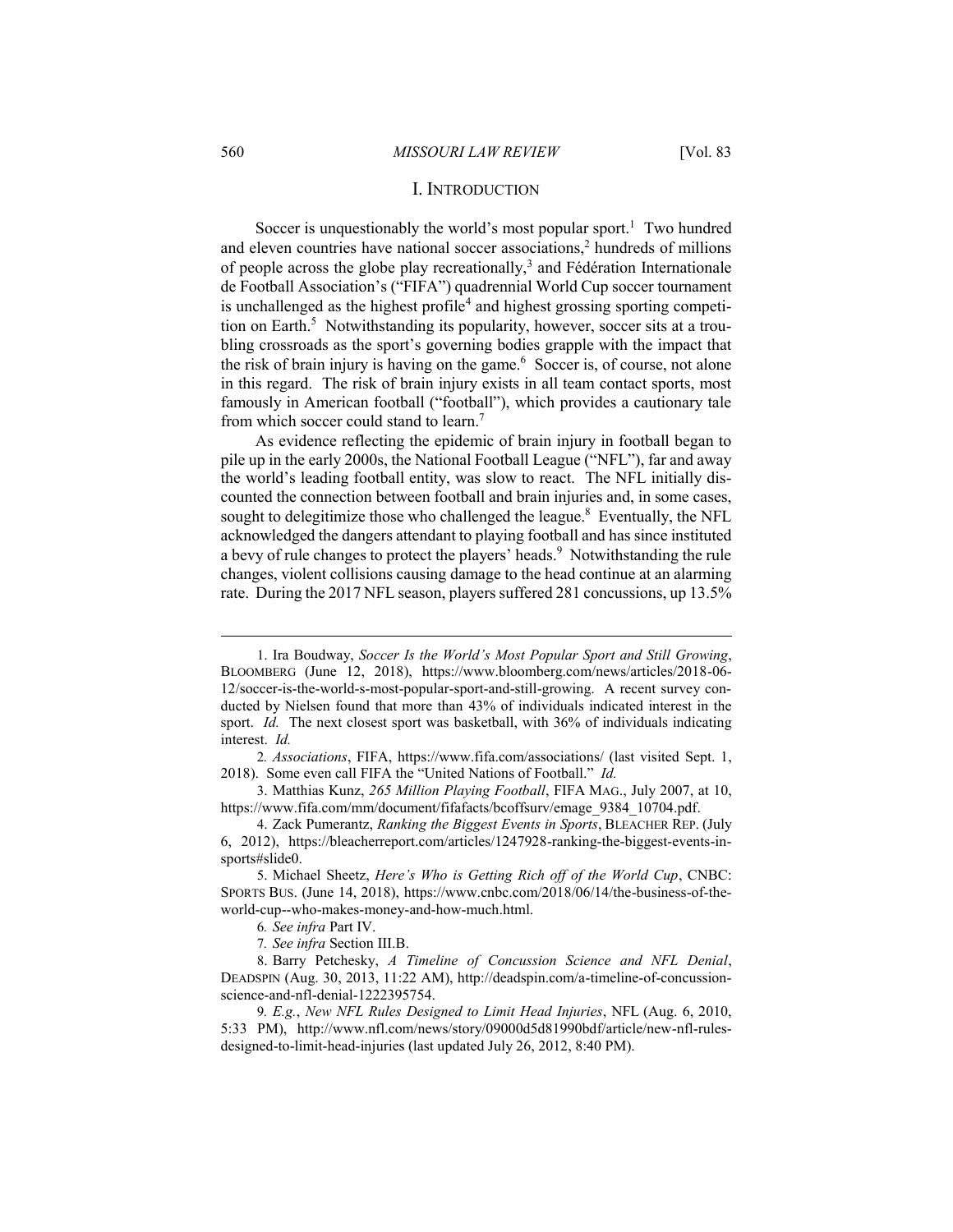from 2016.<sup>10</sup> Indeed, many in the NFL community quietly concede that the violence inherent in football unavoidably risks head trauma.<sup>11</sup>

Soccer, however, is different. When not challenging for the ball, contact beyond that which is incidental is not permitted; even when challenging for the ball, challenges are to be made with the feet in the area of the ball – generally at another player's feet.<sup>12</sup> Moreover, to the extent that any pushing, striking, charging, or jumping deemed dangerous by the referee accompanies the challenge, the opposing team will receive the ball.<sup>13</sup> In contrast, dangerous pushes, strikes, charges, and jumps are part and parcel of football and are generally encouraged and even demanded.<sup>14</sup>

Soccer encourages and demands one action, however, that puts the head in consistent danger: heading the ball.<sup>15</sup> Thirty percent  $(30\%)$  of concussions in soccer occur when two players attempt to head the ball at the same time, resulting in head clashes or heads colliding with other body parts or the ground.<sup>16</sup> The desired outcome of an attempted header – head to ball impact – causes untold damage as well.<sup>17</sup> This Article, therefore, argues that soccer's governing bodies should eliminate the practice of heading from the game. Doing so would protect generations of soccer players to come and would limit

12*. See* THE INT'L FOOTBALL ASS'N BD., LAWS OF THE GAME 2017/18 97 (June 1, 2017), https://resources.fifa.com/mm/document/footballdevelopment/refereeing/02/90/11/67/lawsofthegame2017-2018-en\_neutral.pdf.

13*. Id.* at 97, 99.

14*. See* Naveen Jain, *Can We Change the Culture of Violence in Football and Still Retain the Sport We Love?*, FORBES (Mar. 21, 2012, 2:22 PM), https://www.forbes.com/sites/naveenjain/2012/03/21/can-we-change-the-culture-ofviolence-in-football-and-still-retain-the-sport-we-love/#3ad6825d1f19. It was discovered that at least one NFL team had instituted a "bounty" type program where players would be compensated for injuring members of opposing teams. *Id.*

15. Heading a ball entails hitting the ball with the upper portion of the forehead, near the hairline, to redirect and move the ball. *Heading the Ball in Soccer,* SOCCER TRAINING INFO, http://www.soccer-training-info.com/soccer\_heading.asp (last visited Sept. 1, 2018). The move can be used offensively or defensively and from a standing, jumping, or diving position. *Id.*

16. *Mehr v. Féderation Internationale De Football Ass'n*, 115 F. Supp. 3d 1035, 1062–63 (N.D. Cal. 2015); *see also* Mike Woitalla, *Headgear Not Recommended in U.S. Soccer's Concussion Prevention Campaign*, SOCCER AMERICA (Dec. 3, 2015), https://www.socceramerica.com/publications/article/66798/headgear-not-recommended-in-ussoccers-concussi.html.

17*. See infra* Part IV.

<sup>10</sup>*. NFL Releases Injury Data for 2017 Season*, NFL (Jan. 26, 2018, 4:43 PM) http://www.nfl.com/news/story/0ap3000000911123/article/nfl-releases-injury-datafor-2017-season (last updated Jan. 26, 2018, 5:48 PM).

<sup>11</sup>*. See, e.g*., JACK ROGER, TRAUMATIC BRAIN INJURY AND THE NFL: A STUDY OF THE CONFLUENCES OF MEDICINE, ETHICS, AND SOCIAL MORES IN PROFESSIONAL FOOTBALL 37–40 (May 2017) (unpublished honors thesis, Baylor University), https://baylor-ir.tdl.org/baylor-ir/bitstream/handle/2104/9980/Jackson\_Rogers\_HonorsThesis.pdf?sequence=1&isAllowed=yir/bitstream/handle/2104/9980/Jackson\_Rogers\_HonorsThesis.pdf?sequence=1.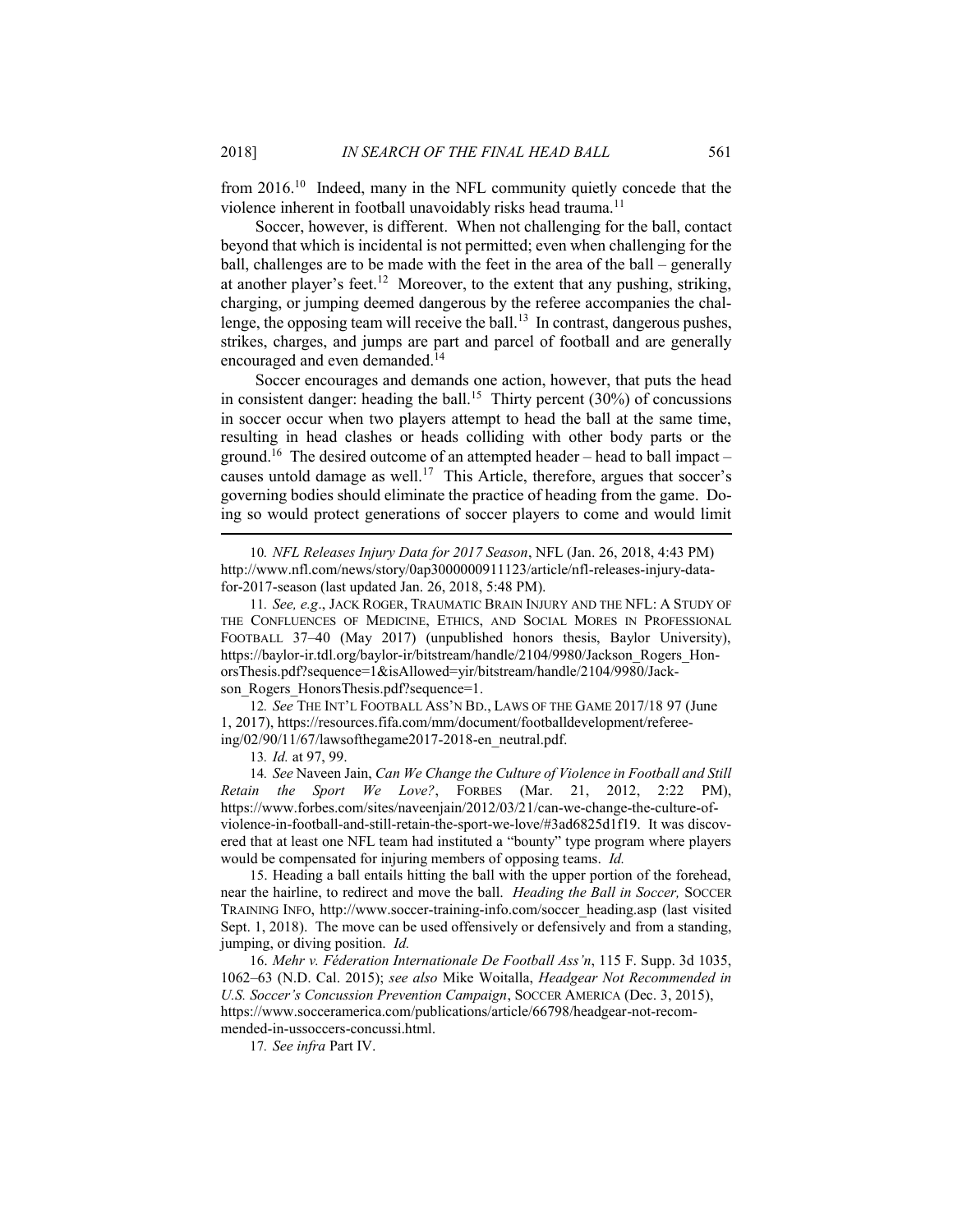potentially wide-spread liability among soccer governing bodies, as well as the ensuing economic consequences, ensuring the continued existence of "The Beautiful Game."<sup>18</sup>

Part II of this Article offers a primer on brain trauma and its incidence in contact sports. Part III details the historical relationship between soccer and football, the ties that bind them, and each game's position vis-a-vis the other in the pecking order of American sports. Part IV explores the underappreciated danger of brain trauma that playing soccer poses. Part V examines the inefficacy of headgear in protecting soccer players' brains. Part VI tracks the technological advances in soccer ball development that have led to increased heading and examines the movement to reduce heading in youth, but not adult, soccer. Part VII concludes that for the safety of soccer players and the future of the game, heading should be eliminated from soccer at all levels.

# II. A BRAIN TRAUMA PRIMER

The human brain is a wondrous organ. It exercises control over the body's other organs, and its size and power separate humans from other animals.<sup>19</sup> The brain's soft gelatinous consistency, however, renders it extremely delicate.<sup>20</sup> Although the skull and the fluid in which the brain is suspended protects the brain, a blow to the head or a sudden head movement can send the

<sup>18</sup>. "The Beautiful Game" is a common nickname for soccer. *See* Nick Harper, *Interview Stuart Hall*, GUARDIAN (May 2, 2003, 5:05 AM), https://www.theguardian.com/football/2003/may/02/newsstory.sport11.

<sup>19</sup>*. See* Tanya Lewis, *Human Brain: Facts, Functions & Anatomy*, LIVE SCI. (Mar. 25, 2016, 2:51 PM), https://www.livescience.com/29365-human-brain.html. "Humans . . . have more neurons per unit volume than other animals . . . . Humans also have the largest frontal lobes of any animal . . . ." *Id.*

<sup>20</sup>*. See* Jennifer Welsh, *This Incredible Video of a Freshly Harvested Brain Shows How Amazingly Fragile It Really Is*, BUS. INSIDER (Nov. 19, 2013, 6:03 PM), http://www.businessinsider.com/video-shows-how-amazingly-fragile-the-brain-2013- 11.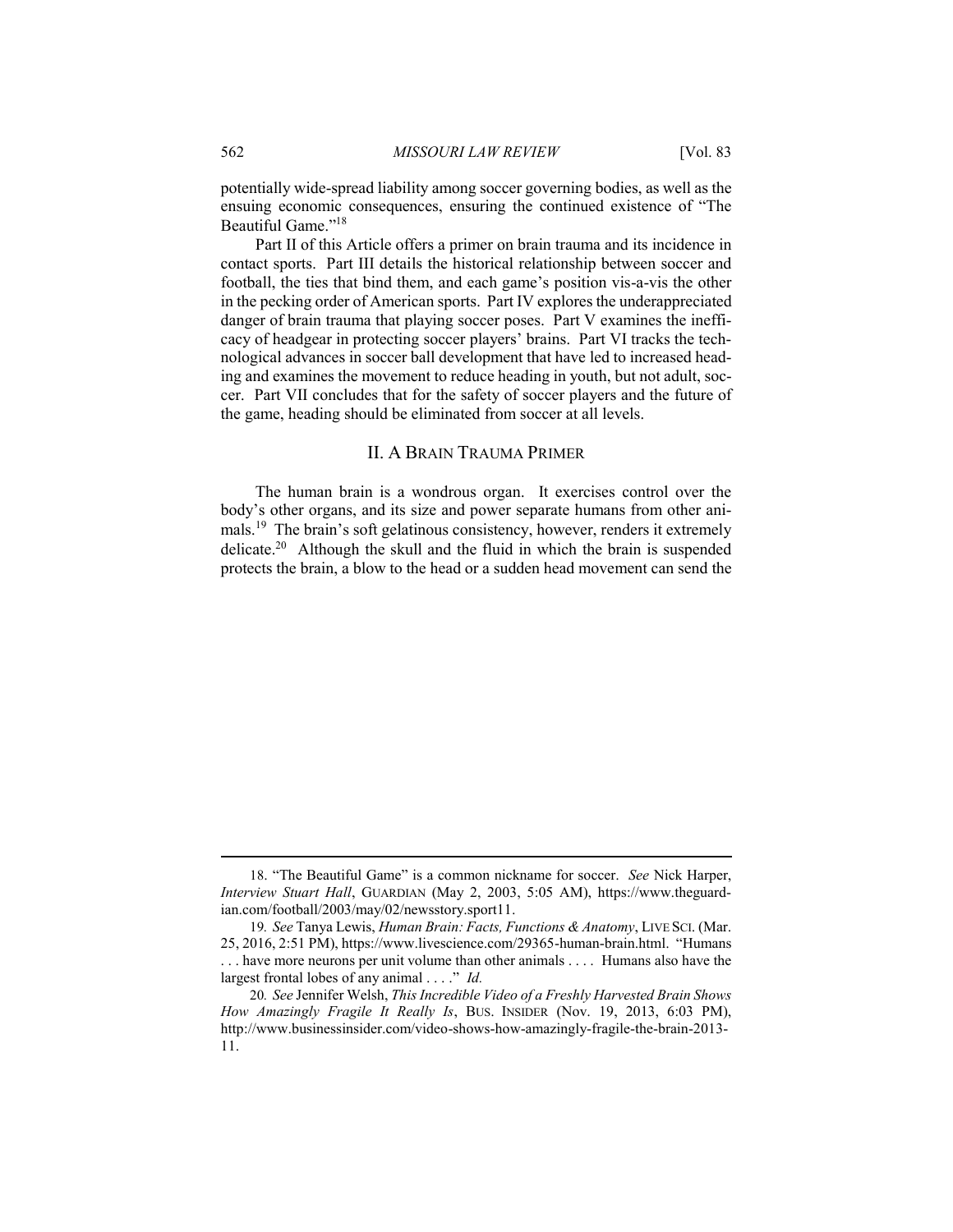brain sloshing in its fluid against the inside of the skull, $^{21}$  causing mild traumatic brain injury commonly known as a concussion. $^{22}$ 

The Center for Disease Control ("CDC") defines a concussion as "creating chemical changes in the brain and sometimes stretching and damaging brain cells."<sup>23</sup> Symptoms include headache, confusion, blurred vision, dizziness, nausea, irritability, sensitivity to light, and difficulty sleeping.<sup>24</sup> Sometimes symptoms manifest immediately, and sometimes they take days, weeks, or months to develop.<sup>25</sup> Through rest and avoiding strenuous physical activity, most people will recover from a concussion.<sup>26</sup> But if one sustains a second concussion before the first has healed, the individual could experience secondimpact syndrome, which can have catastrophic consequences, including severe

Helmets are not the answer. The brain has a certain amount of play inside the skull. It's buoyed up in the cerebral spinal fluid. It sits in this fluid, floats. When the head suddenly stops, the brain continues, reverberates back. So [sic] when I hit, *boom,* my skull stops, but my brain continues forward for about a centimeter. *Boom, boom,* it reverberates back. So [sic] you could have padding that's a foot thick. It's not going to change the acceleration/deceleration phenomenon.

#### *Id.* (alterations in original).

22. DEP'T OF HEALTH & HUM. SERV., HEADS UP: FACTS FOR PHYSICIANS ABOUT MILD TRAUMATIC BRAIN INJURY (MTBI) 2, https://stacks.cdc.gov/view/cdc/12340 (last visited Sept. 1, 2018) ("[M]ild Traumatic Brain Injury is used interchangeably with the term concussion  $[and] \dots$  is caused by a blow or jolt to the head that disrupts the function of the brain.").

23*. What is a Concussion,* CTR. FOR DISEASE CONTROL AND PREVENTION, https://www.cdc.gov/headsup/basics/concussion\_whatis.html (last updated Jan. 31, 2017).

24. *Concussions: How They Can Affect You Now and Later*, HEALTH UNIV. OF UTAH (Nov. 17, 2016, 12:00 AM), https://healthcare.utah.edu/healthfeed/postings/2016/11/concussion.php [hereinafter *Concussions*]; *What Are the Signs and Symptoms of Concussion?*, CTR. FOR DISEASE CONTROL AND PREVENTION, https://www.cdc.gov/traumaticbraininjury/symptoms.html (last updated Feb. 16, 2015).

25*. What Are the Signs and Symptoms of Concussion?*, *supra* note 24 ("[S]ymptoms may not show up for hours or days."); *Post-Concussion Syndrome*, MAYO CLINIC (July 28, 2017), https://www.mayoclinic.org/diseases-conditions/post-concussion-syndrome/symptoms-causes/syc-20353352 ("[S]ymptoms occur within the first seven to [ten] days and go away within three months. Sometimes, they can persist for a year or more.").

26*. Recovery from Concussion*, CTR. FOR DISEASE CONTROL AND PREVENTION, https://www.cdc.gov/headsup/basics/concussion\_recovery.html (last updated June 26, 2017).

<sup>21</sup>*. See* Jeanne Marie Laskas, *Bennet Omalu, Concussions and the NFL: How One Doctor Changed Football Forever*, GQ MAG. (Sept. 14, 2009), http://www.gq.com/story/nfl-players-brain-dementia-study-memory-concussions (statements of Julian Bailes). Bailes believes that players helmets do not soften the blow of physical contact made during a play, explaining,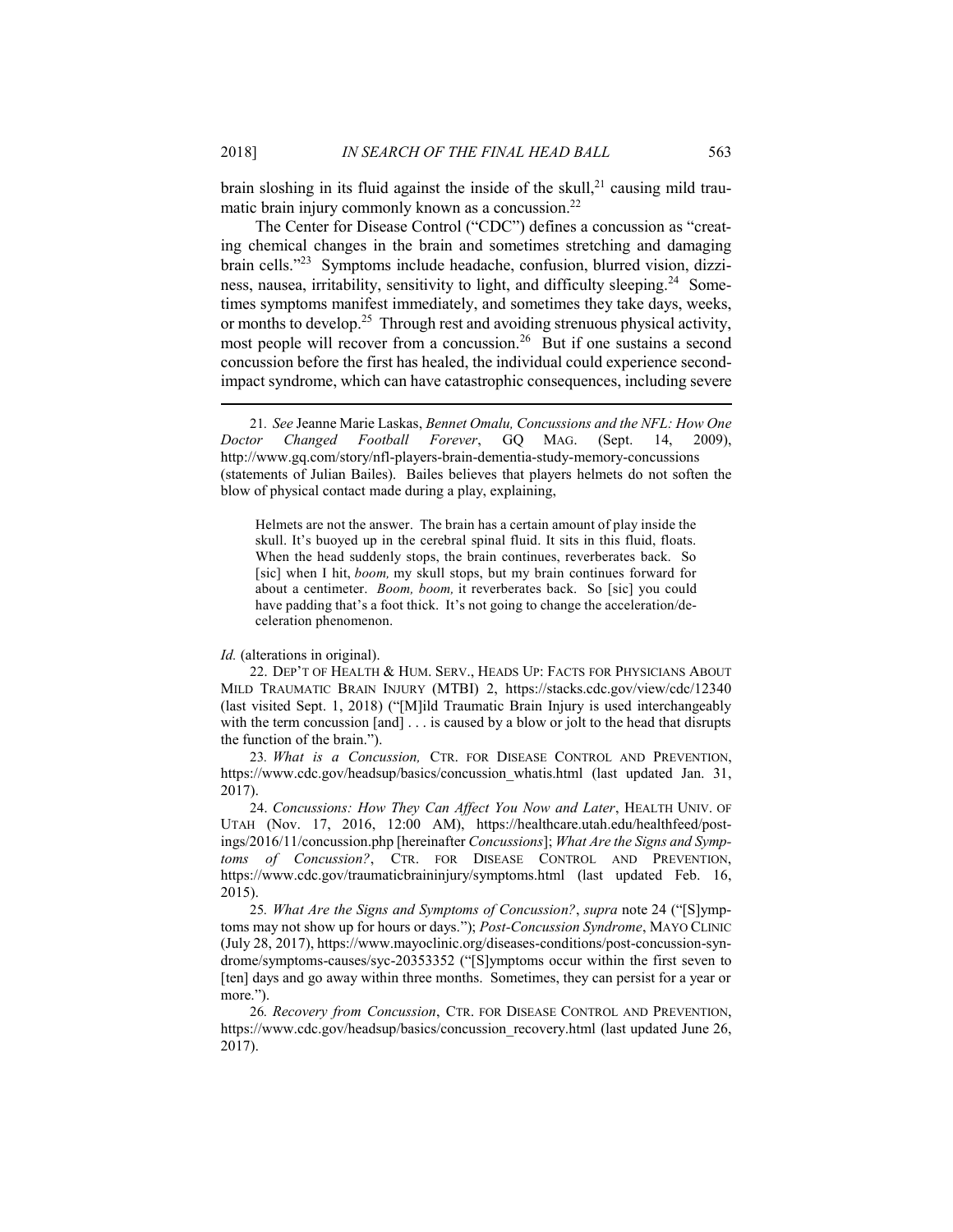brain swelling and sometimes death.<sup>27</sup> Even if a person has not suffered an additional concussion, multiple concussions over time can produce long-term neurological damage and consequent functional deficits.<sup>28</sup>

Not all blows, of course, are concussive. Sub-concussive impacts are those that cause the brain to bounce against the skull but do not produce concussion symptoms.<sup>29</sup> While long deemed to be only minimally damaging, current research suggests that an accumulation of sub-concussive blows, like multiple concussive blows, can be neurodegenerative.  $30$ 

Both concussive and sub-concussive blows are common in contact sports, with some athletes seemingly more prone to their effects than others, both acutely and in the long term.<sup>31</sup> Why some athletes are more prone than others is not known, $32$  but for those who suffer most from the long-term effects of these blows, the consequences can be devastating.<sup>33</sup> While the neurodegeneration can manifest in different ways, it can ultimately result in Chronic Traumatic Encephalopathy ("CTE"), a protein accumulation that interferes with

29. Emily Boerger, *The Sub-Concussive Impact*, B.U. NEWS SERV. (Feb. 23, 2017), http://bunewsservice.com/sub-concussions-a-threat-to-brain-health/.

30. Brian Johnson et al., *Effects of Subconcussive Head Trauma on the Default Mode Network of the Brain,* 31 J. NEUROTRAUMA 1907, 912 (2014), https://www.ncbi.nlm.nih.gov/pmc/articles/PMC4238241/. Neurodegeneration is devastating because the neurons, which are responsible for transmitting and receiving the signals that allow humans to function, cease to function properly. *See* Serge Przedborski et al., *Neurodegeneration: What is It and Where are We?*, 111 J. CLINICAL INVESTIGATION 3, 3 (2003), https://doi.org/10.1172/JCI17522; *see also Types of Neurons*, QUEENSLAND BRAIN INST., https://qbi.uq.edu.au/brain/brain-anatomy/types-neurons (last visited Sept. 1, 2018).

31. Michael Saulle & Brian D. Greenwald, Chronic Traumatic Encephalopathy: A Review, 2012 REHABILITATION RES. PRAC. 1, 2–4 (2012), http://dx.doi.org/10.1155/2012/816069. There are an estimated 1.6–3.8 million reported sport-related concussions in the United States each year. *Id.* at 1.

32*. See* Eric Niller, *Finding a Link Between Genes and Brain Injury: Are Some People Predisposed to Trauma?*, WASH. POST (May 5, 2014), https://www.washingtonpost.com/national/health-science/finding-a-link-between-genes-and-brain-injuryare-some-people-predisposed-to-trauma/2014/05/05/c2d9dd06-c49e-11e3-bcecb71ee10e9bc3\_story.html?utm\_term=.8d78a826aee6. One theory is that a player's genetics may contribute to susceptibility to concussions. *Id.*

33*. See Concussions*, *supra* note 24. Reported long term effects include memory problems, sensitivity to light, sleep disturbances, smell and taste disorders, concentration problems, irritability, depression, and other personality changes and psychological problems. *Id.* "In fact, [the medical community] think[s] that some suicides may be linked to brain damage that results from multiple concussions." *Id.*

<sup>27</sup>*. Second Impact Syndrome*, BRAINANDSPINALCORD.ORG,

http://www.brainandspinalcord.org/second-impact-syndrome/ (last visited Sept. 1, 2018).

<sup>28</sup>. David Cifu*, Repetitive Head Injury Syndrome*, BRAINLINE, http://www.brainline.org/content/2008/08/repetitive-head-injury-syndrome\_pageall.html (last visited Sept. 1, 2018).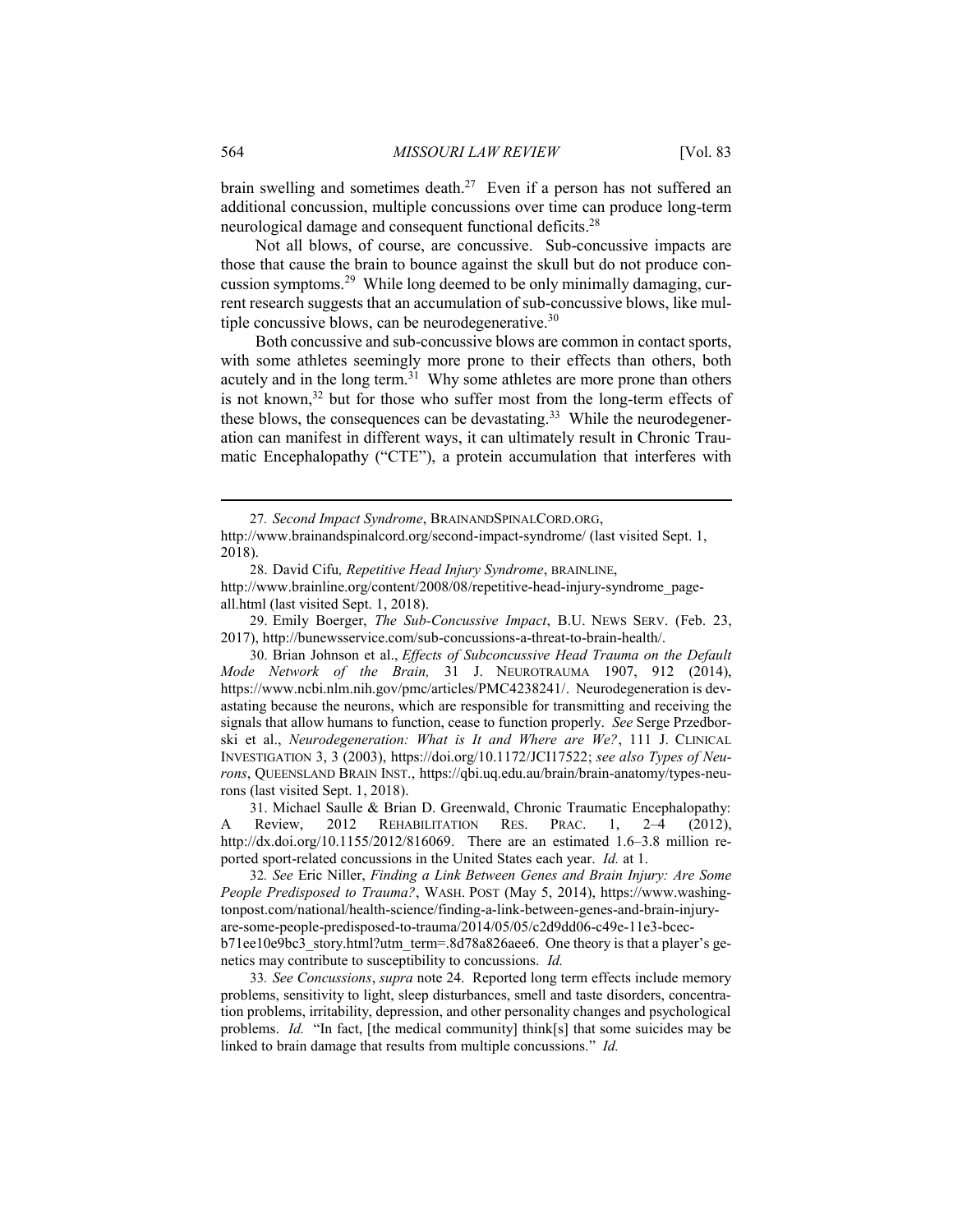neuron function and causes the brain to atrophy.<sup>34</sup> As the brain atrophies, symptoms progress from those associated with concussion – such as confusion and dizziness – to debilitating dementia and death.<sup>35</sup>

Once known as *dementia pugilistica*, because it was believed to exist principally in boxers (known also as *pugilists*),<sup>36</sup> CTE is now recognized as occurring in athletes who play non-combat contact sports, as well.<sup>37</sup> And because there is no way to know which athletes are most likely to develop CTE or other forms of brain trauma, athletes who play contact sports and their loved ones are justified in their concerns regarding blows to the head.

These fears have cast a pall over football's future and, in the views of some, have opened the door for soccer to fill the void. If soccer is able to address its own head trauma concerns and fills that void, it would represent another chapter in the complex, longstanding relationship between these two sports. Moreover, it might take a few steps toward football's current spot atop the professional American sporting hierarchy.

# III. SOCCER, FOOTBALL, AND THEIR INTERACTION IN THE UNITED **STATES**

#### *A. Soccer and Football in the United States: Born of One*

Historians regard an athletic contest held on November 6, 1869, between Princeton University and Rutgers University as America's first football game

<sup>34</sup>. Kara Rogers, *Chronic Traumatic Encephalopathy (CTE)*, ENCYCLOPAEDIA BRITANNICA (June 4, 2014, 8:15 PM), https://www.britannica.com/science/chronictraumatic-encephalopathy (last updated Apr. 21, 2016).

35. P. W. Schofield et al., 62 J. NEUROLOGY, NEUROSURGERY & PSYCHIATRY 119, 122 (1997) (footnote omitted) ("Our results indicate that head injury may be associated with an earlier age at onset of Alzheimer's disease, and are consistent with the results of several previous case-control studies, which suggest that a history of head injury with loss of consciousness may be a significant risk factor for Alzheimer's disease."); *cf.* Ike Swetlitz, *Head Trauma Link to ALS Strengthened with Findings of NFL Player Kevin Turner's Autopsy*, STAT NEWS (Nov. 3, 2016), https://www.statnews.com/2016/11/03/cte-als-kevin-turner-autopsy/ (finding Turner died of a degenerative brain disorder caused by head trauma – ALS); Bob Hohler, *Former Patriot Kevin Turner Died from CTE, Not ALS*, BOSTON GLOBE (Nov. 3, 2016), https://www.bostonglobe.com/sports/patriots/2016/11/03/former-patriot-kevin-turner-died-from-ctenot-als/vdCA0YQQPINV1oHDfy9liP/story.html.

<sup>36</sup>*. See* David Noonan, *Boxing and the Brain*, N.Y. TIMES MAG. (June 12, 1983), http://www.nytimes.com/1983/06/12/magazine/boxing-and-the-brain.html?pagewanted=all. It is also known as "punch drunk syndrome." *Id.*

<sup>37</sup>*. See* Saulle & Greenwald, *supra* note 31, at 2; *see also* Stephanie Smith & Dan Moriarty, *First Major League Baseball Player Diagnosed with CTE*, CNN, https://www.cnn.com/2013/12/15/health/baseball-ryan-freel-cte-suicide/index.html (last updated Dec. 15, 2013, 8:51 PM).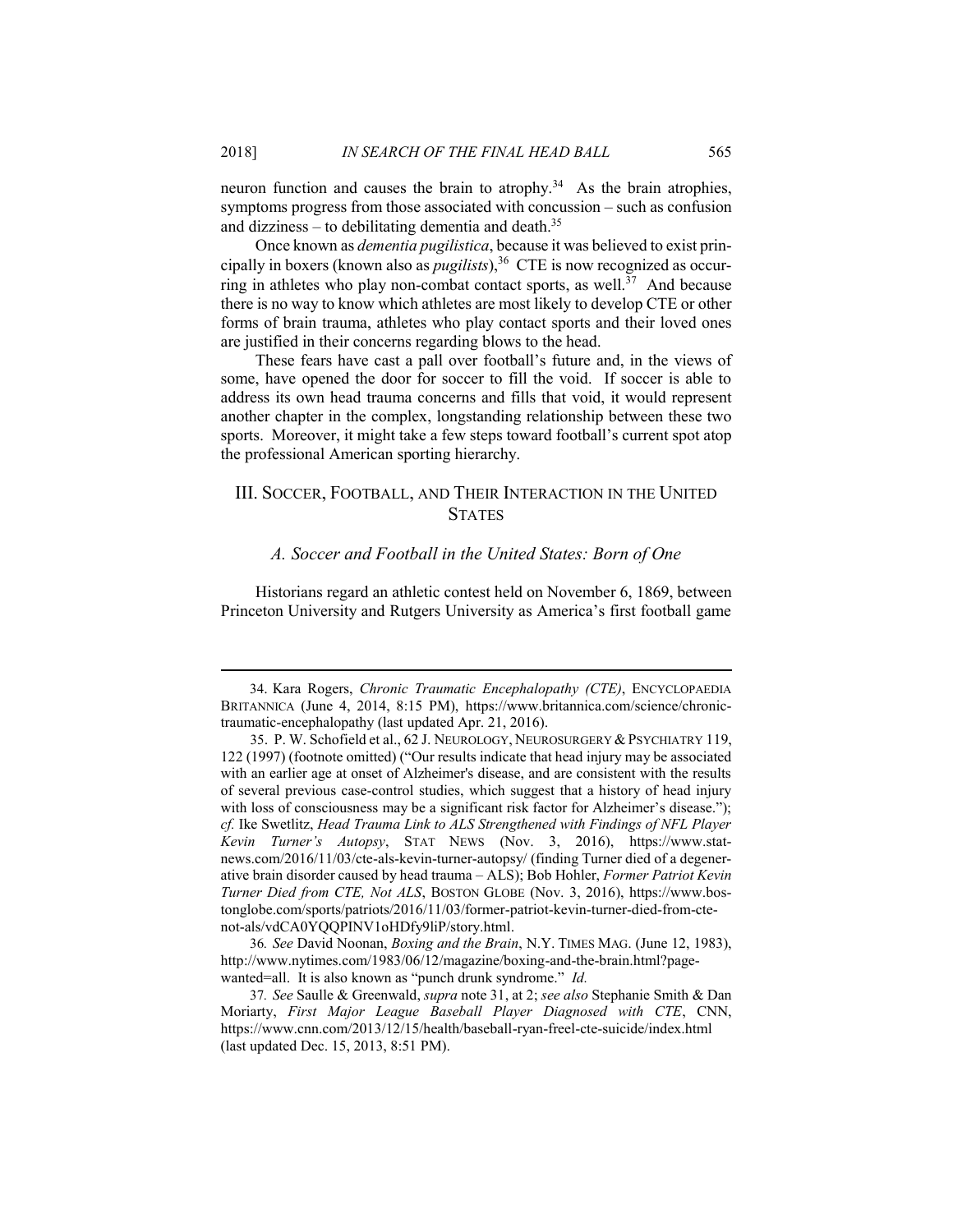as well as its first soccer game.<sup>38</sup> By that time, however, soccer was firmly established on the global scene.<sup>39</sup>

When and where in human history a group of people first kicked a roughly round object amongst each other is unclear, but some form of "kicking game" has existed since ancient times, and virtually every world culture has seen a version of it.<sup>40</sup> The ancient Greeks played, as did the Romans.<sup>41</sup> So, too, did the Chinese and the Japanese.<sup>42</sup> And when the Pilgrims landed in what is now Massachusetts, the Native Americans they encountered played a "kicking game" called "Pasuckquakkohowog," which often involved "entire villages" playing on a massive patch of ground.<sup>43</sup> Those games, however, are related to modern-day soccer only in that they involved the act of kicking a ball or something like it.<sup>44</sup> The concept of two opposing teams on a bounded playing surface, each defending its own goal while simultaneously working to kick the ball through the other team's goal, is generally credited to the nineteenth-century English.<sup>45</sup> Before long, English expatriates began spreading the game to other nations, including the United States.<sup>46</sup> It was a form of the English game, combined with aspects of rugby, that pitted Princeton and Rutgers in the 1869 match.<sup>47</sup>

Although the game would not be recognizable today as either football or soccer, it featured characteristics of both sports. As in soccer, the players used a round ball and were permitted to strike it with their feet.<sup>48</sup> As in football, however, players were able to catch the ball, and they recorded points by kicking the ball between two upright posts.<sup>49</sup> On that November day in New Brunswick, New Jersey, soccer stood even with football on the American sporting landscape.<sup>50</sup> But not long thereafter, the aspects of the Princeton-Rutgers game characterizing football and those characterizing soccer would drift apart, ultimately birthing two separate sports.<sup>51</sup> Universities interested in competing in intercollegiate athletics seemed to prefer the "handling" aspects of the game to

44*. Id.* at 70.

45*. Id.* at 71–72; *see also* GOLDBLATT, *supra* note 39, at 30.

46*. See* DAVID WANGERIN, SOCCER IN A FOOTBALL WORLD: THE STORY OF AMERICA'S FORGOTTEN GAME, 22–21 (2006).

47. MARKOVITS ET AL., *supra* note 38, at 71–72.

48. WANGERIN,*supra* note 46, at 20. The ball was also allowed to be "butted with the head." *Id.*

49*. Id.*

50. MARKOVITS ET AL., *supra* note 38, at 71–72.

51. WANGERIN, *supra* note 46, at 20–22.

<sup>38</sup>. ANDREI S. MARKOVITS ET AL., OFFSIDE: SOCCER & AMERICAN EXCEPTIONALISM 71 (2001).

<sup>39</sup>. DAVID GOLDBLATT, THE BALL IS ROUND: A GLOBAL HISTORY OF SOCCER 86– 95 (2006).

<sup>40</sup>*. Id.* at *passim*.

<sup>41</sup>*. Id.* at 13.

<sup>42</sup>*. Id.* at 6.

<sup>43</sup>. MARKOVITS ET AL., *supra* note 38, at 69–71.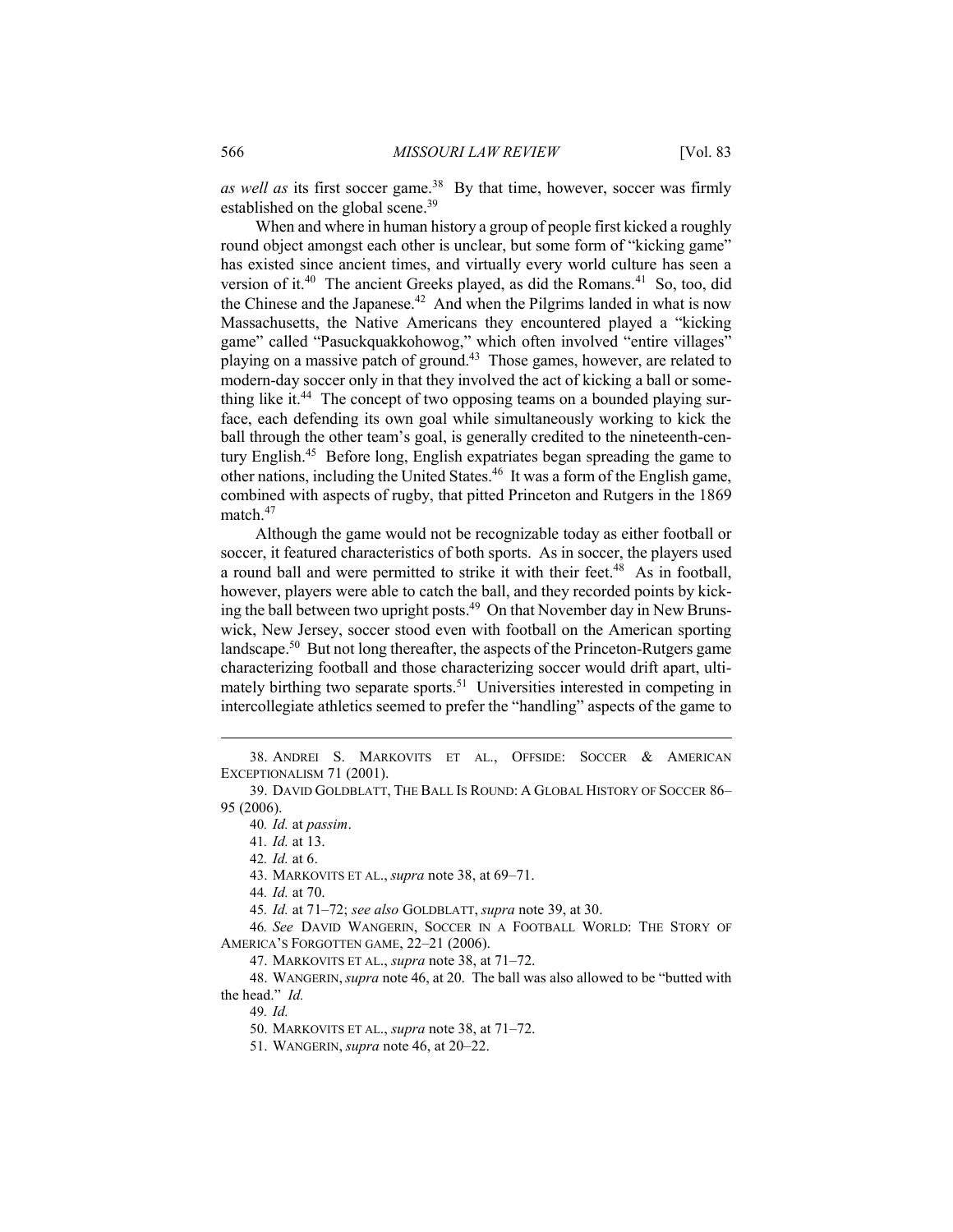its "kicking" aspects.<sup>52</sup> And, in 1876, four of them founded the "Intercollegiate Football Association" to compete in a game closely related to football as we know it today but without any trace of soccer.<sup>53</sup>

# *B. Football's Violent Ascension*

The "handling" game quickly became a national fixture due in no small part to its brutal physicality, which reflected a phenomenon squarely at the root of late-nineteenth-century American identity: violent, militaristic conquest.<sup>54</sup> When football was born, America was barely one hundred years old and only narrowly removed from both its bloody birth in the Revolutionary War and its even bloodier internal struggle in the Civil War.<sup>55</sup> And before, throughout, and after both wars, Americans slowly marched across the country – from east to west – exterminating the Native Americans who previously inhabited the land.<sup>56</sup> The nation was young, but both violence and conquest were central to its burgeoning identity.<sup>57</sup> It is no wonder, therefore, that America's new sport celebrated conquest through violence and grew so popular.<sup>58</sup>

At base, writes Joseph L. Price in *From Season to Season: Sports as American Religion*, "the object of [football] is the conquest of territory."<sup>59</sup>

55*. See* PAOLANTONIO, *supra* note 54, at 8. The Revolutionary War ended in 1783, the Civil War ended in 1865, and the first official football game was in 1869. *Id.*; U.S. DEP'T VETERANS AFF., AMERICA'S WARS, https://www.va.gov/opa/publications/factsheets/fs\_americas\_wars.pdf (last visited Sept. 1, 2018).

56*. See* PAOLANTONIO, *supra* note 54, at 8–10.

57*. See id.*

58*. See id.*

59. Joseph L. Price, *The Superbowl as Religious Festival*, *in* FROM SEASON TO SEASON: SPORTS AS AMERICAN RELIGION 137, 138 (2001). The relationship between football and war is explored regularly in popular culture perhaps most famously by comedian George Carlin:

In football [sic] the object is for the quarterback, also known as the field general, to be on target with his aerial assault, riddling the defense by hitting his receivers with deadly accuracy in spite of the blitz, even if he has to use shotgun. With short bullet passes and long bombs, he marches his troops into enemy territory, balancing this aerial assault with a sustained ground attack that punches holes in the forward wall of the enemy's defensive line.

<sup>52</sup>*. See id.* at 21.

<sup>53</sup>*. Id.* at 21–22.

<sup>54</sup>*. See* SAL PAOLANTONIO, HOW FOOTBALL EXPLAINS AMERICA 8–10 (2008); *see also* DAVE ZIRIN, GAME OVER: HOW POLITICS HAS TURNED THE SPORTS WORLD UPSIDE DOWN 155 (2013) ("The heart of the founding of modern athletics was economic elites sending their children to die in Ivy League football games merely because they were terrified that they wouldn't be tough enough to lead conquests abroad and industrial brutality at home.").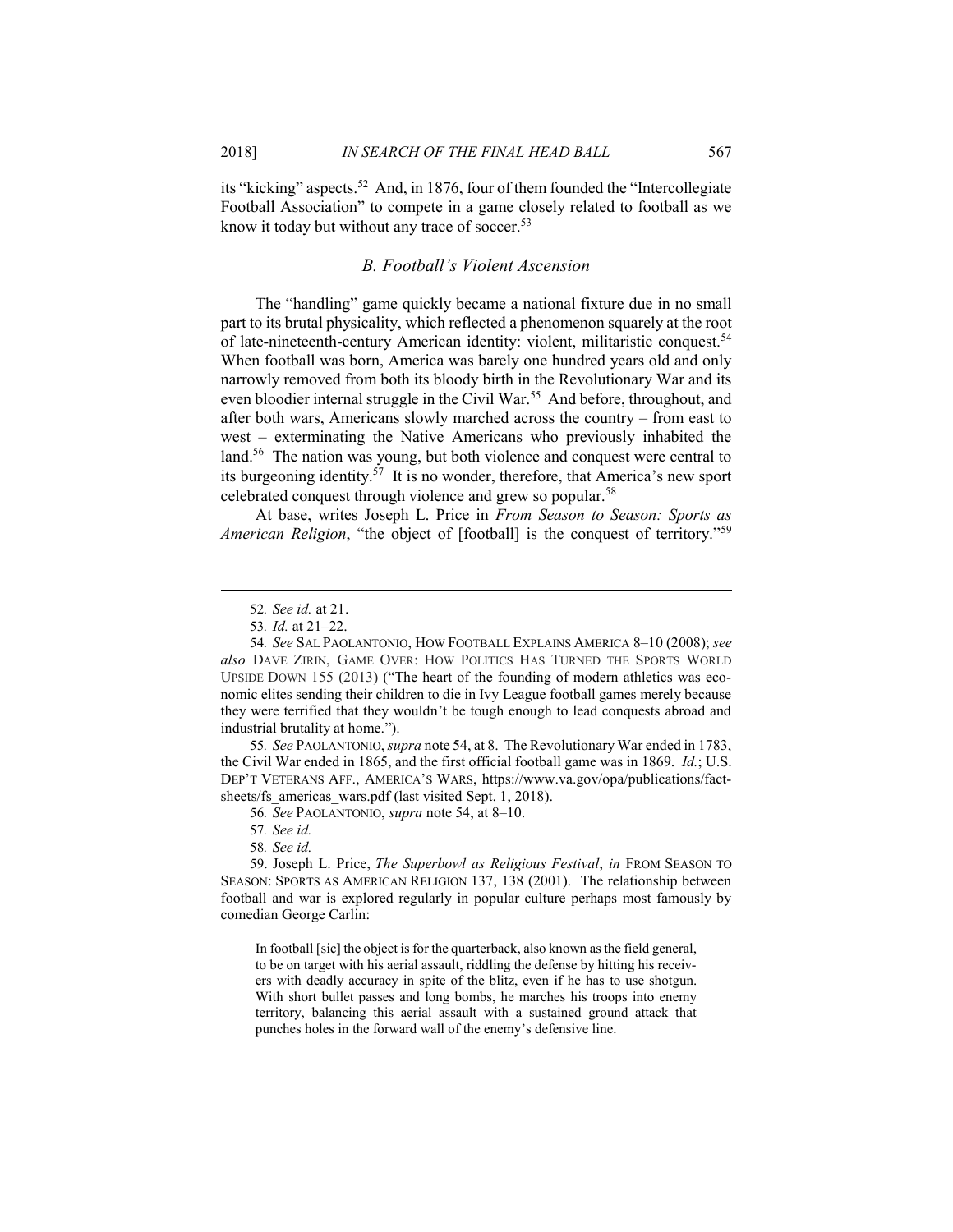Football is played on a one hundred yard long field separated at the fifty yard line into two halves, one belonging to each team, and the goal is to "invade<sup>[]</sup> foreign land, traverse[] it completely, and complete[] the conquest by settling in the end zone."<sup>60</sup> Even at football's inception in the late nineteenth century, its basic mantra, "Capture territory. Hold it. Advance" resounded, <sup>61</sup> and "the rules of the game gave prominence to violence."<sup>62</sup> Indeed, as the game developed, coaches and players continually created new means of punishing opponents,<sup>63</sup> making the game ever more violent.

For instance, in 1892, Harvard's football team pioneered the flying wedge as a means of clearing a path for the ball carrier.<sup>64</sup> Before a play started, while the ball was still on the line of scrimmage, many of Harvard's offensive players "formed two, unconnected, inward slanting columns fifteen to twenty-five yards behind the line of scrimmage and began to run, their columns converging ...."<sup>65</sup> By the time the columns of players reached the line of scrimmage and the ball was snapped, the players – now moving at top speed – had converged to form a large V that plunged through the defensive line with such force that serious injuries were inevitable.<sup>66</sup>

The flying wedge and other maneuvers that allowed players to establish momentum before the ball was snapped were ultimately outlawed, but even in their absence, extreme violence characterized the game. $67$  In fact, during the 1905 collegiate football season, at least eighteen people died from footballrelated injuries, and over 150 more were seriously injured.<sup>68</sup> The carnage was such that President Theodore Roosevelt became involved, imploring the nation's most successful and influential football schools to condemn the sport's more brutal aspects.<sup>69</sup> Rule changes followed, and football fatalities declined,

Toni Monkovic, *Football is War! (George Carlin's Routine)*, N.Y. TIMES: THE FIFTH DOWN NFL BLOG (May 31, 2008, 1:05 AM), https://fifthdown.blogs.nytimes.com/2008/05/31/football-is-war-george-carlins-routine/.

<sup>60</sup>*. See* Price*, supra* note 59, at 138.

<sup>61</sup>*. See* PAOLANTONIO, *supra* note 54, at 7.

<sup>62</sup>*. See* WILLIAM DEAN, THE AMERICAN SPIRITUAL CULTURE: AND THE INVENTION OF JAZZ, FOOTBALL, AND THE MOVIES 151–52 (A&C Black 2006); *see also* KURT EDWARD KEMPER, COLLEGE FOOTBALL AND AMERICAN CULTURE IN THE COLD WAR ERA 23 (2009) ("[President Dwight] Eisenhower declared that 'morale – the will to win, the fighting heart – are the honored hallmarks' of [football], and that such competitive values were crucially applicable in the defense of the Republic.").

<sup>63</sup>. DEAN, *supra* note 62, at 152–53.

<sup>64</sup>*. Id.* at 152.

<sup>65</sup>*. Id.*

<sup>66</sup>*. Id.*

<sup>67</sup>*. Id.*

<sup>68</sup>. Katie Zezima, *How Teddy Roosevelt Helped Save Football*, WASH. POST. (May 29, 2014), https://www.washingtonpost.com/news/the-fix/wp/2014/05/29/teddyroosevelt-helped-save-football-with-a-white-house-meeting-in-

<sup>1905/?</sup>utm\_term=.a2a59afb2fc6.

<sup>69</sup>*. Id.*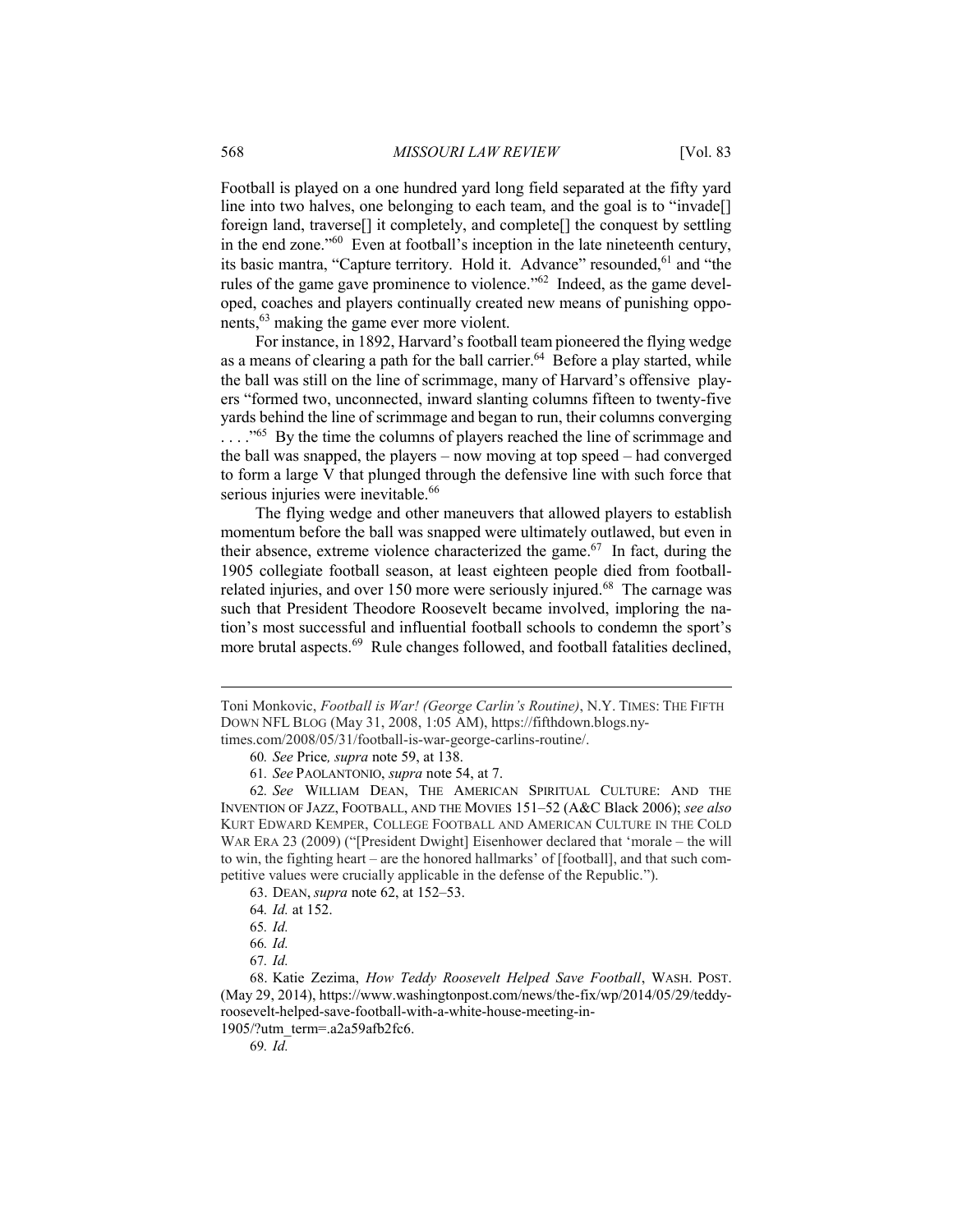but the game retained, and continues to retain, its violent and often brutal character both in college and in the NFL, which was founded in 1920.<sup>70</sup>

Soccer never grasped the nation the way football did. That was due in part to soccer's foreign origin and Americans' strong desire at the time to assert "cultural independence by developing games of [their] own."<sup>71</sup> In addition, however, soccer "provide[d] fewer opportunities than . . . football[] for spectators to work out their frustrations vicariously by identifying with violent actors on the field of play."<sup>72</sup> So while football, with violence at its core, flourished, soccer persisted for most of the twentieth century as a fringe and somewhat counter-culture sporting option.<sup>73</sup>

# *C. The "Soccer is Safe" Narrative*

Just as football's proponents relished football's violence and hardiness, soccer's proponents in the United States celebrated their game's more civilized and less violent image. This vision of soccer was, perhaps, most clearly exemplified by a graphic, popular in the 1980s soccer community, titled, "Evolution of Man." It depicted a football player in a four-point stance evolving into an ape, then into an early homo sapien, then into a modern man, and finally into a soccer player, standing tall on two legs.

<sup>70</sup>*. Id.*; Michaeleen Doucleff, *Are NFL Football Hits Getting Harder and More Dangerous?*, NPR (Feb. 1, 2013, 12:02 PM), https://www.npr.org/sections/healthshots/2013/01/31/170764982/are-nfl-football-hits-getting-harder-and-more-dangerous.

<sup>71</sup>. WANGERIN, *supra* note 46, at 22; *accord* Kelsey Ontko et al., *Why is Soccer Less Popular in the U.S.?*, DUKE U.: SOCCER POL., https://sites.duke.edu/wcwp/research-projects/soccermarkets-in-the-u-s/soccer-exceptionalism-in-america/ (last visited Sept. 1, 2018).

<sup>72</sup>. ERIC DUNNING, SPORTS MATTERS: SOCIOLOGICAL STUDIES OF SPORT, VIOLENCE AND CIVILIZATION 143 (1999).

<sup>73</sup>*. See* Ontko et al., *supra* note 71 (noting that football consumes the vast majority of social space for sports in the United States).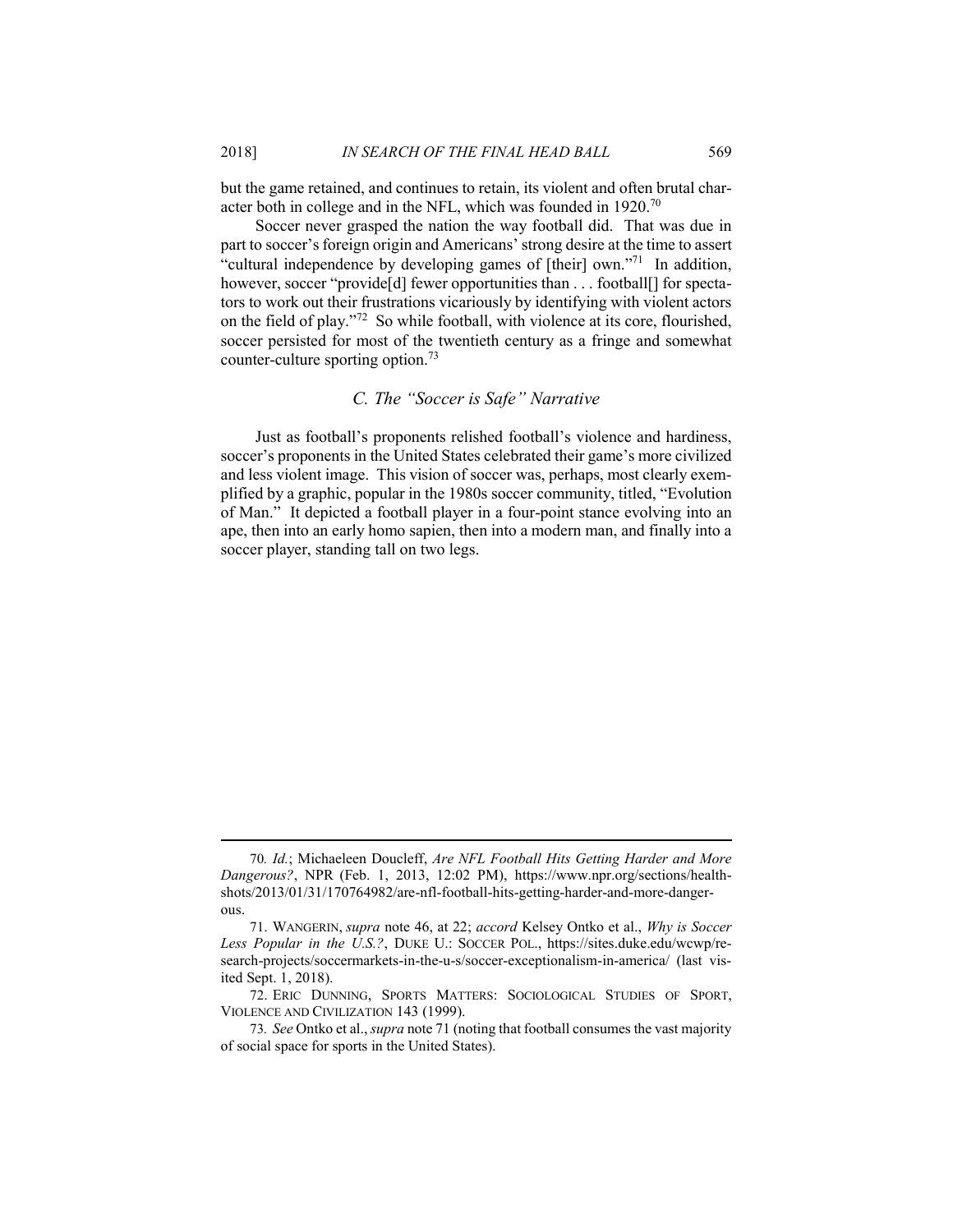

Soccer's detractors also emphasized soccer's lack of violence, albeit in a less flattering manner, by painting soccer as a soft or effeminate sport. For instance, sports radio host Jim Rome once famously stated, "[M]y son is not playing soccer. I will hand him ice-skates and a shimmering sequined blouse before I hand him a soccer ball. Soccer is not a sport, does not need to be on my TV, and my son will not be playing it."<sup>74</sup>

Among soccer proponents and detractors alike, soccer has largely avoided a reputation as a dangerous sport. Indeed, in the United States, soccer has long been deemed a safe and child-friendly alternative to football and has grown exponentially over the past fifty years.<sup>75</sup> During the last quarter of the twentieth century, the number of children playing organized youth soccer in the United States jumped from roughly 100,000 to over three million.<sup>76</sup> This exponential growth drove professional interest, and in 1996, Major League Soccer ("MLS"), America's premier professional soccer league, was founded with

<sup>74</sup>. YUYA KIUCHI, SOCCER CULTURE IN AMERICA: ESSAYS ON THE WORLD'S SPORT IN RED, WHITE AND BLUE 108 (2013).

<sup>75</sup>*. See, e.g.*, David Hansen, *Youth Football Versus Soccer: Injury Statistics Tell the Story*, L.A. TIMES (July 29, 2016, 12:18 PM), http://www.latimes.com/socal/weekend/tn-wknd-et-hansen-20160730-story.html (comparing statistics on reported injuries in youth football and soccer to argue that the latter is safer).

<sup>76</sup>*. Who is US Youth Soccer?*, U.S. YOUTH SOCCER, https://www.usyouthsoccer.org/about/who-is-us-youth-soccer/ (last visited Sept. 1, 2018).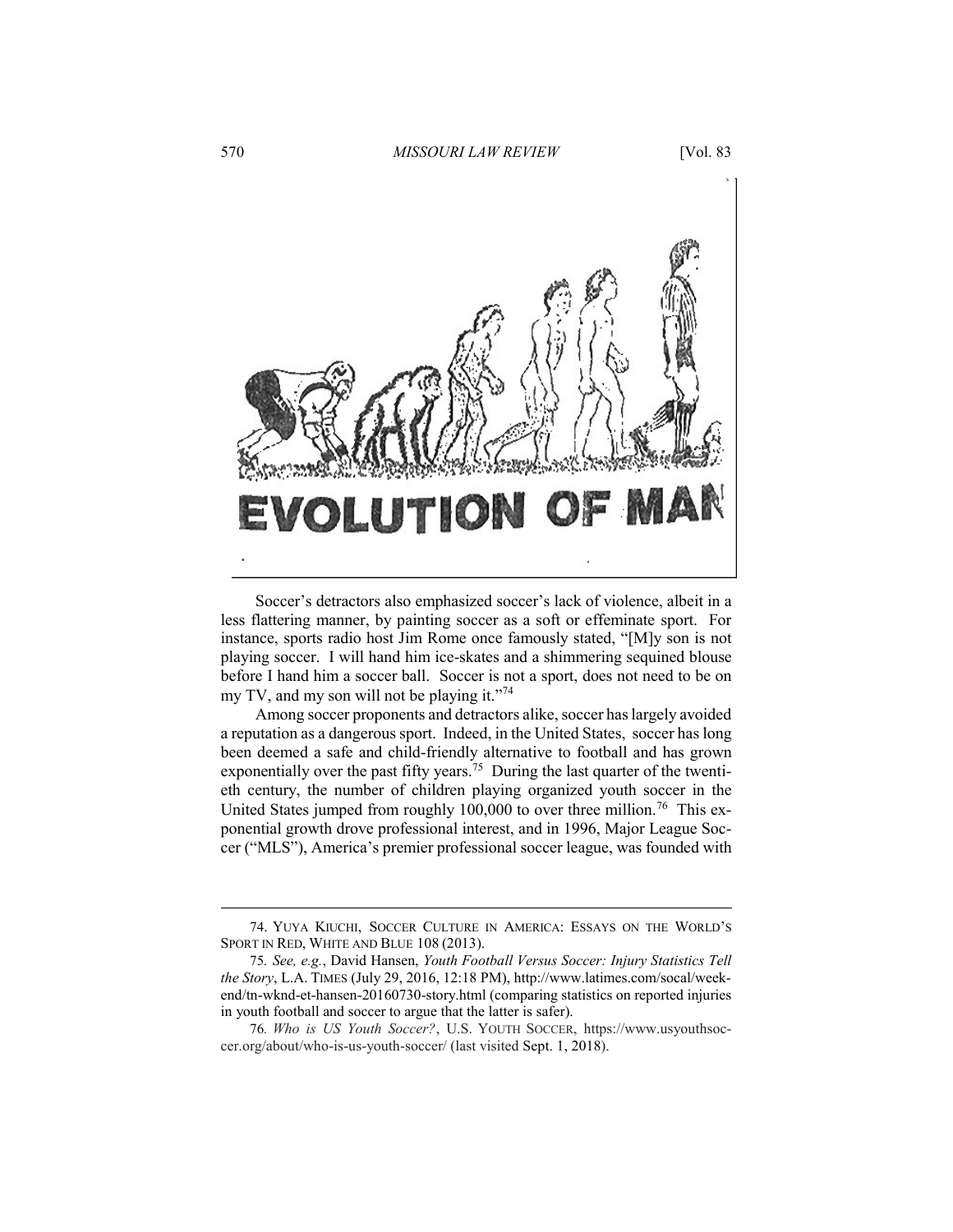ten teams.<sup>77</sup> In just over twenty years, the league has more than doubled in size to twenty-three teams, fueled largely by children who participated in the game and who have grown with the game into adulthood.<sup>78</sup>

This narrative of soccer as a non-violent sport, which propelled soccer's rise during the end of the twentieth century and the beginning of the twentyfirst century, took center stage when the link between football and brain injury solidified.<sup>79</sup> That narrative only strengthened when former NFL players' head trauma lawsuits began to clog the courts. The first such suit was filed in 2011.<sup>80</sup> Jason Luckasevic, a Pittsburgh-based personal injury attorney, filed suit on behalf of seventy-five former NFL players who had suffered brain injuries.<sup>81</sup> Additional lawsuits involving scores of players followed, and in 2012, they were consolidated into one massive class action, involving 18,000 retired players, before the U.S. District Court for the Eastern District of Pennsylvania.<sup>82</sup> In essence, the players "alleged that the NFL . . . failed to take reasonable actions to protect players from the chronic risks created by concussive and sub-concussive head injuries and fraudulently concealed those risks from players."<sup>83</sup> In 2013, the players and the NFL reached a \$765 million settlement designed to "compensate victims, pay for medical exams, and underwrite research."<sup>84</sup>

79. Patrick O'Grady, *Soccer Replacing Football as the Safer Sports Alternative*, CAROLINIAN (Apr. 13, 2016), https://carolinianuncg.com/2016/04/13/soccer-replacingfootball-as-the-safer-sports-alternative/; *see also* Shane Paul Neil, *Soccer is Here, for Real This Time*, HUFFINGTON POST (Apr. 20, 2016), http://www.huffingtonpost.com/shane-paul-neil/soccer-is-here-for-real-t\_b\_9730440.html.

80. Mark Fainaru-Wada, *Lawyers, Others Vie for Pieces of NFL Concussion Settlement*, ESPN (Mar. 29, 2017),

http://www.espn.com/espn/otl/story/\_/id/19029607/billion-dollar-nfl-concussion-settlement-turns-nasty-lawyers-others-vie-pieces-payouts-players.

82*. See In re Nat'l Football League Players' Concussion Injury Litig.*, 307 F.R.D. 351, 361 (E.D. Pa. 2015), *aff'd by* 821 F.3d 410 (3d Cir 2016); *NFL, Ex-Players Agree to \$765M Settlement in Concussions Suit*, NFL (Aug. 29, 2013), http://www.nfl.com/news/story/0ap1000000235494/article/nfl-explayers-agree-to-765m-settlement-in-concussions-suit.

83*. Nat'l Football League Players' Concussion Injury Litig.*, 307 F.R.D. at 361.

84*. NFL, Players Reach Concussion Deal*, ESPN (Aug. 29, 2013),

http://www.espn.com/nfl/story/\_/id/9612138/judge-nfl-players-settle-concussion-suit.

<sup>77</sup>*. See 1996 Season Recap*, MLS, https://www.mlssoccer.com/history/season/1996 (last visited Sept. 1, 2018).

<sup>78</sup>*. See* Alicia Rodriguez, *Lagerwey: Seattle's Time of Being Biggest Spenders in MLS Are Behind Them*, MLS (Apr. 30, 2018, 6:03 PM), https://www.mlssoccer.com/post/2018/04/30/lagerwey-seattles-time-being-biggest-spenders-mls-are-behind-them (noting how fans base and the size of the MLS has changed the Seattle Sounders' management's decision making); Steve Wilson, *The Other Reason Soccer Keeps Growing*, NEW REPUBLIC (June 27, 2010), https://newrepublic.com/article/75903/the-other-reason-soccer-keeps-growing.

<sup>81</sup>. Michael Sokolove, *How One Lawyer's Crusade Could Change Football Forever*, N.Y. TIMES MAG. (Nov. 6, 2014), https://www.nytimes.com/2014/11/09/magazine/how-one-lawyers-crusade-could-change-football-forever.html? r=0.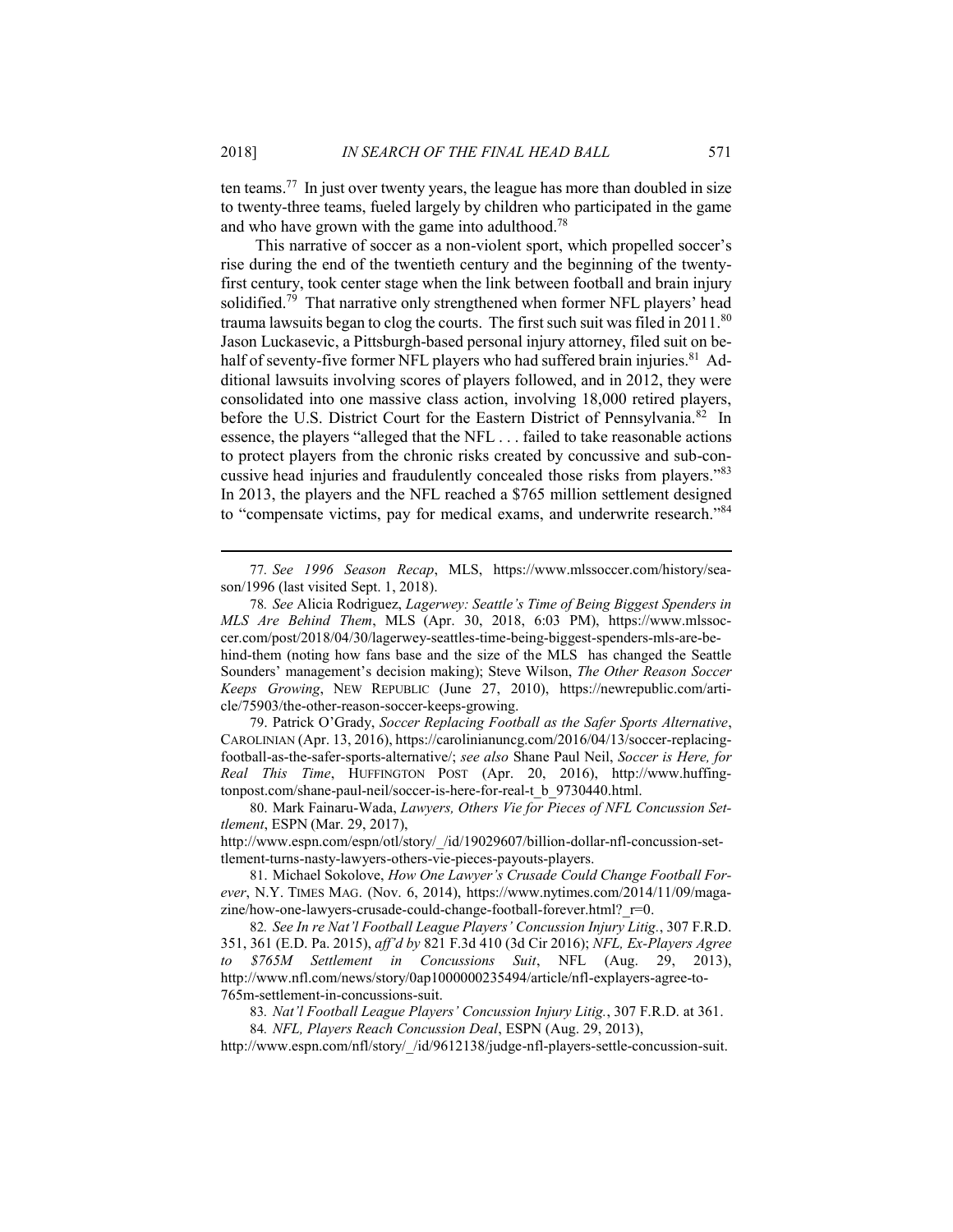Judge Anita Brody, who presided over the case, refused to approve the settlement because she feared the settlement amount would be insufficient to cover the needs of all the class members.  $85$  Over a year later, after the parties amended the settlement – increasing the NFL's payout to potentially \$1 billion – Judge Brody approved it.<sup>86</sup> And one year after that, the U.S. Court of Appeals for the Third Circuit upheld it.<sup>87</sup>

Although the NFL, which enjoys annual revenues of \$14 billion,  $88$  can absorb a \$1 billion settlement, the collateral public relations damage it has suffered has proven harder to absorb. With parents fearful of the game, youth participation rates have plummeted year after year. In 2015, 22% of parents polled said they would not let their sons play football.<sup>89</sup> In 2016, that number jumped to  $31\%$ <sup>90</sup> In 2017, it jumped further to  $43\%$ <sup>91</sup> And in 2018, for the first time, roughly half of parents polled said they would not let their sons play football.<sup>92</sup> Indeed, even the game's greatest successes and most stalwart ambassadors – NFL Hall of Famers – have publicly expressed their concern about the toll football takes on players and about the future of the game.

Troy Aikman: "I think that we're at a real crossroads, as it relates to the grassroots of our sport, because if I had a [ten]-year-old boy, I don't know that I'd be real inclined to encourage him to go play football, in

<sup>85</sup>*. Nat'l Football League Players' Concussion Injury Litig.*, 821 F.3d at 422–23. 86*. Id.* at 423.

<sup>87</sup>*. Id.* at 447–48.

<sup>88</sup>. Daniel Kaplan, *NFL Revenue Reaches \$14B, Fueled by Media*, SPORTSBUSINESS J. (Mar. 6, 2017), http://www.sportsbusinessdaily.com/Journal/Issues/2017/03/06/Leagues-and-Governing-Bodies/NFL-revenue.aspx.

<sup>89</sup>. Tom Krattenmaker, *Football's Down but Not Out*, USA TODAY: PAL ITEM. (Feb. 6, 2017, 6:13 PM),

http://www.pal-item.com/story/opinion/contributors/2017/02/06/footballs/97570770/ (last updated Feb. 7, 2017, 1:49 PM).

<sup>90</sup>*. Id.*

<sup>91</sup>*. See Concussion Concerns Influence Whether Parents Allow Children to Play Sports*, AM. OSTEOPATHIC ASS'N (Apr. 10, 2017), https://www.osteopathic.org/insideaoa/news-and-publications/media-center/2017-news-releases/Pages/4-10-concussionconcerns-influence-whether-parents-allow-children-to-play-sports.aspx. A Harris Poll found 16% of parents decline to enroll their children into sports because of the concussion risks. *Id.* Thirty-three percent (33%) reported their decision to enroll their child was contingent on the sport. *Id.* Of that 33%, 82% of parents would not allow their children to play football. *Id.*

<sup>92</sup>. Chelsea Howard, *Poll Shows Nearly 50 Percent of American Parents Don't Want Their Children Playing Football*, SPORTING NEWS (Feb. 3, 2018), http://www.sportingnews.com/nfl/news/nfl-ncaa-injuries-concussions-college-football-polls-parents-kids-news/1j6qjgndeqx991p1zgdzm5e3g0. A poll by NBC found 48% of parents would encourage their child to play a sport other than football. *Id.*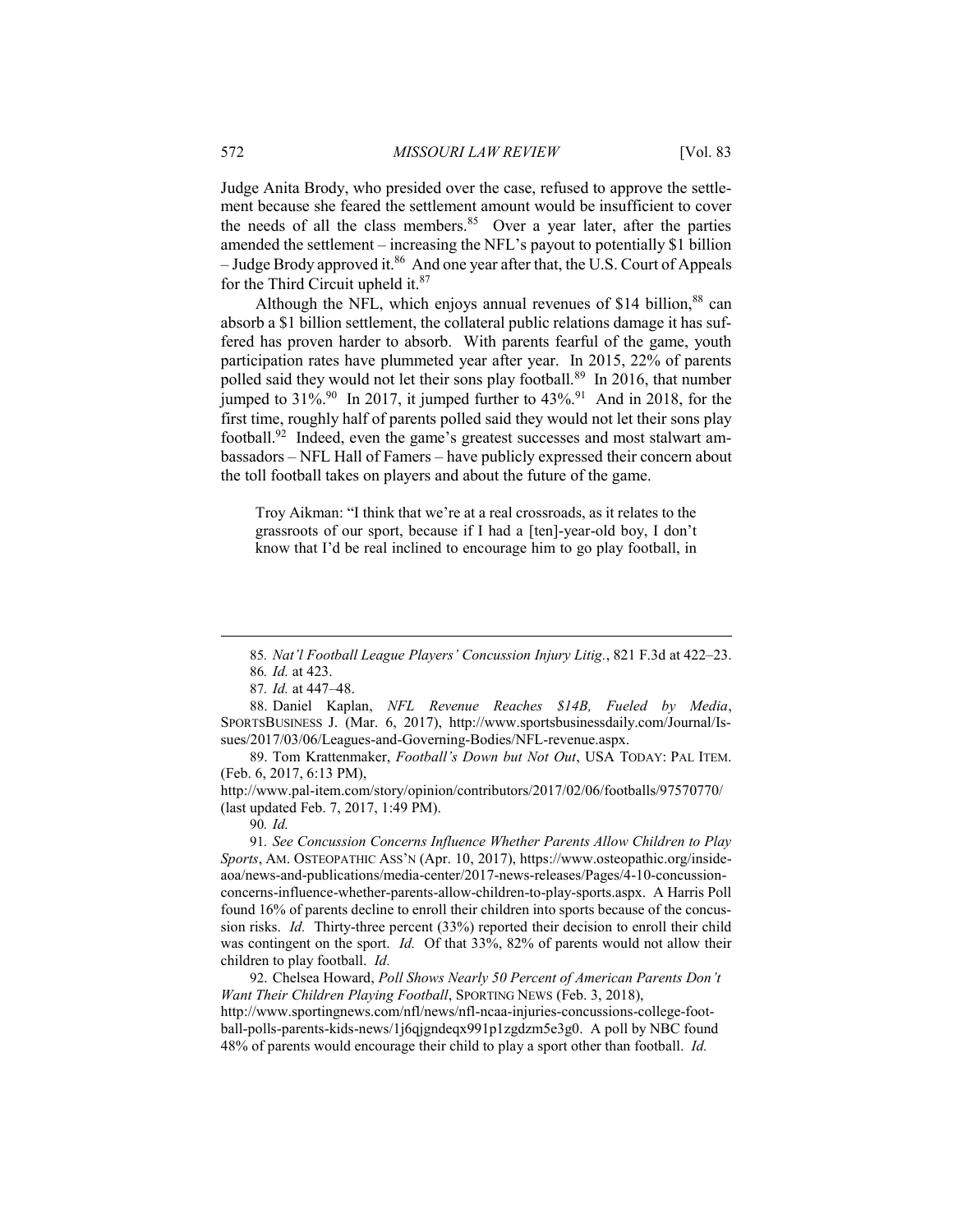light of what we are learning from head injury. And so [sic] what is the sport gonna [sic] look like 20 years from now?"<sup>93</sup>

Terry Bradshaw: "If I had a son today, and I would say this to all our audience and our viewers out there, I would not let him play football."<sup>94</sup>

Harry Carson: "I cannot in good conscience allow my grandson to play knowing what I know. . . . I don't want him to play. He's got golf clubs; I take him swimming; we do all kinds of stuff. But I don't want him to play football [] because I think this young, smart black kid, I want him to be intelligent [sic]; I want him to be brilliant; I want him to be able to use his brain and not his brawn. And I want him to be the best that he can be."<sup>95</sup>

Mike Ditka: "That's sad. [If I had a young son] I wouldn't [let him play football]. And my whole life was football. I think the risk is worse than the reward. I really do."<sup>96</sup>

Brett Favre: "I would be real leery of [my son, if I had one] playing football . . . . In some respects, I'm almost glad I don't have a son because of the . . . physical toll that it could possibly take on him . . . ."<sup>97</sup>

Kurt Warner: "[W]hen you know certain things having played the game, and then obviously when you understand the size, the speed, the violence of the game . . . [i]t scares me as a dad [of children who want

93. Henry Blodget, *Star NFL Quarterback Troy Aikman: Football Has Gotten So Dangerous I Wouldn't Even Let My Kid Play the Game*, BUS. INSIDER (Feb. 3, 2011, 10:48 AM), http://www.businessinsider.com/troy-aikman-football-injuries-nfl-2011-2.

95*. League of Denial: The NFL's Concussion Crisis*, PBS (Sept. 4, 2013), http://www.pbs.org/wgbh/pages/frontline/sports/league-of-denial/the-frontline-interview-harry-carson/#seg9.

<sup>94</sup>. Brian McIntrye, *Terry Bradshaw Wouldn't Let Son Play Football Now*, NFL (June 14, 2012, 12:40 PM), http://www.nfl.com/news/story/09000d5d829d33b9/article/terry-bradshaw-wouldnt-let-son-play-football-now (last updated July 26, 2012, 8:15 PM).

<sup>96</sup>. Kevin McSpaden, *NFL Hall of Famer Mike Ditka Wouldn't Let His Son Play Football Today*, TIME (Jan. 20, 2015), http://time.com/3673997/nfl-painkillers-mikeditka-1985-chicago-bears/.

<sup>97</sup>. Anwar S. Richardson, *Former NFL Standout Brett Favre Would Not Allow His Son to Play Football*, YAHOO! SPORTS (Nov. 17, 2013, 12:04 PM), http://sports.yahoo.com/blogs/shutdown-corner/former-nfl-standout-brett-favre-not-allow-son-180444136--nfl.html.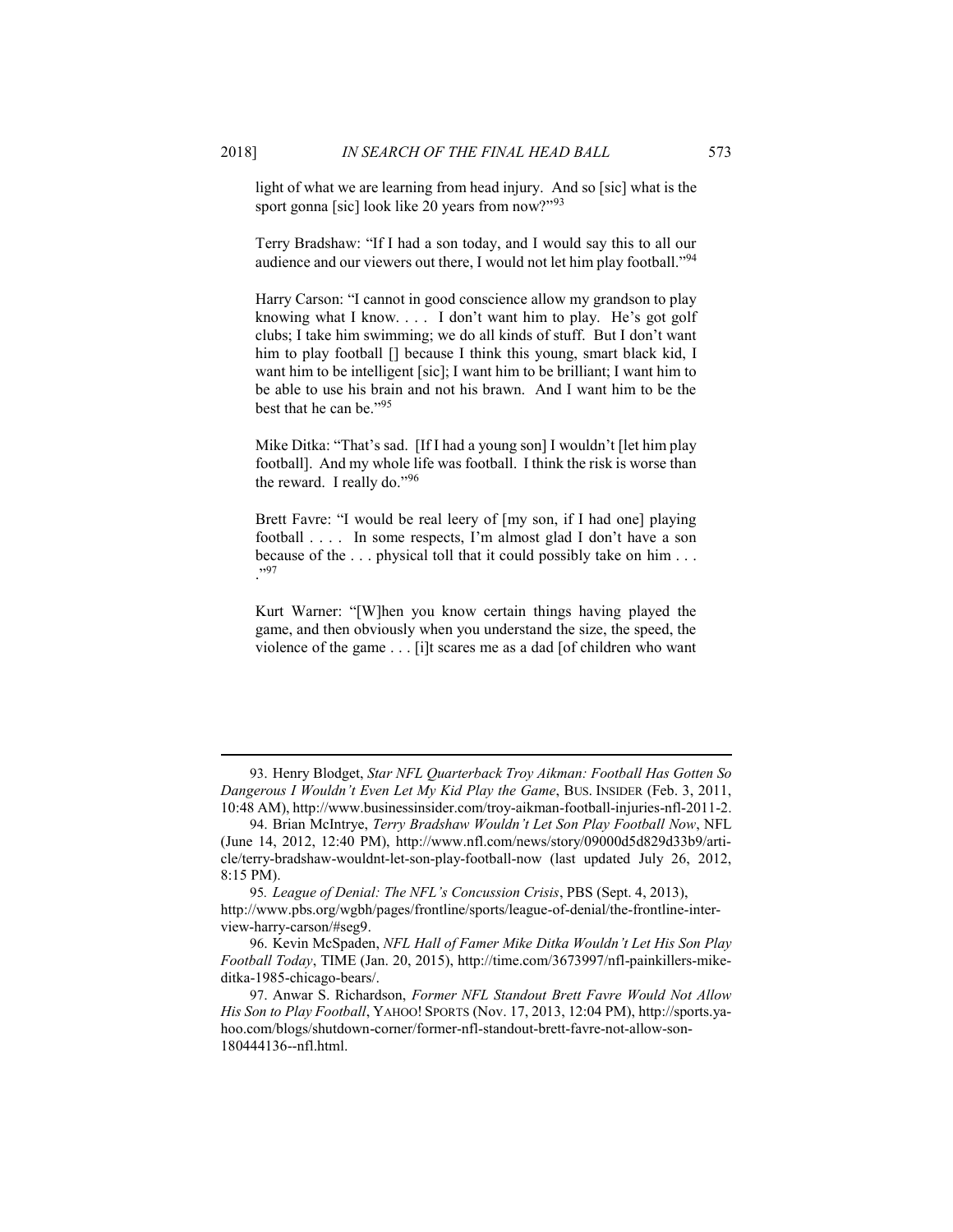to play football]. I just wonder – I wonder what the league's going to be like.  $\ldots$  [I]t's a scary thing for me."<sup>98</sup>

Although the NFL continues to be the world's most profitable professional sports league, some commentators suggest it is just a matter of time until its bottom line is substantially impacted.<sup>99</sup>

With lawyers, scientists, media pundits, and former players all highlighting the dangers of football, soccer's relative lack of attention in that regard, combined with the "soccer is safe" narrative, has positioned it as a potential refuge for athletes wanting to avoid football's risks. A critical look, however, indicates that soccer, like football, presents players with significant risk of brain trauma – the extent of which is underappreciated.

#### IV. SOCCER'S HEAD DANGER

While soccer games and practices feature their share of torn ligaments and broken bones, like in football, the head faces danger as well, and the injuries that result from blows to the head can be catastrophic.

# *A. The Tragic Case of Patrick Grange*

For some years, the United Kingdom's soccer community has been stewing in what *The Telegraph* has described as "silent shame" – quiet recognition of the neurological damage soccer has caused some of the nation's greatest players.<sup>100</sup> Chief among them was former national team player Jeff Astle who developed dementia and died in 2002 at age fifty-nine as a result of the damage his brain suffered during his career.<sup>101</sup> Astle was renowned for his heading ability, and the coroner's conclusion that "it was heading the soccer ball that

<sup>98</sup>. Michael David Smith, *Kurt Warner Would Prefer His Sons Not Play Football*, NBC SPORTS: PRO FOOTBALL TALK (May 3, 2012, 10:14 AM), http://profootballtalk.nbcsports.com/2012/05/03/kurt-warner-would-prefer-his-sons-not-play-football/.

<sup>99</sup>. Rick Rothacker, *Will Concussions Like Kuechly's Hurt the NFL's Fortunes?*, THE CHARLOTTE OBSERVER (Nov. 18, 2016, 5:58 PM), http://www.charlotteobserver.com/news/business/article115763008.html (last updated November 18, 2016, 7:35 PM).

<sup>100</sup>*. See* Jeremy Wilson, *Football's Silent Shame: Dementia 'Conspiracy' Is a Stain on the Game*, TELEGRAPH (May 30, 2016, 10:01 PM), http://www.telegraph.co.uk/football/2016/05/30/footballs-silent-shame-dementia-conspiracy-is-astain-on-the-gam/. Among the afflicted are "1966 England World Cup winners Nobby Stiles, Martin Peters and Ray Wilson, Liverpool legends Ron Yeats and Tommy Smith and Celtic's European Cup-winning captain Billy McNeill" as well as Rod Taylor who played for several top-level clubs and died in 2018 after struggling with dementia for years after retirement. *Brain Injury Expert Calls for Ban on Heading in Football*, BBC (Aug. 8, 2018), https://www.bbc.com/sport/football/45110282.

<sup>101</sup>*.* Wilson, *supra* note 100.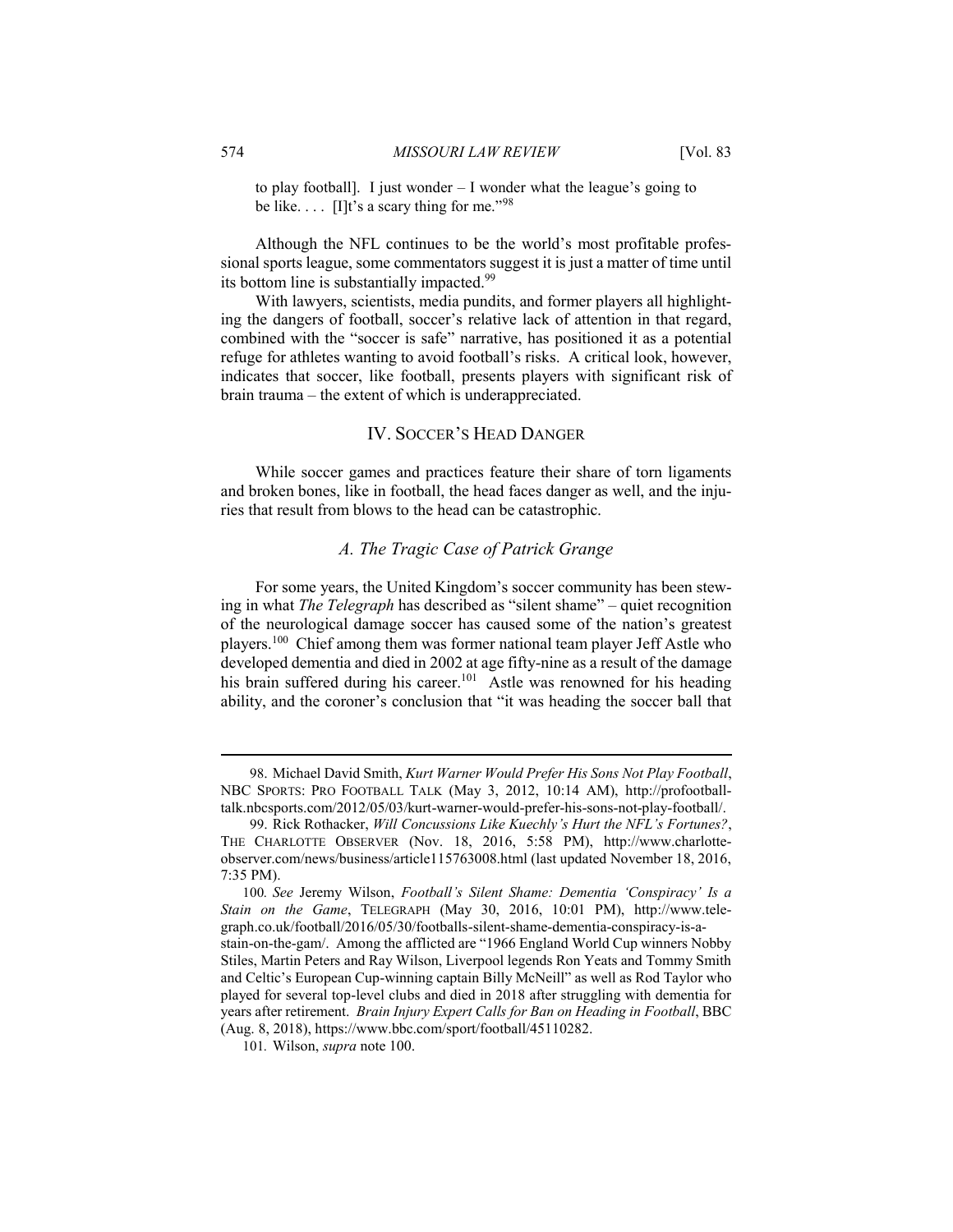had killed him" shook the community, even though many were loath to admit they were shaken.<sup>102</sup>

In the United States, "silent shame" was limited mainly to football with precious little discussion of brain trauma in the soccer community. Soccer's head danger, however, came into clear view in 2010 through the case of Patrick Grange, an avid young soccer player from Albuquerque, New Mexico.<sup>103</sup> Grange loved the game and started playing at the age of three.<sup>104</sup> As he grew older, he committed more and more time to soccer, eventually playing in college and semiprofessionally in hopes of one day making a MLS roster.<sup>105</sup> But, in 2010, at age twenty-seven, Grange began to experience symptoms of Amyotrophic Lateral Sclerosis ("ALS"), a degenerative motor neuron disease.<sup>106</sup> Within months, he was restricted to a wheelchair and then, due to paralysis, grew unable to feed himself.<sup>107</sup> Less than a year and a half after his official ALS diagnosis, at age twenty-nine, Grange was dead.<sup>108</sup> In 2014, researchers posthumously examined Grange's brain, which revealed that he had CTE and that his brain had "very extensive . . . damage" much like football players who had died and whose brains had been posthumously examined.<sup>109</sup>

Grange had suffered some major blows to the head over the years, including being knocked unconscious once during a high school game and sustaining a gash above his eye from a collision during a college game, which required seventeen stitches.<sup>110</sup> He had also absorbed thousands of less impactful blows over the years when heading the ball. Indeed, beginning at the age of three, Grange was, according to his parents, "endlessly tossing a soccer ball into the air and heading it into a net."<sup>111</sup> Grange continued to practice heading as he grew older, and when he played high school, college, and semiprofessional soccer, it was a key component of his game.<sup>112</sup> There is no way to know

111*. Id.*

<sup>102</sup>. Frank M. Webbe & Christine M. Salinas, *When Sciences and Politics Conflict: The Case of Soccer Heading in Adults and Children*, *in* HANDBOOK OF SPORT NEUROPSYCHOLOGY 275, 281 (Frank Webbe ed., (2010), https://www.researchgate.net/publication/276847510 When Sciences and Politics Conflict The Case of Soccer Heading in Adults and Children.

<sup>103</sup>*. Patrick's Story*, PATRICK GRANGE MEMORIAL FOUND., http://www.thepatrickgrangememorialfoundation.com/about-pgmf/ (last visited Sept. 1, 2018).

<sup>104</sup>. John Branch, *Brain Trauma Extends to the Soccer Field*, N.Y. TIMES (Feb. 26, 2014), https://www.nytimes.com/2014/02/27/sports/soccer/researchers-find-braintrauma-disease-in-a-soccer-player.html.

<sup>105</sup>*. See id.*

<sup>106</sup>*. Id.*

<sup>107</sup>*. Id.*

<sup>108</sup>*. Id.*

<sup>109</sup>*. Id.*

<sup>110</sup>*. Id.*

<sup>112</sup>*. See id.* Grange prided himself on his heading capabilities. *Id.*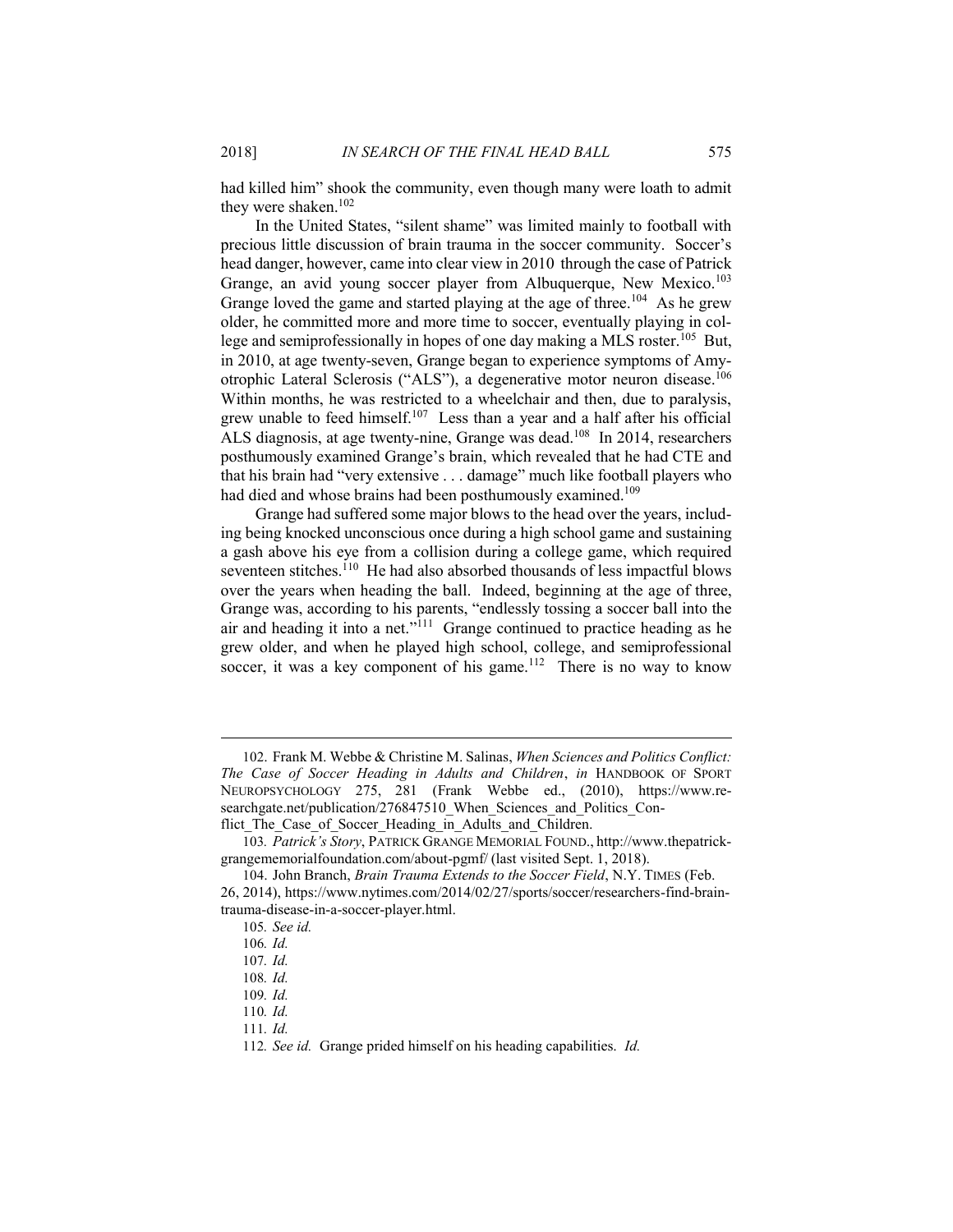whether Grange's brain was damaged by the major blows, the repetitive heading, or a combination of the two, but his death demands inquiry into both types of head impacts in soccer and what might be done to prevent them.

#### *B. Concussive Blows*

FIFA's World Cup is undoubtedly the sporting world's highest profile event, bringing together thirty-two national soccer teams in a month-long tournament that doubles as a global party.<sup>113</sup> It is soccer at its most visible. And during FIFA's 2014 World Cup, the soccer establishment's lack of concern regarding head trauma was broadcast around the globe. During the tournament, three players suffered severe blows to the head, and the handling of each suggested no concern about the blows' consequences.<sup>114</sup>

On June 19, 2014, in an opening round game between England and Uruguay, Uruguayan defender Alvaro Pereira was knocked unconscious when an opposing player's knee smashed into his head.<sup>115</sup> Pereira lay motionless on the field while teammates frantically waved trainers and the team doctor onto the field.<sup>116</sup> Once revived, however, Pereira argued to stay in the game and, without assessing the extent of his injury, the coaching staff promptly sent him back in.<sup>117</sup>

On July 9, 2014, in a quarterfinal match between Argentina and the Netherlands, Argentina's Javier Mascherano and a Dutch player clashed heads while contesting for a head ball.<sup>118</sup> Mascherano staggered around disoriented until he finally dropped to the turf.<sup>119</sup> Just as when Pereira was injured, medical staff rushed onto the field to tend to Mashcherano.<sup>120</sup> Just as when Pereira was

116*. Id.*

117*. Id.*

118. Dan Diamond, *Did Argentina's Player Have a Concussion? Who Knows – Because FIFA's Protocol Is a Joke*, FORBES (July 9, 2014),

120*. Id.*

<sup>113</sup>*. See* Kevin Baxter, *World Cup Expands to 48 Teams for 2026 and U.S. Is a Likely Host*, L.A. TIMES (Jan. 10, 2017, 2:00 AM),

http://www.latimes.com/sports/sportsnow/la-sp-fifa-world-cup-teams-20170110 story.html (last updated Jan. 10, 2017, 10:40 AM).

<sup>114</sup>*. Kramer Has 'Suspected Concussion'*, ESPN (July 13, 2014), http://www.espnfc.us/fifa-world-cup/story/1949196/germanys-christoph-kramer-hassuspected-concussion.

<sup>115</sup>*. Fifa Accused After 'Unconscious' Álvaro Pereira Played on for Uruguay*, GUARDIAN (June 20, 2014), https://www.theguardian.com/football/2014/jun/20/alvaro-pereira-uruguay-england-concussion-fifa-world-cup.

https://www.forbes.com/sites/dandiamond/2014/07/09/did-argentinas-player-have-aconcussion-who-knows-because-fifas-protocol-is-a-joke/#7d8c67411b0f; *Javier Mascherano Stumbles to Ground with Head Injury, Re-enters*, SPORTS ILLUSTRATED (July 9, 2014), https://www.si.com/soccer/planet-futbol/2014/07/09/javiermascherano-head-injury-argentina-netherlands-world-cup-semifinal.

<sup>119</sup>*. Javier Mascherano Stumbles to Ground with Head Injury, Re-enters*, *supra*  note 118.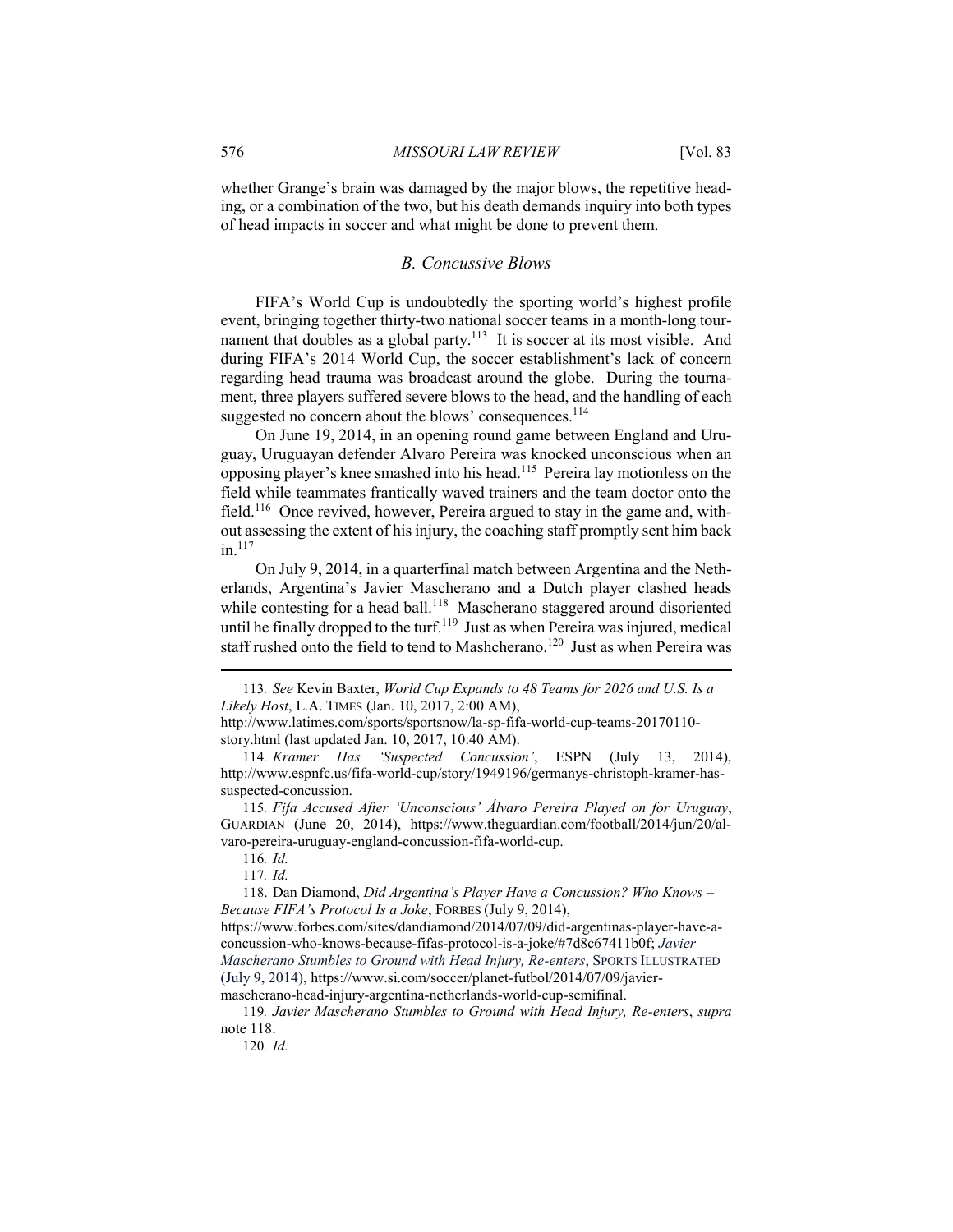injured, Mashcerano was helped off the field.<sup>121</sup> And just as when Pereira was injured, Mashcherano reentered the game quickly and apparently without evaluation.<sup>122</sup>

On July 13, 2014, in the tournament's championship match between Germany and Argentina, an Argentinian player's shoulder slammed into the head of Germany's Christopher Kramer, whipping it to the side.<sup>123</sup> Kramer collapsed to the ground in evident agony.<sup>124</sup> Notwithstanding the clear blow to the head and Kramer's distress, he was not even ushered off the field.<sup>125</sup> Kramer was kept in the game and played ineffectually for fourteen minutes before he finally collapsed to the ground.<sup>126</sup> Only then was he removed from the game.<sup>127</sup>

Commentators lamented the seeming lack of adherence to any concussion protocol in the aftermath of the injuries and assailed FIFA as being unconcerned with player health. The criticism reached its peak after Kramer's injury in the championship match. Former players whose careers were ended and whose health was imperiled because of blows to the head were some of the most concerned. For example, Alecko Eskandarian, the 2003 MLS number one draft pick and former collegiate soccer player of the year who was ultimately driven from the game because of multiple concussions, expressed his shock.<sup>128</sup> Upon seeing Kramer's injury and immediate return to action, he simply stated, "My God, this is crazy."<sup>129</sup>

Taylor Twellman, a former U.S. National Soccer team player turned broadcaster, who was also forced into retirement by multiple concussions, was more verbose.<sup>130</sup> Twellman angrily assailed those responsible for allowing Kramer to continue playing after the blow to the head: "They handled it exactly the way you're not supposed to handle it . . . . If he got hit again, it's the second

<sup>121</sup>*. Id.*

<sup>122</sup>*. Id.*

<sup>123</sup>*. See Kramer Has 'Suspected Concussion'*, *supra* note 114; *Soccer Concussions Debated After World Cup Final*, CBS NEWS, https://www.cbsnews.com/pictures/soccer-concussions-debated-after-world-cup-final/ (last visited Sept. 1, 2018).

<sup>124</sup>*. Kramer Has 'Suspected Concussion'*, *supra* note 114.

<sup>125</sup>*. See id.*

<sup>126</sup>*. Id.*

<sup>127</sup>*. Id.*

<sup>128</sup>. Juliet Macur, *FIFA's Dazed and Dated Attitude*, N.Y. TIMES (July 15, 2014), https://www.nytimes.com/2014/07/16/sports/soccer/world-cup-2014-christoph-kramers-head-injury-brings-fifas-problem-to-the-forefront.html?action=click&contentCollection=Soccer&module=RelatedCoverage&region=Marginalia&pgtype=article $\&$ r=0.

<sup>129</sup>*. Id.*

<sup>130</sup>*. See* Dave Ungrady, *Taylor Twellman Questions FIFA Concussion Proposal*, USA TODAY (Sept. 26, 2014), https://www.usato-

day.com/story/sports/mls/2014/09/26/fifa-concussion-proposal-taylor-twellmanmls/16263947/.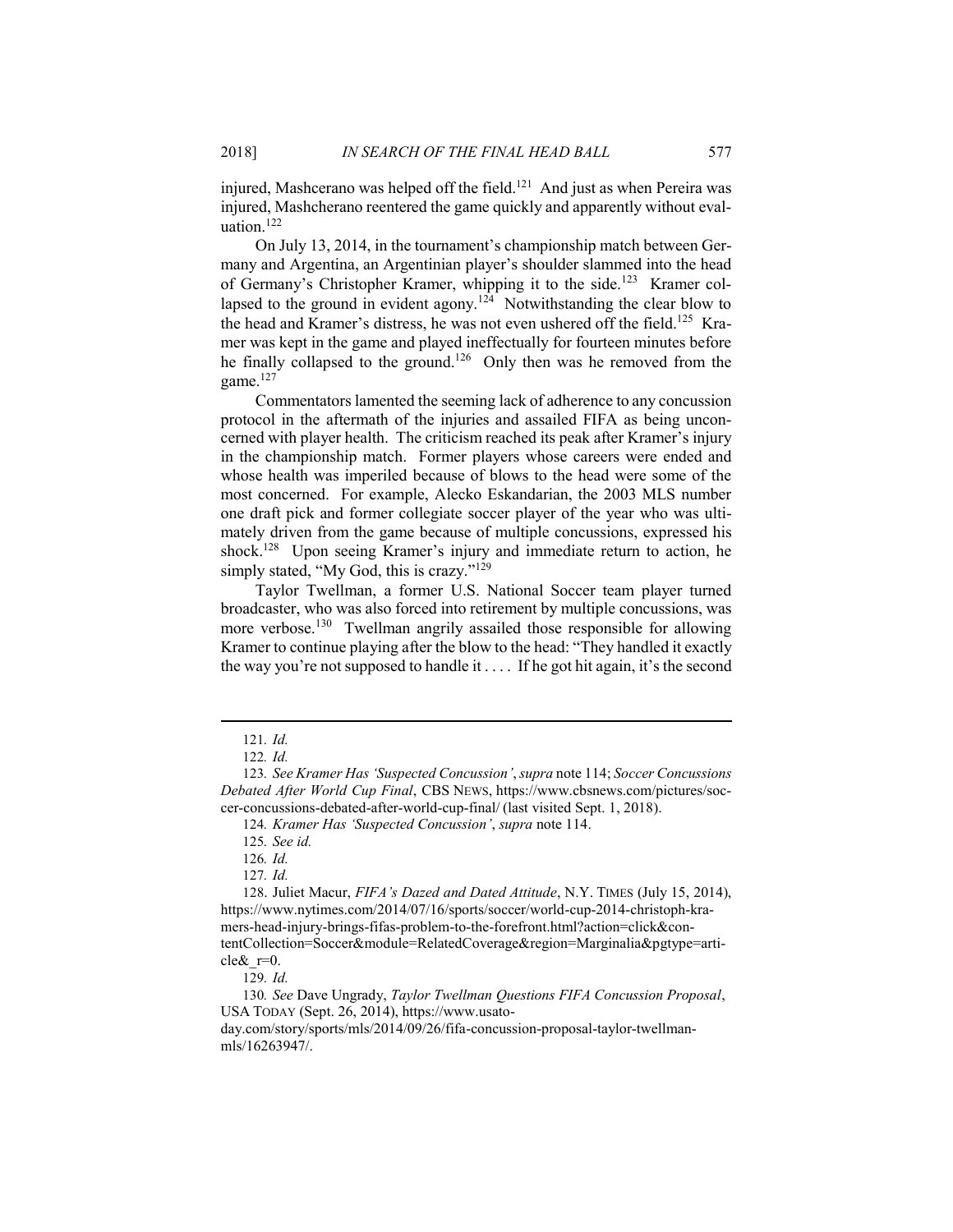one – second impact syndrome – that causes life or death problems."<sup>131</sup> He also ranted on Twitter: "Here we go again FIFA . . . #WorldCupFinal and your ineptitude to address the head injury problem is for everyone to see. Kramer was concussed! . . . . Before I die, I will get FIFA to change their ways and get an independent doctor on the sideline."<sup>132</sup>

The medical establishment was just as critical. Dr. Robert Cantu, a neurosurgeon who co-directs the Center for the Study of Traumatic Encephalopathy at Boston University and who is perhaps the nation's foremost authority on brain trauma stated, "It's atrocious . . . FIFA was terrible, allowing players and coaches to override medical personnel on the field."<sup>133</sup>

Chris Nowinski, a former Harvard football player who co-founded the Sports Legacy Institute, which educates the public about head injuries, went a step further.<sup>134</sup> Nowinski expressed concern about the signal that Kramer's continued play after the injury sent to children worldwide: "I'm worried about how many kids emulate these athletes. It wasn't just one athlete hurt; it was one multiplied by [one] million . . . . They didn't even use a bully pulpit and say: 'This is unacceptable.'"<sup>135</sup>

Concerns about inadequate concussion protocols spurred the *Journal of the American Medical Association* to publish a comprehensive review of head collisions throughout the tournament.<sup>136</sup> The study was damning. It revealed that during the sixty-four-game tournament, sixty-one players were involved in a total of eighty-one head collisions.<sup>137</sup> In most cases, fellow players, referees, and health care personnel attended to the injured player on the field in contravention of the then-prevailing concussion protocol, which required an assessment by health care personnel on the sidelines.<sup>138</sup> And in cases when health care personnel assessed the injured player and the injured player displayed three or more concussion signs, the vast majority resumed play after assessments that averaged only eighty-four seconds.<sup>139</sup>

<sup>131</sup>*. Id.*

<sup>132</sup>. Jimmy Golen, *US Concussion Expert: World Cup Sets Bad Example*, SAN DIEGO UNION-TRIB. (July 15, 2014, 3:12 PM), http://www.sandiegouniontribune.com/sdut-us-concussion-expert-world-cup-sets-bad-example-2014jul15 story.html.

<sup>133</sup>. John D. Watson, *What FIFA Can Learn From the NFL*, MEDSCAPE.COM (Oct. 15, 2014), http://www.medscape.com/viewarticle/833124.

<sup>134</sup>*. See* Golen, *supra* note 132.

<sup>135</sup>*. Id.*

<sup>136</sup>*. See* Michael D. Cusimano et al., *Assessment of Head Collision Events During the 2014 FIFA World Cup Tournament*, 314 JAMA 2548, 2548 (2017), https://jamanetwork.com/journals/jama/fullarticle/2633899.

<sup>137</sup>*. Id.*

<sup>138</sup>*. Id*; *see also* Paul McCrory et al., *Consensus Statement on Concussion in Sports*, BRIT. J. SPORTS MED. (April 26, 2017), https://bjsm.bmj.com/content/early/2017/04/26/bjsports-2017-097699 (last updated Apr. 28, 2017).

<sup>139</sup>. Cusimano et al., *supra* note 136, at 2548.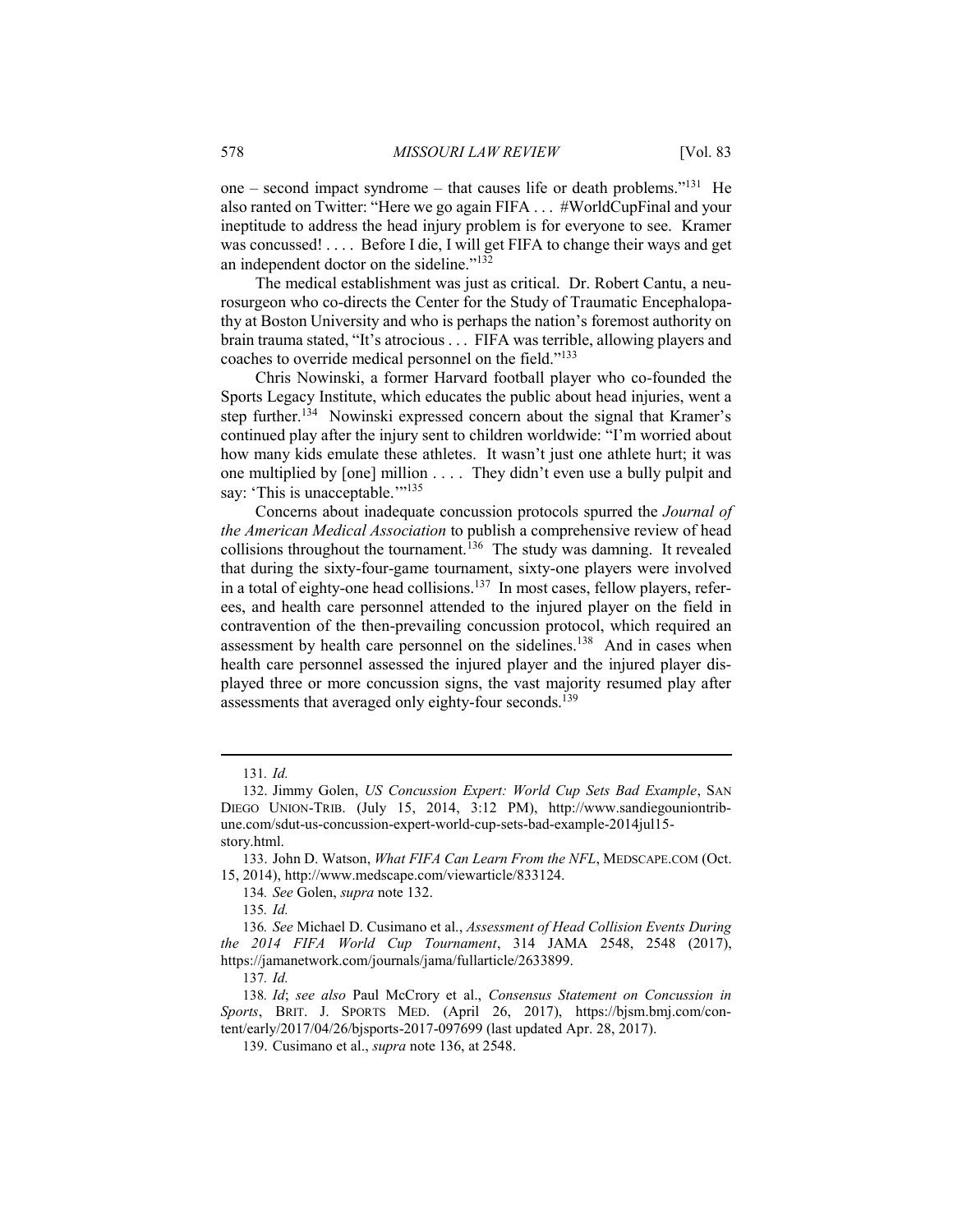In the World Cup's aftermath, FIFA set out to improve its ineffective response to head collisions<sup>140</sup> and, in 2016, officially adopted a new concussion protocol known as SCAT5.<sup>141</sup>

Under SCAT5, a player sustaining a head injury must be assessed by team physicians or other medical personnel on alert at games for concussion symptoms and be cleared before returning to the field of play.<sup>142</sup> Players who display concussion symptoms, and are therefore not cleared, should be disallowed from returning to the game.<sup>143</sup> Moreover, such players should be administered a follow-up assessment, including a comprehensive neurological examination, and should return to physical activity slowly over the course of days, weeks, or months and to on-field play only upon full recovery.<sup>144</sup>

Sadly, the 2018 World Cup revealed the concussion protocols to be little more than "eye candy":<sup>145</sup> attractive but ultimately empty. Like the 2014 World Cup, the 2018 iteration featured gruesome head injuries and shockingly inadequate attention to the injured.<sup>146</sup> Most notably, during an opening round match between Morocco and Iran, Moroccan midfielder Nordin Amrabat's head collided with an Iranian player's head, and Amrabat collapsed to the

<sup>140</sup>*. FIFA's Medical Committee Proposes New Protocol for the Management of Concussion*, FIFA (Sept. 23, 2014), http://www.fifa.com/development/news/y=2014/m=9/news=fifa-s-medical-committee-proposes-new-protocol-forthe-management-of-c-2443024.html.

<sup>141</sup>*. See generally* McCrory et al., *supra* note 138.

<sup>142</sup>*. See* Ruben J. Echemendia et al., *Sport Concussion Assessment Tool – 5th Edition*, 51 BRIT. J. SPORTS MED. 851, 851, 856 (2017), https://bjsm.bmj.com/content/bjsports/51/11/851.full.pdf.

<sup>143</sup>*. See id.* at 858.

<sup>144</sup>*. See id.* MLS, which has also become more attentive to head injuries in recent years, utilizes a similar protocol. *MLS Concussion Protocol in Focus After Pair of Weekend Incidents*, ESPN (May 18, 2017), http://www.espn.com/soccer/major-leaguesoccer/story/3128614/mls-concussion-protocol-in-focus-after-pair-of-weekend-incidents.

<sup>145</sup>. Jeremy Wilson, *Why Won't Football Follow Other Sports and Introduce Concussion Subs?*, TELEGRAPH (June 18, 2018, 5:44 PM), https://www.telegraph.co.uk/world-cup/2018/06/18/wont-football-follow-sports-introduce-concussionsubs/.

<sup>146</sup>*. See, e.g.*, Henry Bushnell, *FIFA, World Cup Teams Continue to Ignore Soccer's Concussion Problem*, YAHOO! SPORTS (June 20, 2018, 1:08 PM), https://sports.yahoo.com/fifa-world-cup-teams-continue-ignore-concussions-

<sup>170836604.</sup>html; David Geier, *FIFA's Ignorance of Concussions on Display During World Cup*, POST AND COURIER (July 18, 2018), https://www.postandcourier.com/sports/fifa-s-ignorance-of-concussions-on-display-during-world-cup/article\_088c833a-8926-11e8-aa51-17df22d6015d.html; Lee Igel, *Why FIFA Needs New Thinking About Concessions at World Cup*, FORBES (June 25, 2018, 1:09 PM), https://www.forbes.com/sites/leeigel/2018/06/25/why-and-how-fifa-needs-new-thinking-about-concussions-at-world-cup/#7f8e19c97dfe.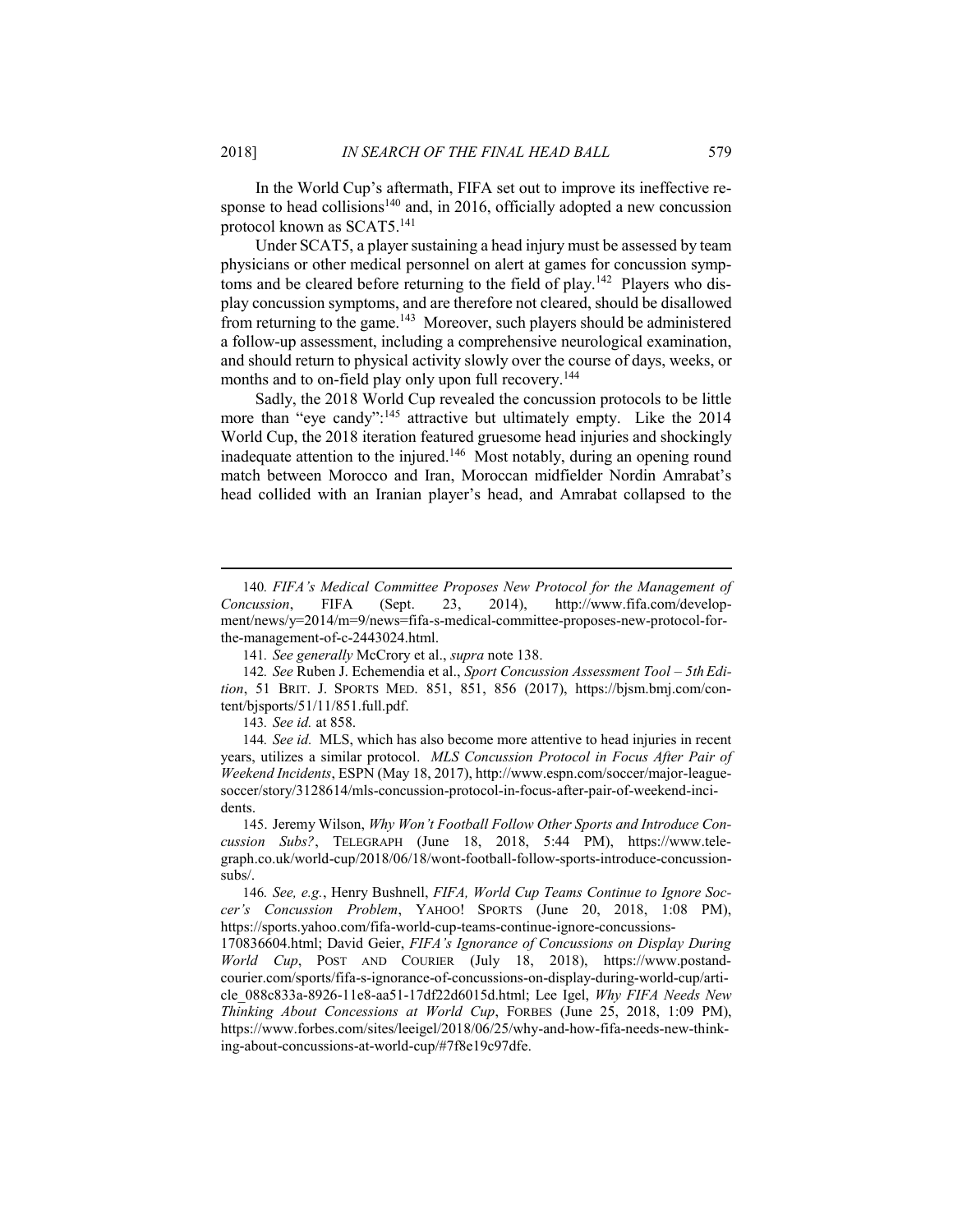ground seemingly unconscious, his body initially becoming rigid and then going limp.<sup>147</sup> When he finally was helped up and to the sideline, he was, as journalist Alexander Zaitchik describes it, "examined by a member of Morocco's medical staff, whose idiosyncratic concussion protocol involved slapping him repeatedly in the face."<sup>148</sup>

Even if the protocols are followed to a tee, they are, of course, only able to prevent a second concussion coming on the heels of the first. They do nothing to stop the first concussion or to prevent additional concussions once protocols have been followed and a player has returned to action.

To substantially reduce the occurrence of concussions overall, a more fundamental alteration to the game would be required. And because roughly one-third of concussions in soccer result from "colliding with a player, object, or the ground" when heading or attempting to head the ball, $^{149}$  elimination of heading would seem a logical possibility. Once one considers the potential additional sub-concussive damage caused by heading a soccer ball, the need to eliminate heading becomes apparent.

## *C. Sub-Concussive Blows*

While the spectacular collisions, such as those endured by Pereira, Mashcerano, and Kramer, draw critics' attention, sub-concussive blows can also prove damaging.

In the 1980s, Dr. Alf Tysvaer and his colleagues in Norway were the first to produce research revealing the toll that heading a soccer ball can take on the brain.<sup>150</sup> Tysvaer's curiosity about heading's neurological impact was borne of the cognitive assessments he had done previously on boxers.<sup>151</sup> Tysvaer hypothesized that the sub-concussive impact of a soccer ball colliding with a head was similar in the damage it caused to the sub-concussive impact of a boxer's jab hitting his opponent's head.<sup>152</sup> Tysvaer tested his hypothesis through a study of the neurocognitive functioning of retired Norwegian professional soccer players, and he found that soccer players exhibited impaired neurological functioning "with alarming frequency," which he attributed to repeatedly heading the ball.<sup>153</sup>

Other studies on heading, drawing various conclusions, followed over the years, but the soccer establishment resisted those that indicated the danger

<sup>147</sup>. Alexander Zaitchik, *FIFA's CTE Problem: Are Soccer Regulators Doing Enough to Prevent Brain Injuries?*, ROLLING STONE (July 11, 2018, 2:34 PM), https://www.rollingstone.com/culture/culture-features/fifa-cte-problem-soccer-regulators-prevent-brain-injuries-697834/.

<sup>148</sup>*. Id.*

<sup>149</sup>. *Mehr v. Féderation Internationale De Football Ass'n*, 115 F. Supp. 3d 1035, 1062–63 (N.D. Cal. 2015).

<sup>150</sup>*. See* Webbe & Salinas, *supra* note 102, at 275.

<sup>151</sup>*. See id.*

<sup>152</sup>*. Id.*

<sup>153</sup>*. Id.* at 275.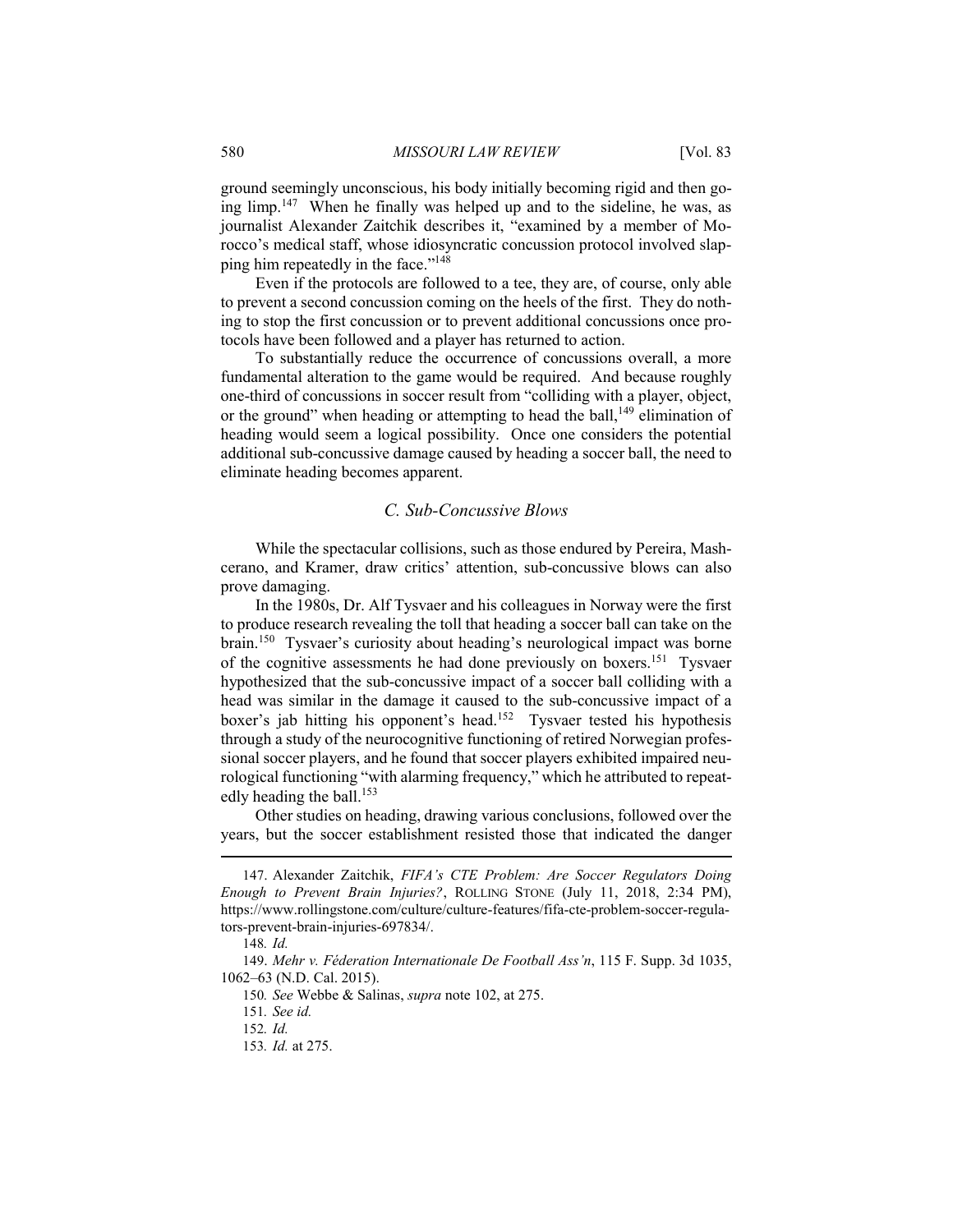posed by heading the ball.<sup>154</sup> As Frank Webbe and Christine Salinas put it in their seminal article, *Science and Politics Conflict: The Case of Soccer Heading in Adults and Children*, which traces the soccer community's decades-long resistance to science revealing heading's danger, "Studies that reported on heading-related concerns and frank impairments among players were dismissed in almost a knee-jerk reaction."<sup>155</sup>

Evidence that heading's sub-concussive blows are detrimental to brain health, however, has in recent years grown too overwhelming to credibly deny. First, it is clear that repeated sub-concussive blows can produce the same symptoms as concussive blows, such as headaches and confusion.<sup>156</sup> They can also negatively impact memory.<sup>157</sup> Indeed, a 2016 study produced by the University of Stirling in the United Kingdom examined soccer players for twentyfour hours after heading twenty balls delivered at the speed of an average corner kick and found that the players suffered "reduction[] in memory test performance of 41[%] to 67[%]."<sup>158</sup> And a 2017 study published in *Neurology*, the medical journal of the American Academy of Neurology, concluded that soccer players who frequently head the ball are three times more likely to suffer concussion symptoms, generally, than those who rarely head the ball.<sup>159</sup>

Worse still, it is well-established that repeated sub-concussive blows can cause brain abnormalities *without producing concussion symptoms* and can therefore go unnoticed.<sup>160</sup> As Dr. Cantu explained in a 2014 interview,

[T]here have been [thirteen] studies that I'm aware of – there might be more – that have shown that sub-concussive hits in sports . . . have

157. Jeremy Wilson*, PFA Urges FA to Consider Ban on Heading for Children Under 10*, TELEGRAPH (Dec. 29, 2016, 8:32 PM), http://www.telegraph.co.uk/football/2016/12/29/pfa-urges-fa-consider-ban-heading-children-10/.

158. Christopher Clarey, *Soccer Without Headers? New Research Shows It's Worth Discussing*, N.Y. TIMES (Oct. 28, 2016), https://www.nytimes.com/2016/10/29/sports/soccer/soccer-without-headers-new-research-shows-itsworth-discussing.html?\_r=0; *see generally* Thomas G. Di Virgilio et al., *Evidence for Acute Electrophysiological and Cognitive Changes Following Routine Soccer Heading*, 13 BIOMEDICINE 66 (2016), https://www.ncbi.nlm.nih.gov/pmc/articles/PMC5264439/pdf/main.pdf.

159. Walter F. Stewart et al., *Symptoms from Repeated Intentional an Unintentional Head Impact in Soccer Players*, 88 NEUROLOGY 1, 3 (2017); Hester Lingsma & Andrew Maas, *Heading in Soccer: More Than a Subconcussive Event?*, 88 NEUROLOGY 822, 823 (2017); *see also* Body, *supra* note 156.

160*. See Young Kids Should Stop Heading the Ball, Says Top Neurosurgeon*, PBS (Oct. 25, 2014, 12:19 PM), http://www.pbs.org/newshour/updates/qa-soccer-playerswear-helmets-top-neurosurgeon-weighs-concussion-risks/.

<sup>154</sup>*. Id.* at 275–76.

<sup>155</sup>*. Id*. at 282.

<sup>156</sup>. Jessica Body*, With Concussion Risk in Soccer, Headers May Kick It Up a Notch*, NPR (Feb. 1, 2017, 4:03 PM), http://www.npr.org/sections/healthshots/2017/02/01/512848122/with-concussion-risk-in-soccer-headers-may-kick-it-upa-notch.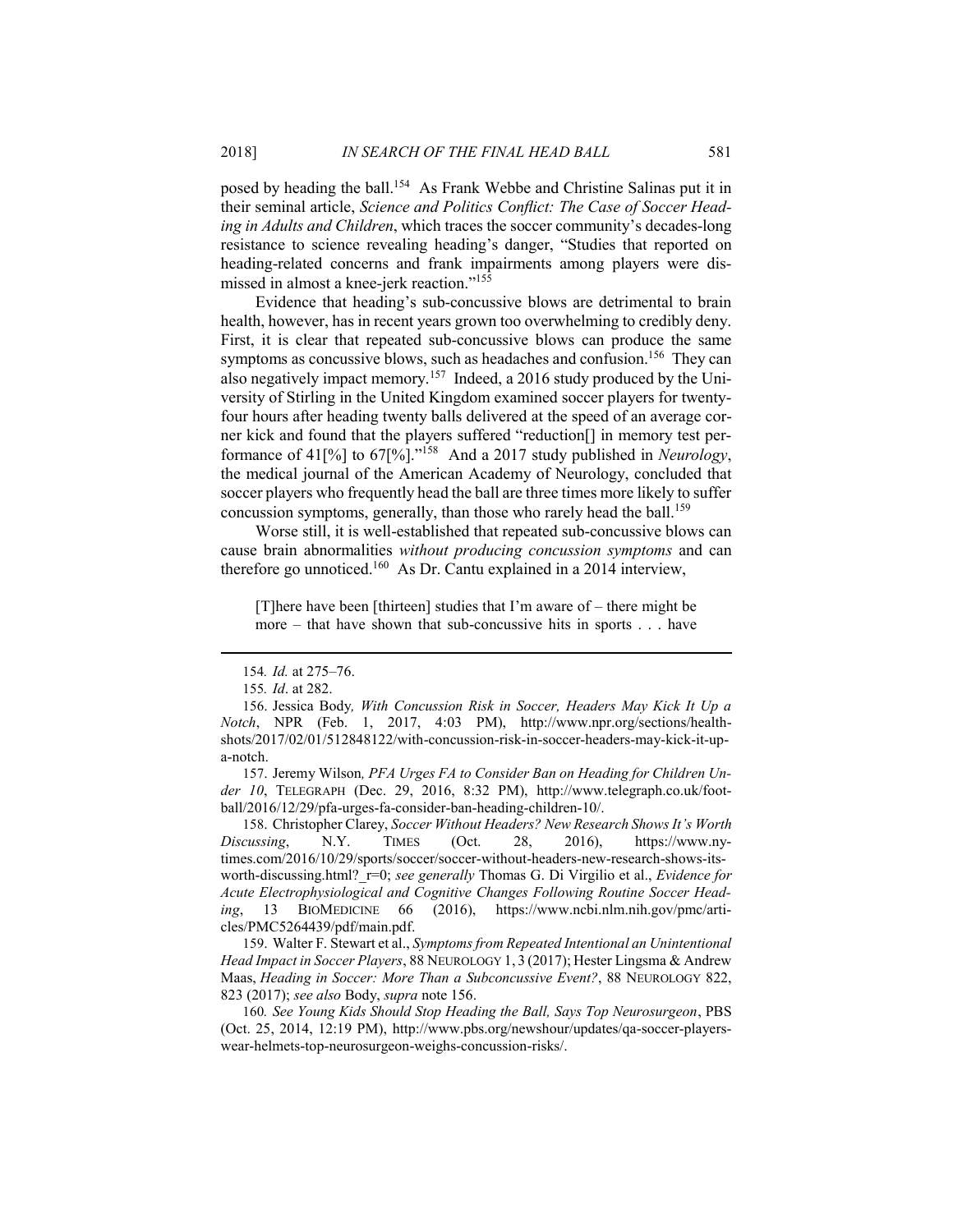shown abnormalities on DTI MRI, have shown abnormalities on functional MRIs . . . and [have] also [shown] breakdown of the blood-brain barrier .... And that's happened without recognized concussion, just from repetitive trauma. And they found the individuals with the highest degree of abnormalities were those individuals that took the highest number of hits over the course of a season.<sup>161</sup>

Chief among the studies Dr. Cantu references is a 2013 study of soccer players conducted by researchers at Yeshiva University's Albert Einstein College of Medicine in New York City.<sup>162</sup> Noting that the average soccer player heads the ball several times per game and over thirty times per practice, they questioned what the cumulative effects of heading might be.<sup>163</sup> Using diffusion tensor imaging, an MRI-like tool,<sup>164</sup> the researchers examined the brains of a group of amateur soccer players, ranging in age from twenty-one to forty-four, and concluded that the most frequent headers of the ball were more likely to have white matter abnormalities and attendant memory problems.<sup>165</sup> While the study's authors urged that additional research be done, they concluded that the study "provides compelling preliminary evidence that brain changes resembling mild traumatic brain injury are associated with frequently heading a soccer ball over many years."<sup>166</sup> Scientists at University College London, who have also studied soccer players who head the ball frequently and who have also called for further research on heading, have concluded in more accessible, real-world terms that "[t]hese players had the same pathology as boxers."<sup>167</sup>

<sup>161</sup>*. Id.* (first ellipsis added).

<sup>162</sup>*. Id.* ("In this one particular study that's most cited by a Dr. Lipton in Raidolgy, it was 885 times a year and higher that they saw these changes."); *see generally* Michael Lipton et al., *Soccer Heading Is Associated with White Matter Microstructural and Cognitive Abnormalities*, 268 RADIOLOGY 850 (2013).

<sup>163</sup>. Jessica Berman, *Repeated Heading Causes Brain Injury in Soccer Players*, VOA NEWS (June 12, 2013, 8:29 PM), https://www.voanews.com/a/soccer-head-injures/1680739.html.

<sup>164</sup>. Diffusion Tensor Imaging ("DTI") examines the movement of water molecules in the brain's white matter, which allows researchers to assess whether the nerve fibers that make up the white matter are damaged. Michelle Castillo, *Frequent Soccer Headers May Leave Lasting Brain Damage*, CBS NEWS (June 11, 2013, 12:21 PM), http://www.cbsnews.com/news/frequent-soccer-headers-may-leave-lasting-braindamage/. Low water movement typically indicates brain injury. *Id.*

<sup>165</sup>*. See* Lipton et al., *supra* note 162, at 85.

<sup>166</sup>*. Soccer Heading Injuries: Frequent Soccer Ball 'Heading' May Lead to Brain Injury*, ALBERT EINSTEIN C. OF MED. (June 11, 2013),

http://www.einstein.yu.edu/news/releases/915/frequent-soccer-ball-heading-maylead-to-brain-injury/ (statements of Michael Lipton).

<sup>167</sup>. Henry Bodkin, *Heading Footballs Causes Same Brain Damage as Boxing - Major New Study*, TELEGRAPH (Feb. 15, 2017, 12:01 AM), http://www.telegraph.co.uk/science/2017/02/15/heading-footballs-causes-brain-damage-boxing-major-new-study// (statements of Helen Ling).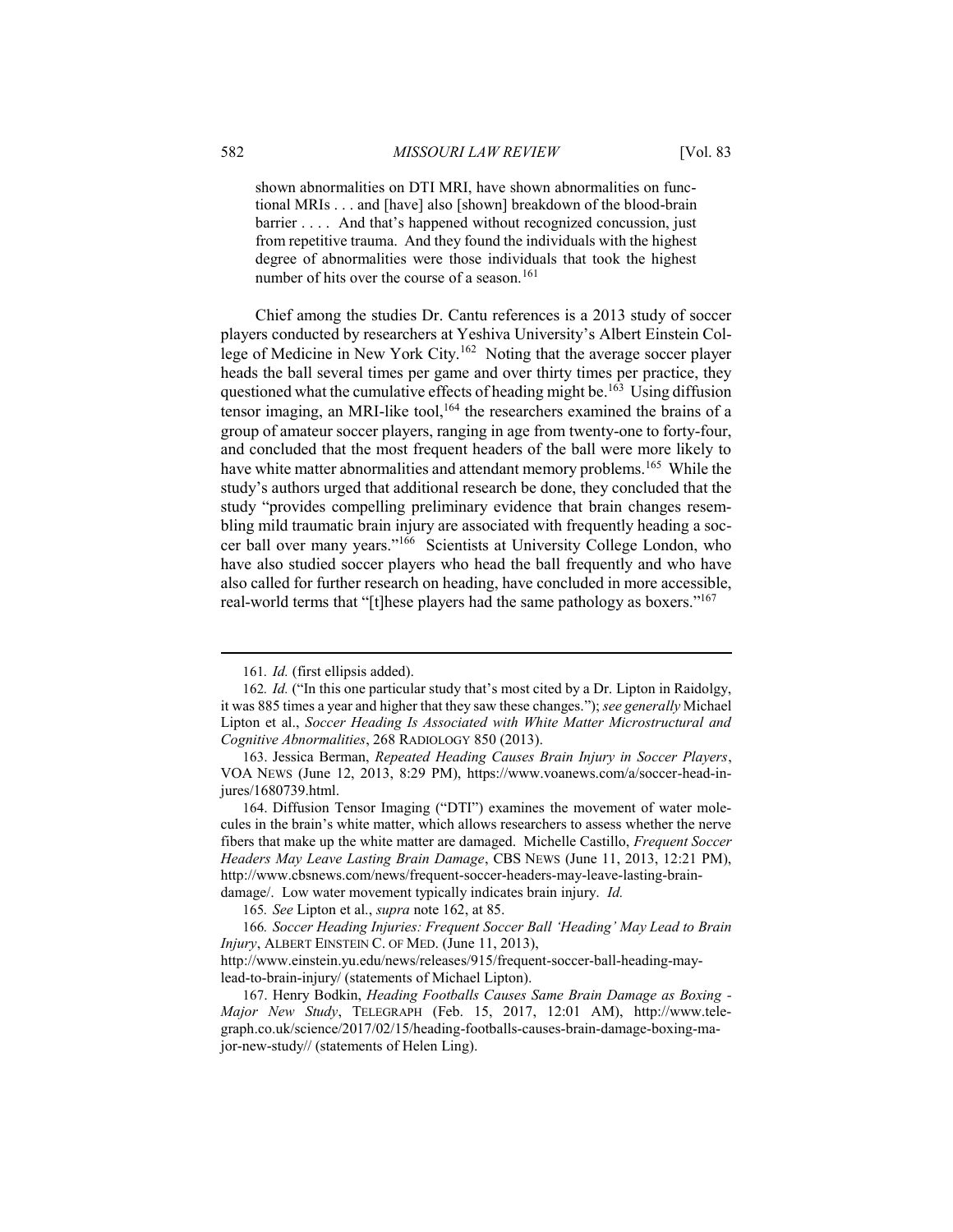Considering the science on the matter, soccer governing bodies must take the risk of heading the ball seriously. While it is, of course, difficult to isolate the cause of brain trauma in any given soccer player, it would be irresponsible to rule out heading as a contributing factor. Indeed, although Dr. Ann McKee, the neuropathologist who examined Patrick Grange's brain after his death, acknowledged that she could not "say for certain that heading the ball caused [Grange's] condition," her examination revealed that Grange had "very extensive frontal lobe damage," and because heading principally impacts the front of the player's head, she suspected it played a role.<sup>168</sup>

When the risk of brain damage due to concussion is taken together with the risk of brain damage due to repeated sub-concussive blows, it becomes clear that intervention is necessary. To protect players and the game, soccer's regulatory entities must either protect the head or eliminate heading. As the following section of this Article explains, head protection used in many other sports – the helmet – is not likely to be effective protection in soccer, leaving elimination of heading as the logical solution to soccer's brain injury problem.

#### V. THE HELMET FALLACY

#### *A. Helmet Use in American Sports*

When concerns about head safety have arisen in American sports, professional leagues have often turned to helmets, and football has led the way.

The first football helmets, made of leather, were developed in the 1880s amidst an epidemic of skull fractures and some deaths during college football games.<sup>169</sup> Not all players, however, chose to wear them.<sup>170</sup> Similarly, when the NFL was founded in 1920, leather helmets were optional rather than required.<sup>171</sup> They remained optional until 1943, when the NFL began to mandate helmet use for all players.<sup>172</sup> Not long thereafter, plastic helmets came into vogue, and over the following several decades, the NFL and its manufacturing partners introduced additional helmet innovations, including protective air bladders inside the helmet as well as facemasks.<sup>173</sup>

http://www.nfl.com/news/story/0ap1000000095139/article/history-of-the-nfl-footballhelmet (last updated Nov. 15, 2012, 8:25 AM).

<sup>168</sup>*. See* Branch, *supra* note 104.

<sup>169</sup>. DAVID M. NELSON, THE ANATOMY OF A GAME: FOOTBALL, THE RULES AND THE MEN WHO MADE THE GAME 76 (1994); Loren Grush, *The Concussion Epidemic: Should Helmets be Banned from Football?*, FOX NEWS: HEALTH (Jan. 9, 2014),

http://www.foxnews.com/health/2014/01/09/concussion-epidemic-should-helmets-bebanned-from-football.html.

<sup>170</sup>. The NCAA did not require helmets until 1939. Zezima, *supra* note 68 (citing NELSON, *supra* note 169, at 76).

<sup>171</sup>*. See id.*

<sup>172</sup>*. History of the NFL Football Helmet*, NFL (Nov. 14, 2012, 7:04 PM),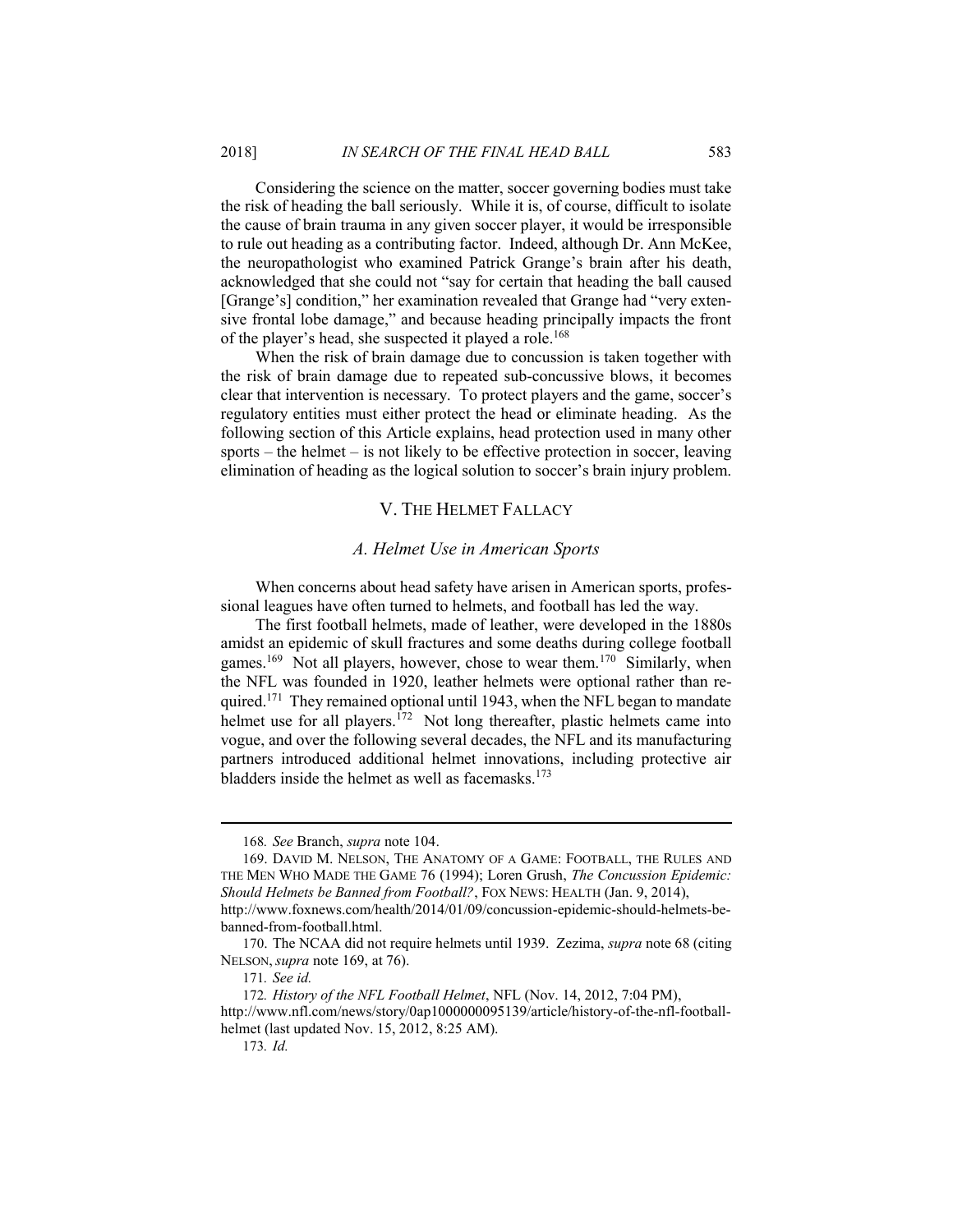Major League Baseball ("MLB") began mandating helmets for its new players in 1971, <sup>174</sup> and the National Hockey League ("NHL") did so in 1979.<sup>175</sup> While those already in the leagues had the option under a grandfather clause to continue to play without helmets, before long, as those players eventually retired, every MLB and NHL player wore a helmet.<sup>176</sup>

Notwithstanding the reality of collisions in soccer, the game has no history or tradition of helmet use. To avoid "collateral injury to opponents," any soccer helmet must obviously be soft rather than hard (such as those used in the NFL, MLB, and the NHL) unless there exists a blanket helmet-wearing requirement for all players, which no professional soccer league in the world has adopted.<sup>177</sup> Only a scarce few collegiate and professional players wear these soft helmets (known also in the sport as headgear), and those who do generally do so only after suffering a substantial head injury.<sup>178</sup> Despite the rarity of headgear among soccer players, in response to head trauma concerns, some soccer authorities, at least on the local level, have required the use of headgear.<sup>179</sup>

176*. See, e.g.*, Christopher M. Bonfield & Douglas Kondziolka, *Beyond the Game: The Legacy of Bill Masteron*, NEUROSURGICAL FOCUS, July 2016, at 1, 3 (explaining the process in which the entire NHL is helmeted).

177*. See* Webbe & Salinas, *supra* note 102, at 289.

178*. See, e.g.*, Luke Augustus, *Petr Cech Wants to Play Without His Helmet*, DAILY MAIL (Nov. 16, 2015), http://www.dailymail.co.uk/sport/football/article-3320204/Petr-Cech-wants-play-without-helmet-doctors-order-Arsenal-No-1-on.html (last updated June 13, 2016). The most globally notable of these players is Petr Cech, the star goalkeeper for Arsenal in the English Premier League. Ed Hawkins, *The Horror of Petr Cech's Head Injury*, BLEACHER REP. (OCT. 14, 2016), http://thelab.bleacherreport.com/the-horror-of-petr-cech-s-head-injury/. After being kicked in the head and fracturing his skull in multiple places while attempting to defend the goal in 2006, doctors ordered him to wear headgear every time he plays. Augustus, *supra*. He has worn headgear since then, although he dislikes it and would jettison it if doctors were to assent. *Id.*

179*. E.g.*, Jacob Urist, *Helmets for Soccer?*, TODAY (Oct. 9, 2013, 7:41 AM), http://www.today.com/parents/helmets-soccer-why-some-parents-are-saying-nothanks-8C11359522. Schools in Princeton, New Jersey have required students to wear headgear at practice and during games. *Id.*

<sup>174</sup>. Paul Lukas, *Alex Torres and the History of Headgear in Baseball*, ESPN (Apr. 23, 2015), http://www.espn.com/mlb/story/\_/id/12741917/uni-watch-history-headgear-mlb-alex-torres.

<sup>175</sup>. Richard Bak, *A Short, Heads-up History of the Hockey Helmet*, DETROIT ATHLETIC CO. (Nov. 2, 2011), https://www.detroitathletic.com/blog/2011/11/02/ashort-heads-up-history-of-the-hockey-helmet/. A decade before the mandate, Bill Masterson, a professional hockey player, struck his helmetless head and passed away on the ice. *Id.*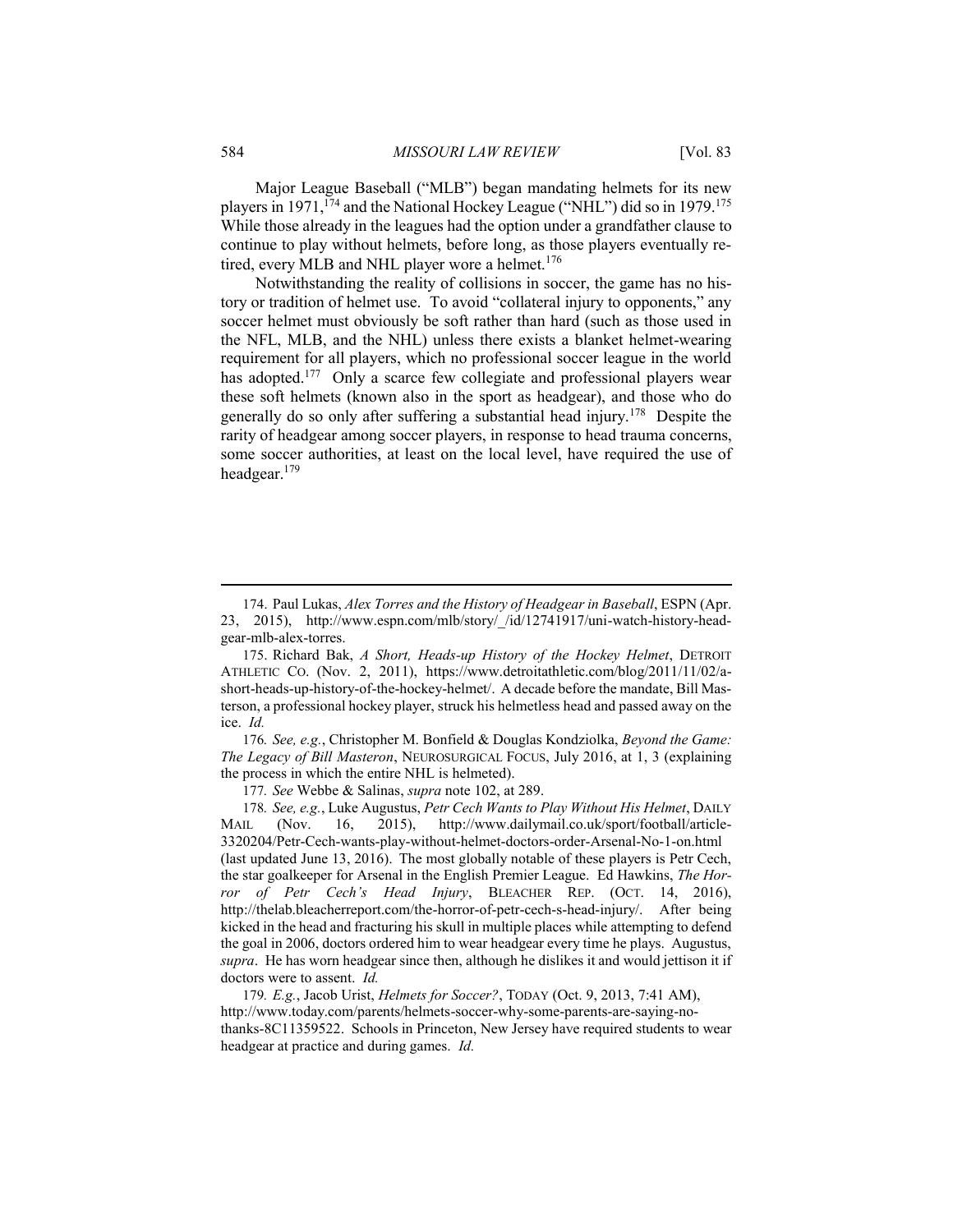# *B. The Inefficacy of Soccer Headgear in Preventing Brain Injury*

While attempts at protecting players' heads are well-meaning, research suggests the efficacy of headgear in preventing brain injury in soccer is highly questionable. It may be effective at reducing abrasions and lacerations, but it is unlikely to reduce detrimental brain impact.<sup>180</sup> Webbe and Salinas, having conducted a review of the literature, explain that "[s]everal studies have been published that have evaluated soccer headgear, and the typical conclusion is that there appears to be no benefit regarding protection from concussion."<sup>181</sup> The national soccer community largely concurs. Dr. Margot Putukian, a member of U.S. Soccer's Medical Committee, is on record as doubting the efficacy of headgear in preventing concussions,<sup>182</sup> as is U.S. Soccer Chief Medical Officer George Chiampas.<sup>183</sup> And in 2017, the National Federation of State High School Association's Sports Medicine Advisory Committee released a position statement noting that wearing headgear to prevent concussions is neither scientifically nor medically supported.<sup>184</sup>

Some studies, such as a 2005 *British Journal of Sports Medicine* study, run contrary, finding that headgear does substantially reduce the force of headto-head clashes, dissipating energy and reducing the incidence of concussion.<sup>185</sup> These studies, though, are in the distinct minority. Even if the great weight of the authority has it wrong and headgear does provide some benefit in preventing concussions, that benefit may well be counterweighed by the altered behavior that wearing it can prompt. Indeed, many sports physicians, including former U.S. National Soccer Team physician Dr. William W. Briner Jr., argue that headgear does more harm than good because it gives players a sense of invulnerability and prompts them to make risky challenges they would not make without the headgear.<sup>186</sup>

<sup>180</sup>*. See* Webbe & Salinas, *supra* note 102, at 290.

<sup>181</sup>*. Id.*

<sup>182</sup>*. See* Woitalla, *supra* note 16.

<sup>183</sup>*. Id.*

<sup>184</sup>*.* NAT'L FED'N OF STATE HIGH SCH. ASS'N, SOFT HEADGEAR IN NON-HELMETED SPORTS POSITION STATEMENT 1 (July 2017), https://www.nfhs.org/media/1018445/nfhs\_position\_statement\_soft\_headgear\_april\_2017.pdf.

<sup>185</sup>. C. Withnall et al., *Effectiveness of Headgear in Football*, BRIT. J. OF SPORTS MED., Aug. 2005, at 40, 47 (2005), https://www.ncbi.nlm.nih.gov/pmc/articles/PMC1765314/pdf/v039p00i40.pdf.

<sup>186</sup>*. See* Urist, *supra* note 179; *cf.* Josh Bean, *Should High School Soccer Players Wear Helmets?*, AL.COM (Apr. 25, 2016), http://highschoolsports.al.com/news/article/1452407366397506003/should-high-school-soccer-players-wearhelmets/ (asserting proper training is the best concussion prevention, not headgear).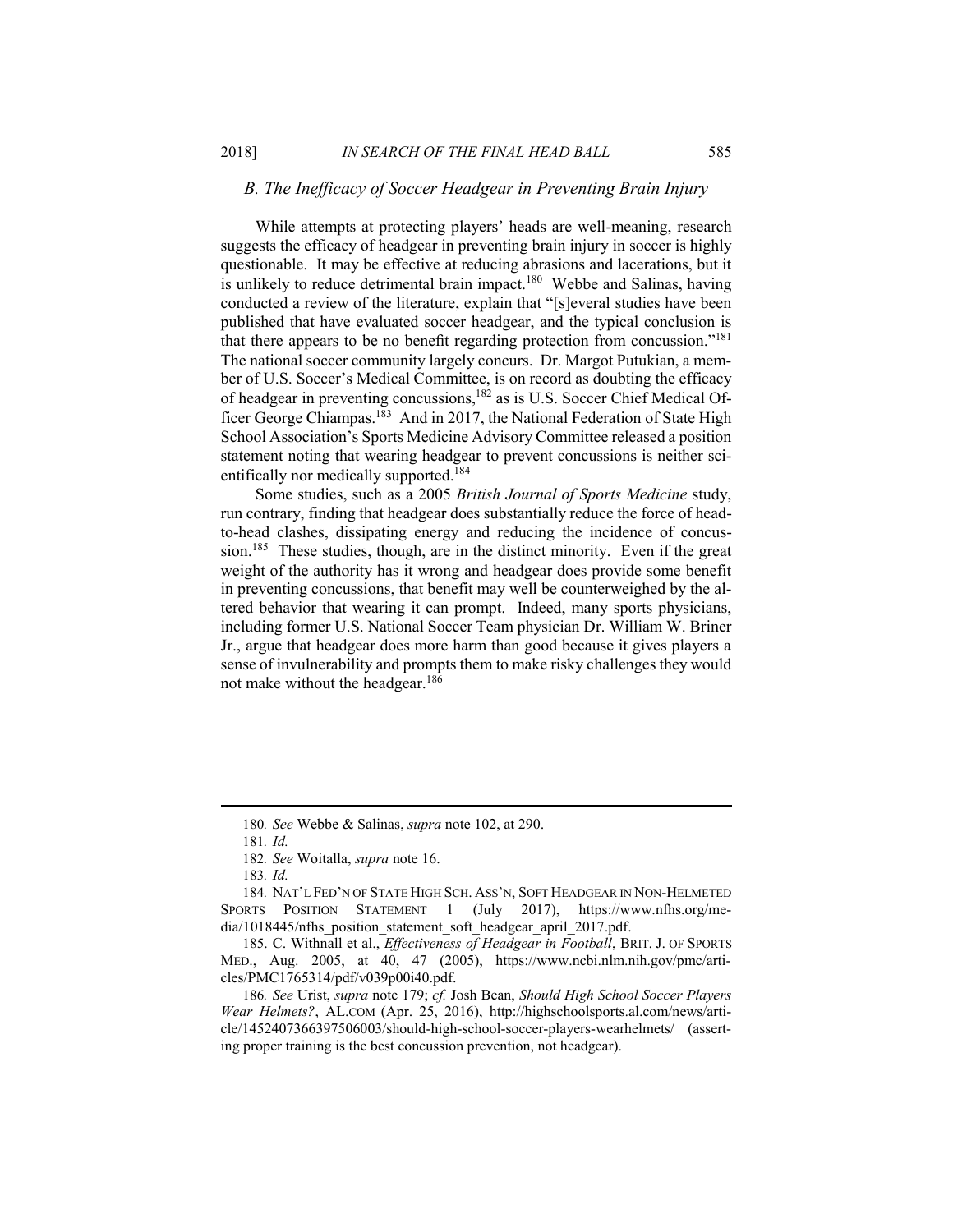This phenomenon has been borne out in football, where at least one doctor has acknowledged that "the increased safety [has lead] to an increased threshold to assume risk."<sup>187</sup> Dr. Erik Swartz, a kinesiology professor at the University of New Hampshire who advocates that football be played without helmets, analogizes the phenomenon to behavior at the wheel of an automobile, noting that "once [cars] started having anti-lock breaks, padded interiors and seat belts, accident rates went up . . . deaths went up."<sup>188</sup> Moreover, Swartz explains, the increased assumption of risk may be simple human nature: "It's referred to as risk compensation, or risk homeostasis . . . . When a player has a body part that's protected, and the contact with somebody else is imminent, you're going to put your protected body part first, just reflexively."<sup>189</sup>

Dr. Swartz's research supports his theory. Together with colleagues at the University of New Hampshire, including the head football coach, Dr. Swartz conducted a study in which he divided players on the football team into two groups and exposed one of the groups to helmetless tackling drills.<sup>190</sup> The other group of players participated in no such drills.<sup>191</sup> In actual games, members of the former group suffered 28% fewer head impacts than members of the latter group.<sup>192</sup>

Although Swartz's study is the first known study of its kind, the game of rugby offers anecdotal support for Swartz's statistical findings. Rugby, which, like football, is a rugged game to which tackling is central, has long produced far fewer head impacts and concussions than football.<sup>193</sup> Dr. Mike Loosemore, a leading member of the medical team at the 2012 London Olympics and the physician for the British boxing team, credits the absence of helmets for rugby's low incidence of concussions relative to football and cautions against helmets' use in rugby.<sup>194</sup> Loosemore points specifically to the NFL, where he asserts that " the risk of brain injury is extremely high despite the helmets that

<sup>187</sup>. Tadd Haislop, *Football Helmets Are Creating More Problems than They Solve*, SPORTING NEWS (May 28, 2015), http://www.sportingnews.com/nfl/news/nflconcussions-football-helmets-risk-taking-behavior-brain-injury-helmetless-tacklingtechnique-lawsuit/15srtbuzodfbk10tkmhxm8ayr7 (last updated May 15, 2017).

<sup>188</sup>*. Id.*

<sup>189</sup>*. Id.*

<sup>190</sup>. Lindsay Gibbs, *Could Getting Rid of Helmets Actually Make Football Safer?*, THINK PROGRESS (Jan. 7, 2016, 1:43 PM), https://thinkprogress.org/could-getting-ridof-helmets-actually-make-football-safer-75393ffe5c32.

<sup>191</sup>*. Id.*

<sup>192</sup>*. Id.*

<sup>193</sup>*. Is Rugby or American Football More Dangerous?*, TELEGRAPH, http://www.telegraph.co.uk/film/concussion/is-rugby-or-american-football-more-dangerous/ (last visited Sept. 1, 2018).

<sup>194</sup>. Simon Briggs, *Head Guards in Rugby Would Add to the Concussion Problem, Not Solve It, Says Doctor*, TELEGRAPH (Oct. 8, 2014, 8:06 PM), http://www.telegraph.co.uk/sport/rugbyunion/news/11150094/Headguards-in-rugby-would-add-tothe-concussion-problem-not-solve-it-says-doctor.html.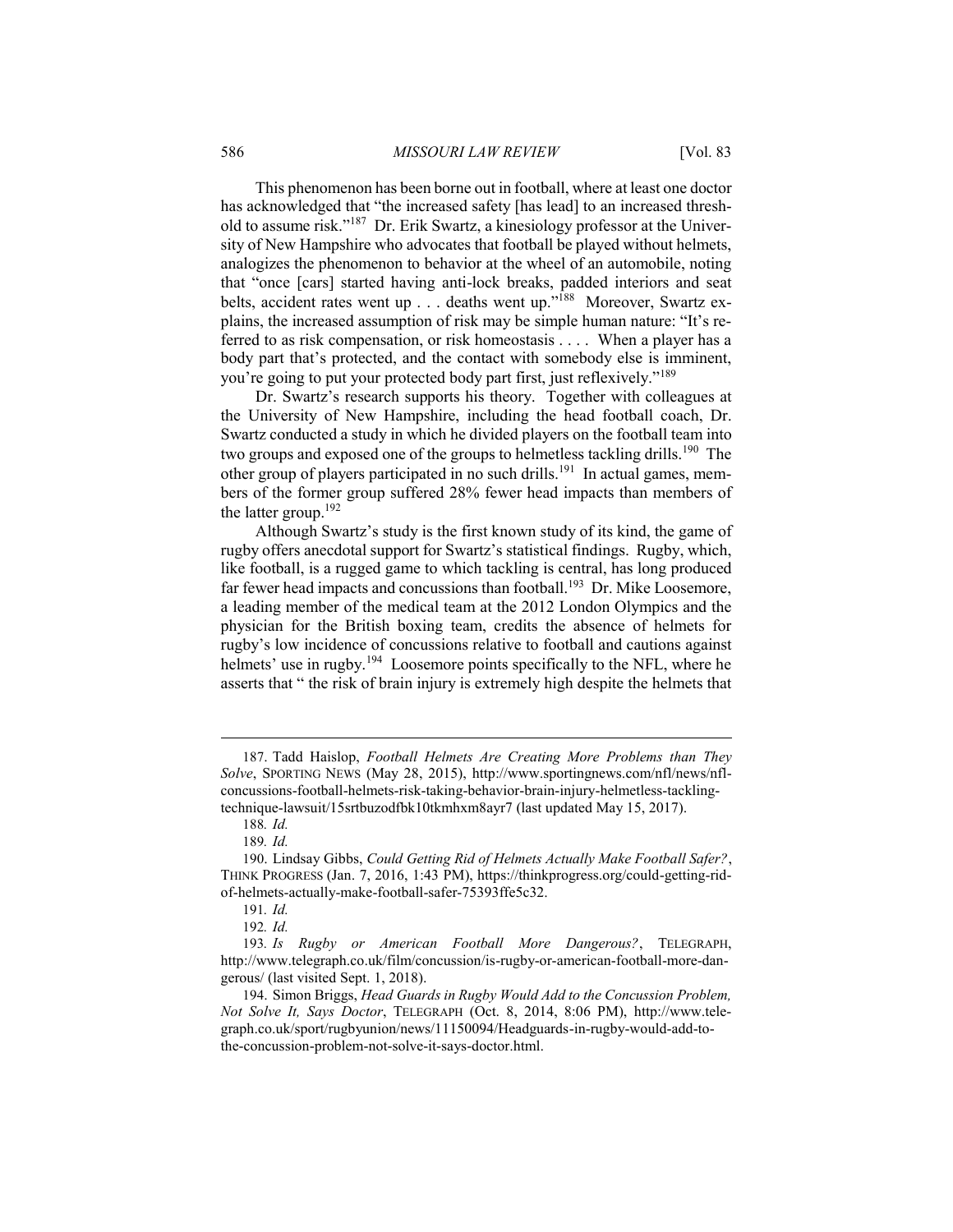they wear. Rugby headguards would be just as ineffective; in fact, they would actively create problems."<sup>195</sup>

In the same way, the use of headgear in soccer may actively create problems; that is, its use may produce more head impacts and potentially increase the number of concussions sustained overall.

The bigger weakness in the soccer headgear movement, however, is that even if wearing headgear were to reduce the incidence of concussion in soccer and doing so did not alter players' risk tolerance in a way that eliminated the potential benefit of the headgear, that benefit does not apply to the damage suffered from heading the ball. Webbe and Salinas report that "evaluative work on the effectiveness of soccer headgear has near unanimity that helmets are remarkably ineffective in  $\dots$  ameliorating impact blows in ball heading."<sup>196</sup> Even the aforementioned *British Journal of Sports Medicine* study, which concluded that headgear reduces the impact of head-to-head collisions in soccer and may therefore reduce the incidence of concussions, found that the headgear produced no material benefit in protecting the brain from the impact of a head meeting a ball.<sup>197</sup> The study measured the impact response of the head when struck by a ball at low speed (between 6.4 and 8.2 meters per second, designed to mimic volunteer heading) and at high speed (between ten and thirty meters per second, designed to mimic head-to-ball contact that may not be voluntary).<sup>198</sup> In both cases, "High speed video confirmed that the ball undergoes much larger deformation than the headband. The headgears tested are not effective because it is the ball which dominates the impact response."<sup>199</sup>

Of even greater concern, wearing headgear may make matters worse for female players because heading a ball with headgear on may be more damaging than heading a ball without headgear. As a general matter, females are more likely than males to suffer brain trauma while playing soccer.<sup>200</sup> The reason for this sex-based disparity is not entirely clear, but researchers attribute it, at least in part, to anatomical differences in the head and neck region.<sup>201</sup> Female necks are, on average, less muscular than male necks, meaning that females tend to exhibit less "head-neck segment stability" when their heads collide against an object.<sup>202</sup> Once impacted, therefore, female heads accelerate more

<sup>195</sup>*. Id.*

<sup>196</sup>*. See* Webbe & Salinas, *supra* note 102, at 290.

<sup>197</sup>*. See* Withnall et al., *supra* note 185, at 47.

<sup>198</sup>*. Id.*

<sup>199</sup>*. Id.*

<sup>200</sup>*. See* Alison, *Women and Brain Injury: What You Need to Know*, BRAIN INJURY<br>SOC'Y OF TORONTO (Mar. 11, 2015), https://torontobraininiu-OF TORONTO (Mar. 11, 2015), https://torontobraininjuryblog.com/2015/03/11/women-and-tbi-what-you-need-to-know/ ("Despite the fact that more men play contact sports than women, women suffer significantly higher rates of concussions than man in these sports.").

<sup>201</sup>*. See* Ryan Tierney et al., *Gender Differences in Head-Neck Segment Dynamic Stabilization During Head Acceleration*, MED. & SCI. IN SPORTS & EXERCISE, Feb. 2005, at 272, 277–78, https://www.ncbi.nlm.nih.gov/pubmed/15692324.

<sup>202</sup>*. Id.* at 277.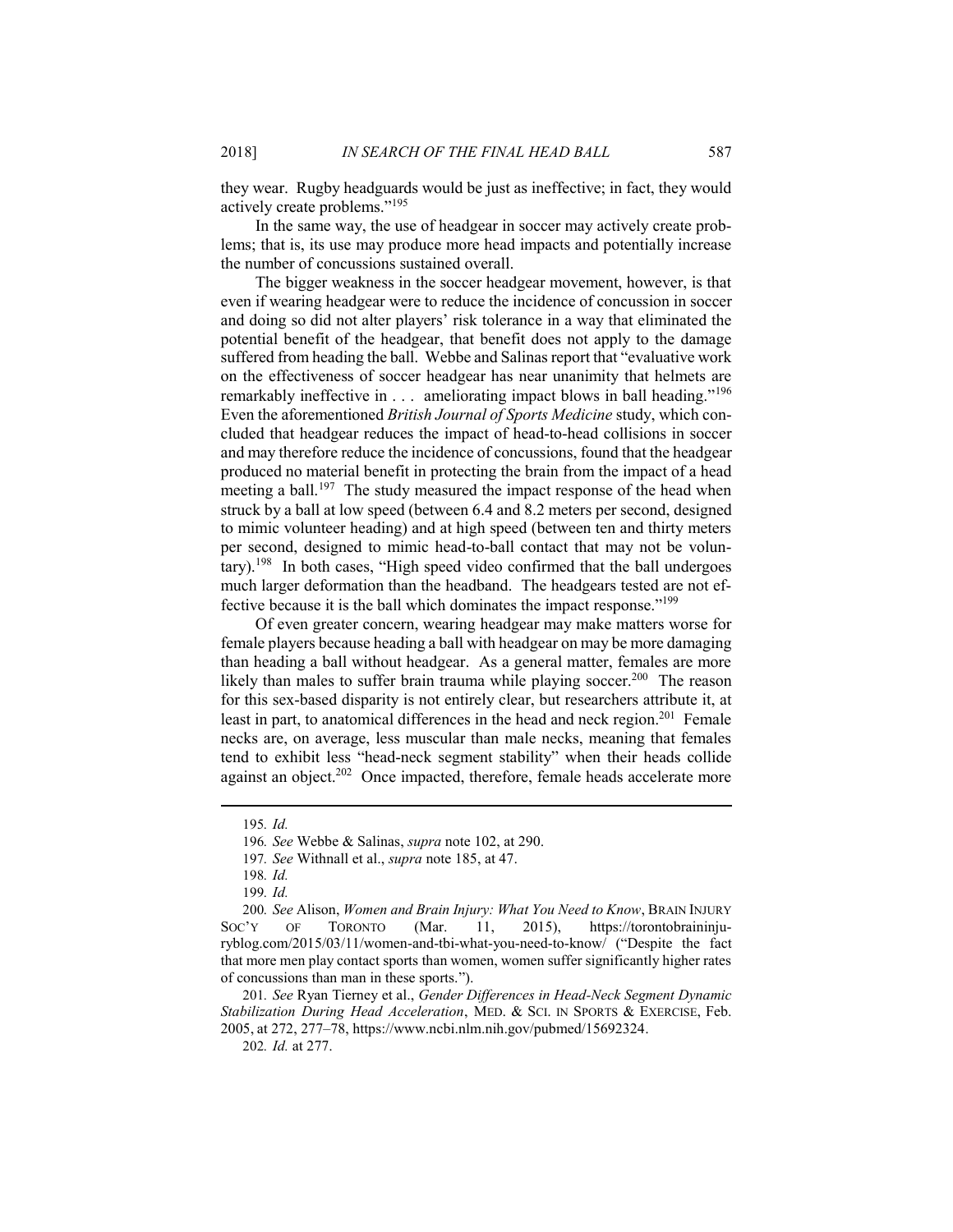quickly, prompting their brains to rattle more forcefully against the insides of their skulls.<sup>203</sup>

In 2008, relying, as a basis, on Newton's Second Law of Motion – that the force acting on an object is equal to the mass of the object times its acceleration – Temple University Kinesiology Professor Ryan Tierney conducted experiments with male and female college-aged soccer players heading soccer balls while wearing different types of headgear as well as none at all.<sup>204</sup> The study revealed that the gap between female and male head acceleration when heading a soccer ball with headgear was substantially larger than the gap with no headgear and that the increased acceleration of female players' heads would counteract any benefit provided by the headgear's cushioning.<sup>205</sup> Tierney concluded that the headgear tested would likely result in "an increased concussion risk in women."<sup>206</sup> Moreover, based on the study's results, Tierney, noting that children generally "exhibit low amounts of head-neck segment stability," expressed concern about children wearing headgear and urged that "research is . . . needed to examine if soccer headgear may lead to increased head accelerations in children during soccer heading."<sup>207</sup>

In that (1) substantial research suggests soccer headgear is not effective in preventing concussions; (2) there is near unanimity that headgear does nothing to reduce the impact on the brain of sub-concussive blows from heading the ball; (3) headgear may encourage riskier challenges than are currently the norm with the potential for greater injury; and (4) for women and potentially children, wearing headgear may, all other things being equal, pose a greater risk to the brain than not wearing it, headgear is likely not the solution to soccer's head danger.

The solution is eliminating heading from soccer.

## VI. ELIMINATING HEADING FROM SOCCER

### *A. The Original Header-Less Game*

While traditionalists may view heading in soccer as sacrosanct, it is certainly not indispensable to the game. Though heading is commonplace in the sport today, history teaches that it has not always been. Indeed, none of the rules systems that held sway in England during the nineteenth century as the

<sup>203</sup>. Ryan Tierney et al., *Sex Differences in Head Acceleration During Heading While Wearing Soccer Headgear*, J. OF ATHLETIC TRAINING, Nov./Dec. 2008, at 578, https://www.ncbi.nlm.nih.gov/pmc/articles/PMC2582549/#attr-43-06-18-Tierney1.

<sup>204</sup>*. Id.* at 578–79. 205*. Id.* at 583.

<sup>206</sup>*. Id.* at 582–83.

<sup>207</sup>*. Id.* at 584.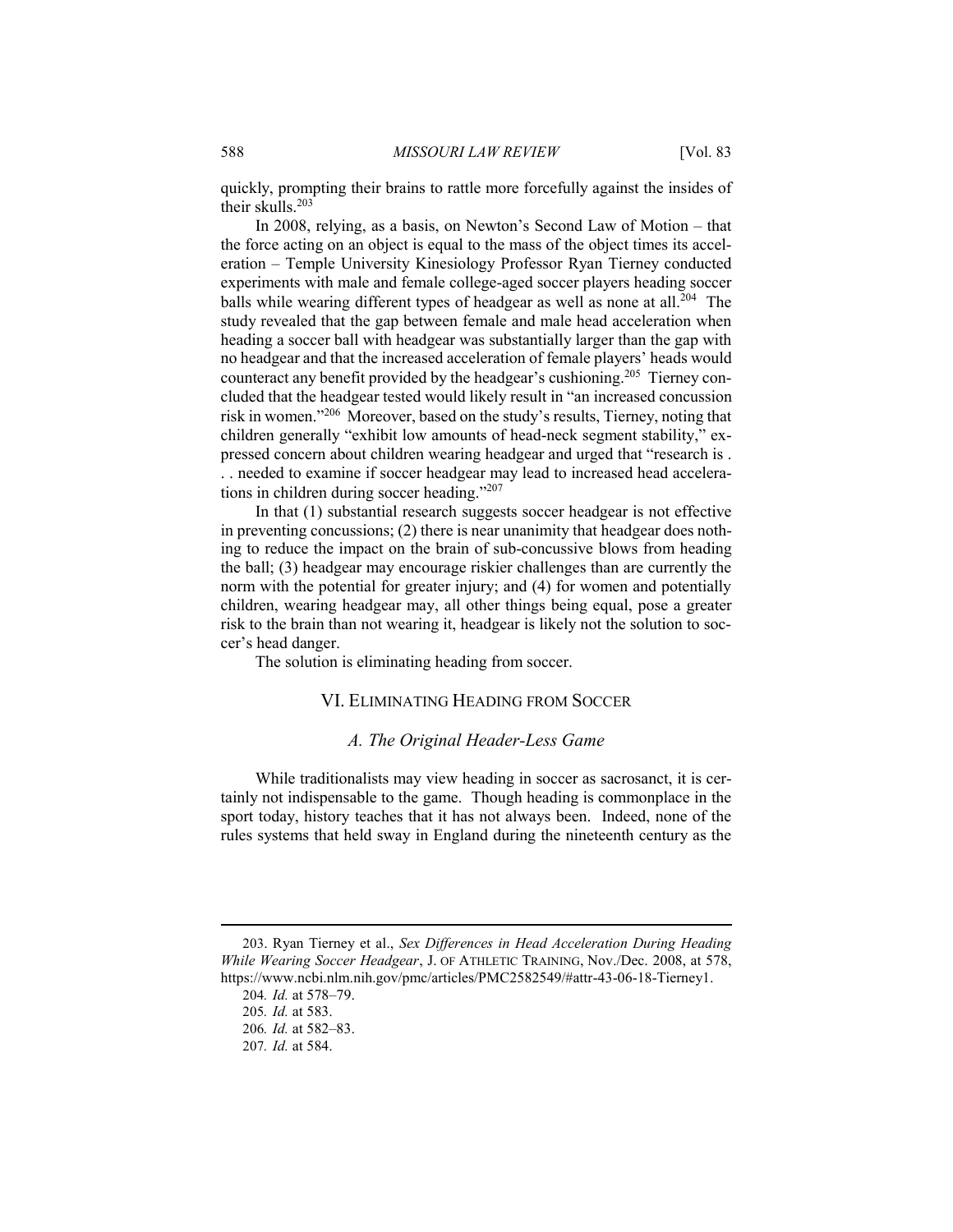game developed specifically mentioned players using their heads.<sup>208</sup> In addition, when the International Football Association Board ("IFAB"), which was founded in 1886, established the 17 Laws of the Game ("17 Rules"), the concept of heading was nowhere within them.<sup>209</sup> The IFAB has, over time, updated and altered the 17 Rules, which FIFA has adopted as soccer's official rules, but heading remains absent. $210$ 

While the absence of heading references in the foundational rules of soccer does not necessarily mean heading was prohibited, $^{211}$  it certainly indicates heading was not a critical component of the game. And, indeed, a headed ball was, for decades, an extremely rare occurrence in a soccer match. In fact, heading was to be avoided if at all possible because the balls used in the late 1800s were heavy and cumbersome objects and were "prone to becoming water-logged, which led to frequent head and neck injuries."<sup>212</sup>

Although soccer ball construction had advanced by the turn of the nineteenth century, balls remained unconducive to heading. "Most balls produced by that time used rubber bladders . . . covered with heavy brown leather."<sup>213</sup> Although these balls had more bounce to them and were easier to kick than the previous generation of balls, heading the ball remained a perilous proposition.<sup>214</sup>

With technological advances in ball design, by the middle of the twentieth century balls were – as compared with those of old – somewhat more conducive to heading, and, as a result, heading frequency increased.<sup>215</sup> Heading, however, remained painful and difficult.<sup>216</sup> George Cohen, who played professionally during the 1950s and 1960s as a defender on England's 1966 World Cup Championship team, and who now campaigns for brain safety in soccer, recalls that "[the balls] started out at [fourteen] to [sixteen] ounces but, with rain, they were two or three pounds . . . . [I]f the ball hit you from the sky when

208*. See The Early Rules of Soccer*, SOCCERDATA, http://www.soccer.mistral.co.uk/histrule.htm (last visited Sept. 1, 2018) (listing the three main sets of rules in the nineteenth century that contributed to modern day soccer).

209*. See* Webbe & Salinas, *supra* note 102, at 277–78. *See generally* IFAB, LAWS OF THE GAME: 1903, http://static-3eb8.kxcdn.com/documents/640/131117\_290118\_1903\_law.pdf (last visited Sept. 1, 2018) (overlooking headers in the 1903 alterations).

210*. Id.* ("Interestingly, heading the ball never even receives mention in the 17 Laws of the Game.").

211*. See* FIFA, LAWS OF THE GAME (2010), https://www.fifa.com/mm/document/affederation/generic/81/42/36/lawsofthegame\_2010\_11\_e.pdf (penalizes the touching of the ball with hands but is silent to penalize headers).

212. Noah Davis, *What Happens When Soccer Bans Heading?*, THE RINGER (Apr. 25, 2017, 9:00 AM), https://www.theringer.com/2017/4/25/16041684/us-soccerheader-ban-concussions-4805684f63ca.

213*. The History of the Soccer Ball*, SOCCER BALL WORLD,

http://www.soccerballworld.com/History.htm (last visited Sept. 1, 2018). 214*. Id.*

215*. See* Davis, *supra* note 212.

216*. See* Webbe & Salinas, *supra* note 102, at 282–83.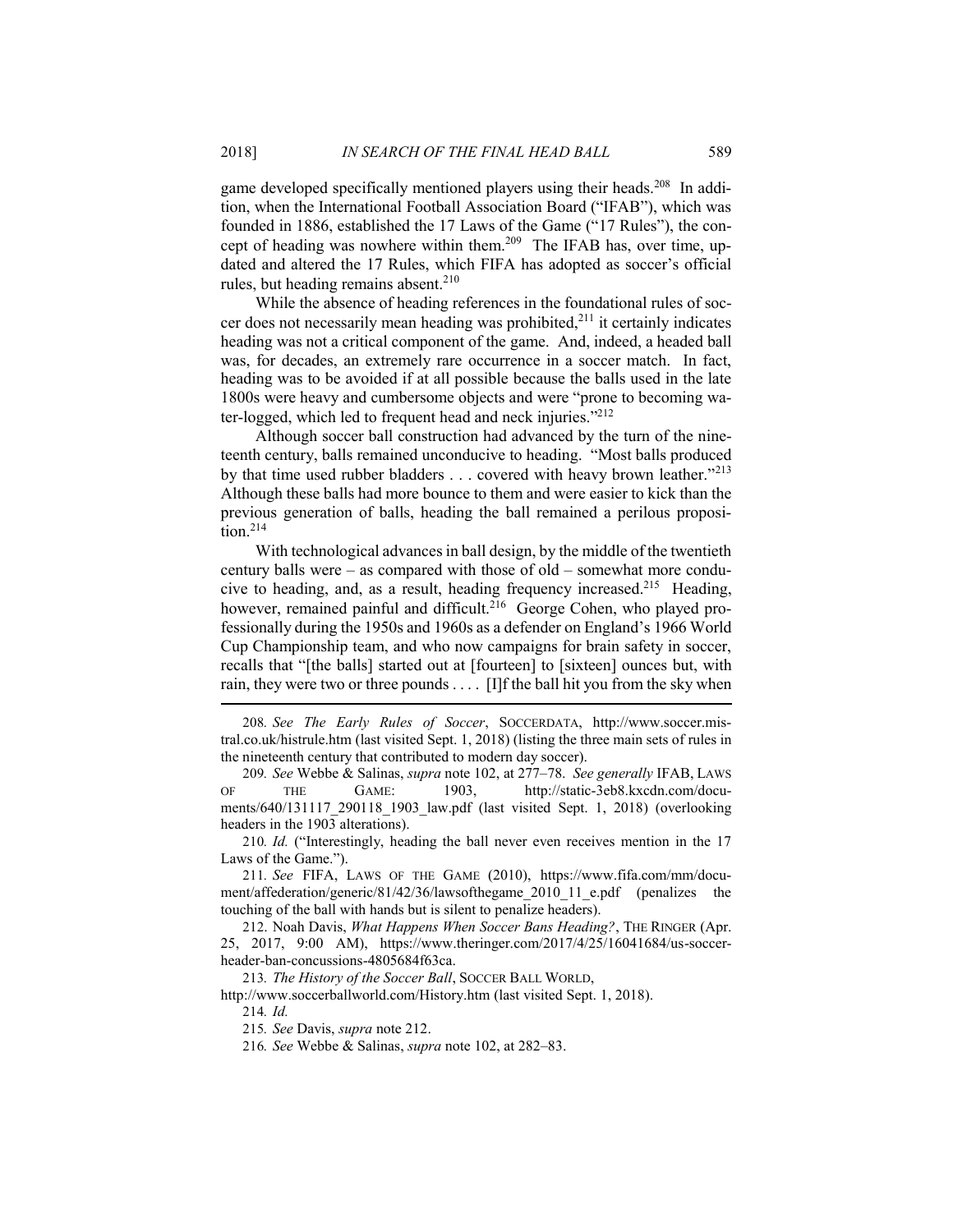you were still on the ground, the feeling would go right through to your feet."<sup>217</sup> Still, to strengthen their necks for efficacy when heading in games, some clubs in that era were known to practice by heading large, heavy, medicine balls.<sup>218</sup>

Eventually, as soccer balls became lighter and bouncier and as the act of heading appeared safer, the frequency of heading increased further, and it is now a fundamental and celebrated part of the game.<sup>219</sup> While heading may appear safer than when heavier balls were used, it may, in fact, be riskier. Dr. Michael Grey, a motor neuroscience physiologist at the University of Birmingham in the United Kingdom, explains:

The issue is the amount of energy imparted on the head by the ball. It is very simple physics. There is a formula for kinetic energy. That formula is one[-]half mass times velocity squared. The more important part of that equation is the velocity squared. We know players are bigger, stronger and kicking the ball faster. So the amount of energy in the ball is maybe even more [than when the balls were heavier]. There is still energy in the new balls to wobble the brain inside the cranium.<sup>220</sup>

The act of heading the ball played little or no role in soccer as originated because it was painful and dangerous. Now that heading is generally no longer painful, it plays a large role. Unfortunately, it remains dangerous – perhaps more dangerous than it was in the past. Indeed, it has been posited that "[i]f the rules of the game were being written today, making head-to-ball contact would be outlawed . . . . "<sup>221</sup>

### *B. Attempts to Restrict Heading Among Youth*

In August of 2014, parents of youth soccer players concerned about head injuries filed a class-action lawsuit in the U.S. District Court for the Northern District of California against FIFA, U.S. Soccer, U.S. Youth Soccer Associa-

<sup>217</sup>. Jeremy Wilson, *George Cohen: English Football Needs to Act on Dementia*, TELEGRAPH (May 31, 2016, 10:30 PM), http://www.telegraph.co.uk/football/2016/05/31/george-cohen-english-football-needs-to-act-on-dementia/.

<sup>218</sup>. Jeremy Wilson, *Football's Brain Injury Risk No Lower Now Than in the Past, Warn Medics*, TELEGRAPH (May 31, 2016, 12:28 PM), http://www.telegraph.co.uk/football/2016/05/31/footballs-brain-injury-risk-no-lower-now-than-inthe-past-warn-m/.

<sup>219</sup>*. See* Kelsey Mullins, *Could Soccer Exist Without Heading?*, BROCK (June 20, 2017), http://www.brockusa.com/2017/06/could-soccer-exist-without-heading/ (discussing how heading is a part of a regular practice).

<sup>220</sup>. Wilson, *supra* note 218.

<sup>221</sup>*. See* Davis, *supra* note 212.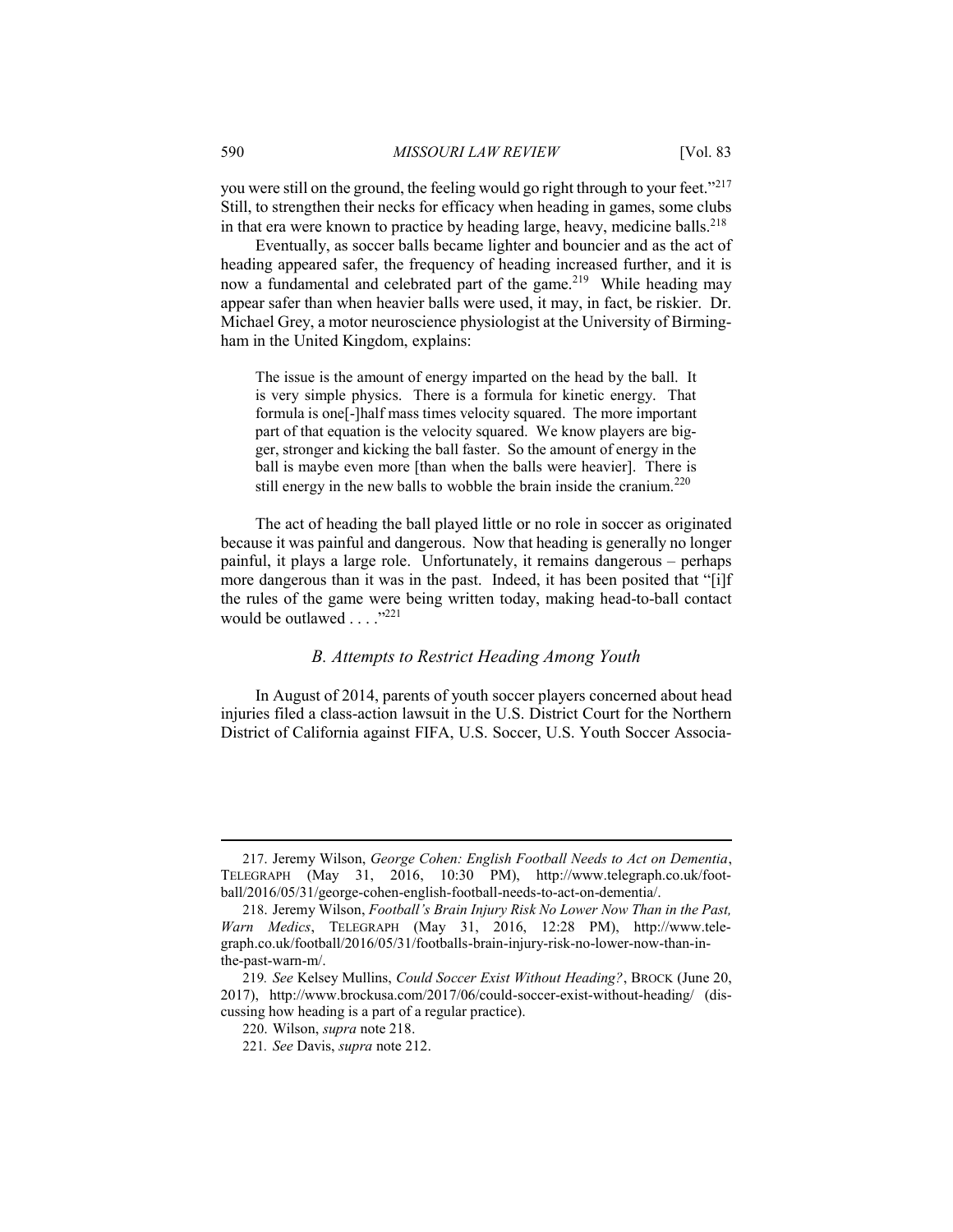tion, American Youth Soccer Organization, U.S. Club Soccer, and the California Youth Soccer Association.<sup>222</sup> In the lawsuit, *Mehr v. Fédération Internationale de Football Association*, plaintiffs alleged that the defendants were negligent in monitoring and treating head injuries.<sup>223</sup> The court dismissed FIFA from the suit with prejudice, noting that there existed "no connection between any claim asserted in th[e] case and any action by FIFA in California . . . . "224 The court also dismissed the United States defendants on standing grounds after finding that the parents did not sufficiently demonstrate injury.<sup>225</sup> The dismissal on standing grounds, however, was without prejudice and plaintiffs' counsel immediately indicated an intent to amend the complaint and proceed with the lawsuit against the United States defendants.<sup>226</sup> The parties soon thereafter engaged in settlement discussions, and within a few months they reached an agreement.<sup>227</sup> The agreement did not involve money but rather rule changes, including changes with respect to heading <sup>228</sup>

While the agreement was hailed as a success among those concerned about head injuries in soccer, its restrictions on heading were actually quite limited. As a threshold matter, the amount of authority that the defendants have over individual youth teams varied, so while the changes are required with respect to, for instance, U.S. Soccer's Youth National Teams and Development Academy, they are merely recommendations for most youth soccer clubs and leagues around the country.<sup>229</sup> Moreover, the recommended (and for select bodies, as noted above, required) restrictions do not apply to all youth players.<sup>230</sup> While it is recommended that children age ten and under do not head the ball at all during games and practices, other than restricting the number of head balls taken during practices, the recommendation does not extend to

227*. See* Strauss, *supra* note 223.

228*. Id.* (establishing that the new guidelines and youth initiatives governing youth players heading the ball resolved the class-action suit).

<sup>222</sup>. *Mehr v. Féderation Internationale De Football Ass'n*, 115 F. Supp. 3d 1035, 1043 (N.D. Cal. 2015).

<sup>223</sup>*. Id.* at 1046; *see also* Ben Strauss, *U.S. Soccer, Resolving Lawsuit, Will Limit Headers for Youth Players*, N.Y. TIMES (Nov. 9, 2015), https://www.nytimes.com/2015/11/10/sports/soccer/us-soccer-resolving-lawsuit-will-limit-headersfor-youth-players.html.

<sup>224</sup>*. Mehr*, 115 F. Supp. 3d at 1054, 1071.

<sup>225</sup>*. See id.*

<sup>226</sup>*. Id.*; Jonathan Stempel, *FIFA, Others Defeat U.S. Soccer Concussion Lawsuit*, REUTERS (July 17, 2015, 9:00 AM), http://www.reuters.com/article/us-soccer-concussions-fifa-lawsuit-idUSKCN0PR1JN20150717.

<sup>229</sup>*. U.S. Soccer Provides Additional Information About Upcoming Player Safety Campaign*, U.S. SOCCER (Nov. 9, 2015), http://www.ussoccer.com/stories/2015/11/09/22/57/151109-ussoccer-provides-additional-information-about-upcoming-player-safety-campaign.

<sup>230</sup>*. See id.*; US YOUTH SOCCER, US YOUTH SOCCER POLICY AND PLAYERS AND PLAYING RULES 7 (Aug. 20, 2016), https://www.usyouthsoccer.org/file.aspx?DocumentId=71.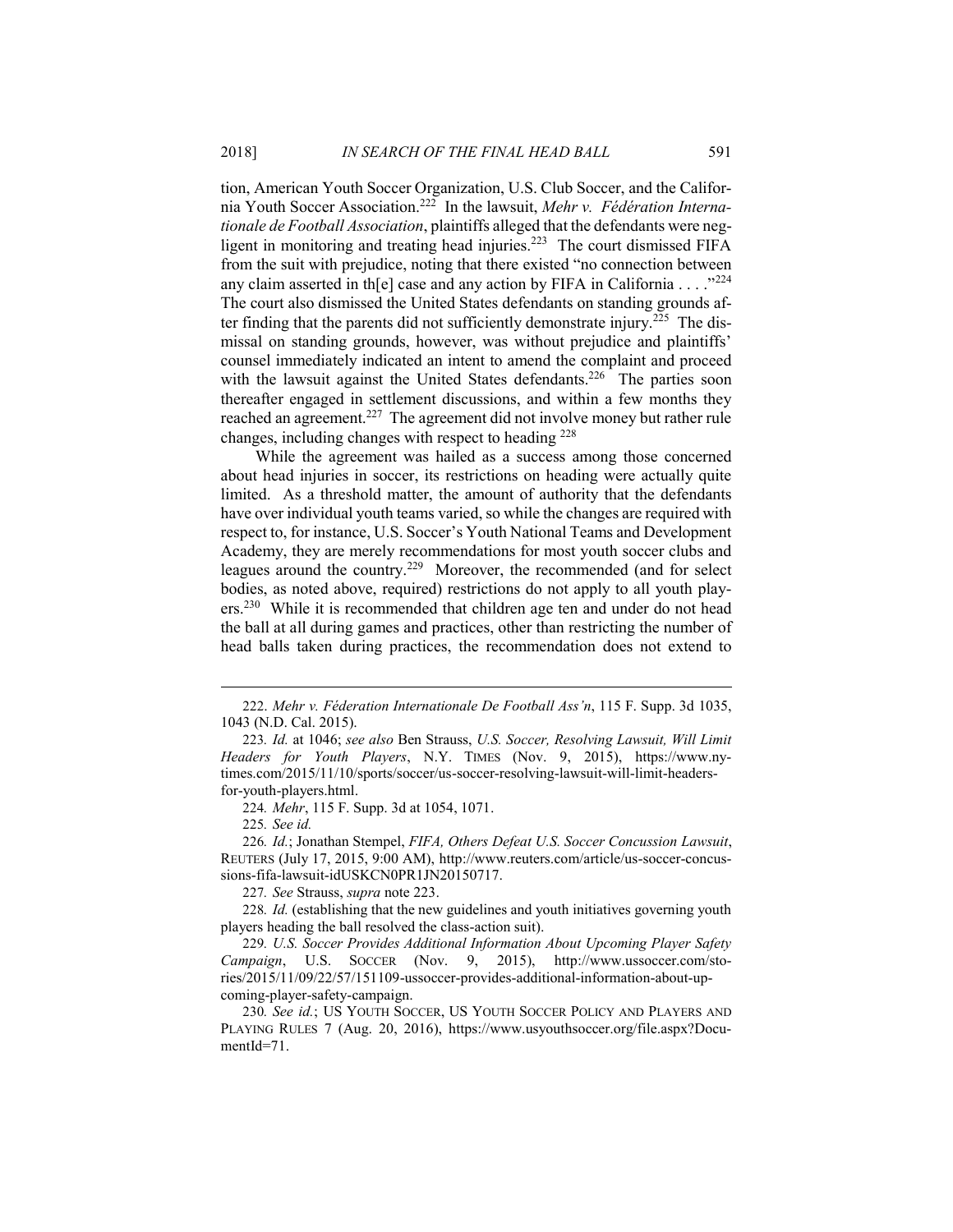eleven-and-twelve-year-olds.<sup>231</sup> No restrictions of any sort are recommended for players older than twelve. $232$ 

The Professional Footballers' Association, which is the union for professional soccer players in the United Kingdom, has tracked U.S. Soccer's movement on the issue and has argued for similar restrictions, urging the Football Association, the United Kingdom's supreme soccer governing body, to eliminate heading for children under the age of ten.<sup>233</sup> The Football Association has taken no action, committing only to "researching and examining" the issue, but the public and the medical community have expressed increasing concern.<sup>234</sup> For instance, Dr. Willie Stewart, a Glasgow, Scotland-based Neuropathologist who collaborated on the aforementioned University of Stirling study, has mocked the United Kingdom's soccer authorities' inaction, stating:

If I put boxing gloves on my hands, went into a school and offered to bang the kids around the head with the same force as a [soccer ball], I would be locked up. If I take a [soccer ball] in and did the same thing, I would be appointed coach. $^{235}$ 

#### *C. What About Adults' Brains?*

While perspectives differ as to whether and to what extent heading should be permitted in soccer, discussion of its elimination has been limited almost exclusively to the youth game. Why it is limited as such, however, is not clear. Neither the research on heading's dangers nor the nature of U.S. Soccer's regulations and recommendations support restricting heading regulation to youth soccer.

Without question, protecting childrens' brains from damage through sports must be a priority. Their brains are more susceptible to damage than adults' brains and, because children's brains are still developing, any damage is likely to have greater consequences.<sup>236</sup> A brain is, however, an extraordinary and delicate organ at any age, and heading a soccer ball, at any age, can harm the brain. Indeed, the studies cited in Part IV of this Article that warn of the danger of sub-concussive impacts – the Norwegian study, the Stirling study,

<sup>231</sup>*. Id.*

<sup>232</sup>*. Id.* Bennet Omalu, the neuropathologist who discovered CTE and diagnosed the first case of the disease in an NFL player, has called for more expansive restrictions. He suggests that all heading be eliminated for players under eighteen years old and that players younger than twelve be taught a new form of soccer involving less contact. *Brain Injury Expert Calls for Ban on Heading in Football*, *supra* note 100.

<sup>233</sup>*. See* Wilson*, supra* note 157.

<sup>234</sup>*. Id.*

<sup>235</sup>*. Id.*

<sup>236</sup>*. See Children and Concussions*, WEILL CORNELL MED. CONCUSSION AND BRAIN INJ. CLINIC, https://concussion.weillcornell.org/about-concussions/kids-andconcussions (last visited Sept. 1, 2018).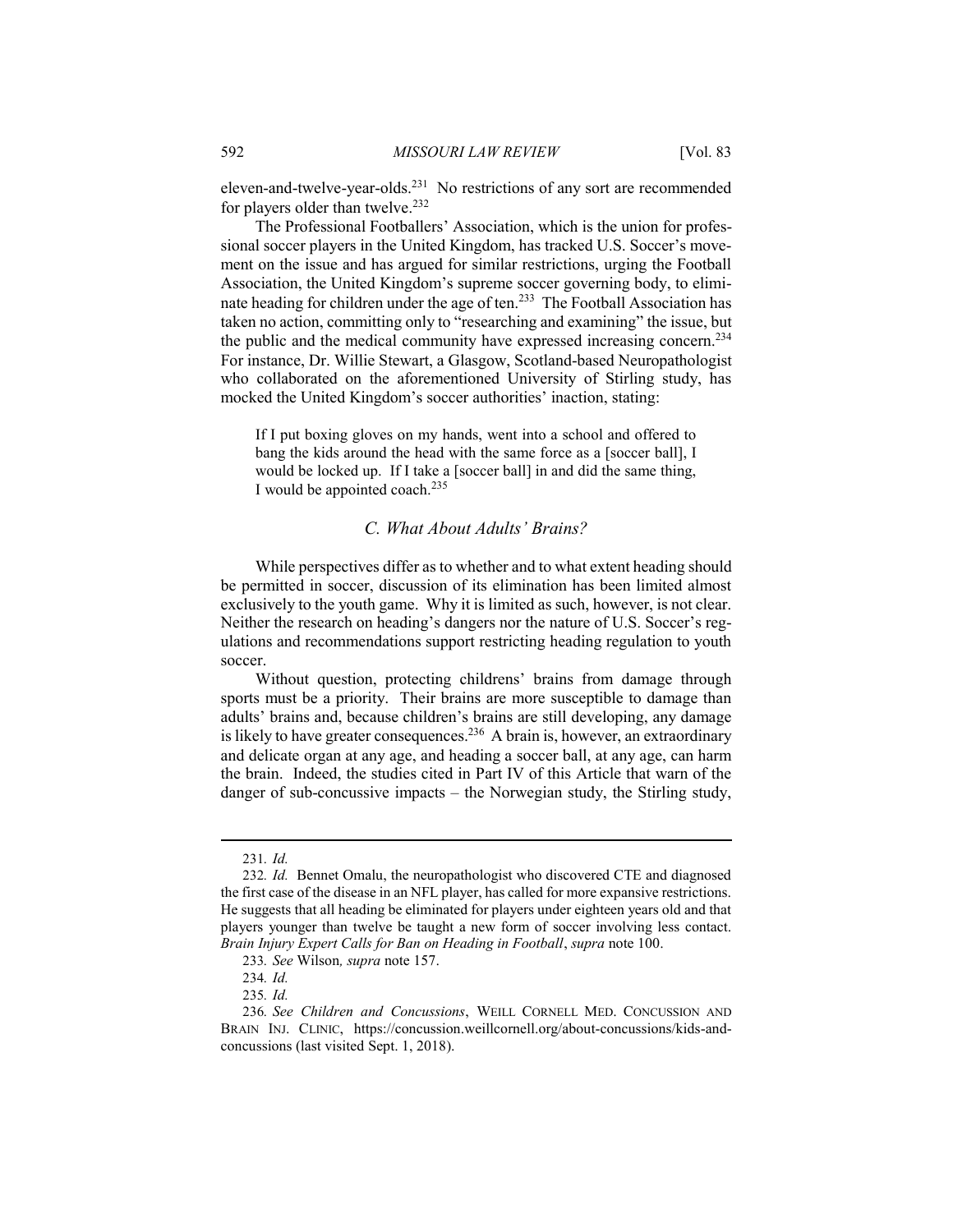the *Neurology* study – all involved adults' brains.<sup>237</sup> Eliminating heading in the youth game, therefore, does not go far enough.

While adults can consent to the dangers inherent in an activity in a way that children, as a legal matter, cannot,  $238$  playing soccer should not require anyone, regardless of age, to put his or her brain at risk with every head ball. There has, however, been no adult-focused *Mehr* analogue or potentially crippling NFL-like nationwide concussion lawsuit to truly rattle the American soccer establishment's cage,<sup>239</sup> which may be part of the reason that heading's place in the game for players over twelve years old has gone unaltered notwithstanding increasing evidence of its danger.

Another part of the reason may be the deep devotion to heading that many in the soccer community, and certainly those who are good at it, have. A perfectly placed head ball into the opponent's goal can be majestic. Soccer highlight reels are filled with them, and they are widely celebrated. Moreover, the opportunity to strike a ball with one's head confers an obvious advantage upon those who are able to do so well – an advantage that would be lost if heading were eliminated. Tall, attacking players who are strong in the air and more adept at scoring with their heads than manipulating the ball into the net with their feet would be phased out of the game. In exploring the potential merits of eliminating heading from soccer, columnist Noah Davis asserts that "[a] header requires less technical ability than a [thirty]-yard strike, often rewarding the brave rather than the skilled."<sup>240</sup> Though Davis discounts the athletic ability great headers of the ball must possess, the elimination of heading would certainly disadvantage such players vis-a-vis their contemporaries who possess a "tiki-taka" short passing, ball control style popularized in recent years by the

<sup>237</sup>*. See supra* Section IV.C.

<sup>238</sup>*. See* LOUIS R. FRUMER AND MELVIN I. FRIEDMAN, PERSONAL INJURY: ACTIONS, DEFENSES, DAMAGES § 28.15 (2018) (noting that although infancy generally precludes a child from consenting to conduct, a child's consent to participate in a game is limited "to the bodily contacts or confinement that the reasonable rules and usages of the game permit.").

<sup>239</sup>. While they have had minimal impact on the national conversation regarding rules changes, several soccer-related concussion lawsuits have been brought. *See, e.g.*, *In re Nat'l Collegiate Athletic Assoc. Student-Athlete Concussion Injury Litig.*, 314 F.R.D. 580 (N.D. Ill. 2017) (approving class action settlement in soccer student-athletes' concussion-related claim); Steven Goff, *Namoff's Lawsuit Was Dismissed*, WASH. POST (Jan. 14, 2015), https://www.washingtonpost.com/news/soccer-insider/wp/2015/01/14/namoffs-lawsuit-was-dismissed/?utm\_term=.0443a6f414ec (noting that the Superior Court of the District of Columbia dismissed Bryan Namoff's \$20 million negligence claim against D.C. United's coach, trainer, and doctor); Jamie Goldberg, *Portland Timbers No Longer a Defendant in Eddie Johnson's Concussion Lawsuit*, OREGONIAN (Jan. 19, 2017), http://www.oregonlive.com/timbers/index.ssf/2017/01/portland\_timbers\_no\_longer\_a\_d.html (explaining that although a circuit court in Oregon dismissed the Timbers in former soccer player Eddie Johnson's negligence lawsuit, the case is still open as to the trainer and other health providers).

<sup>240</sup>*. See* Davis, *supra* note 212.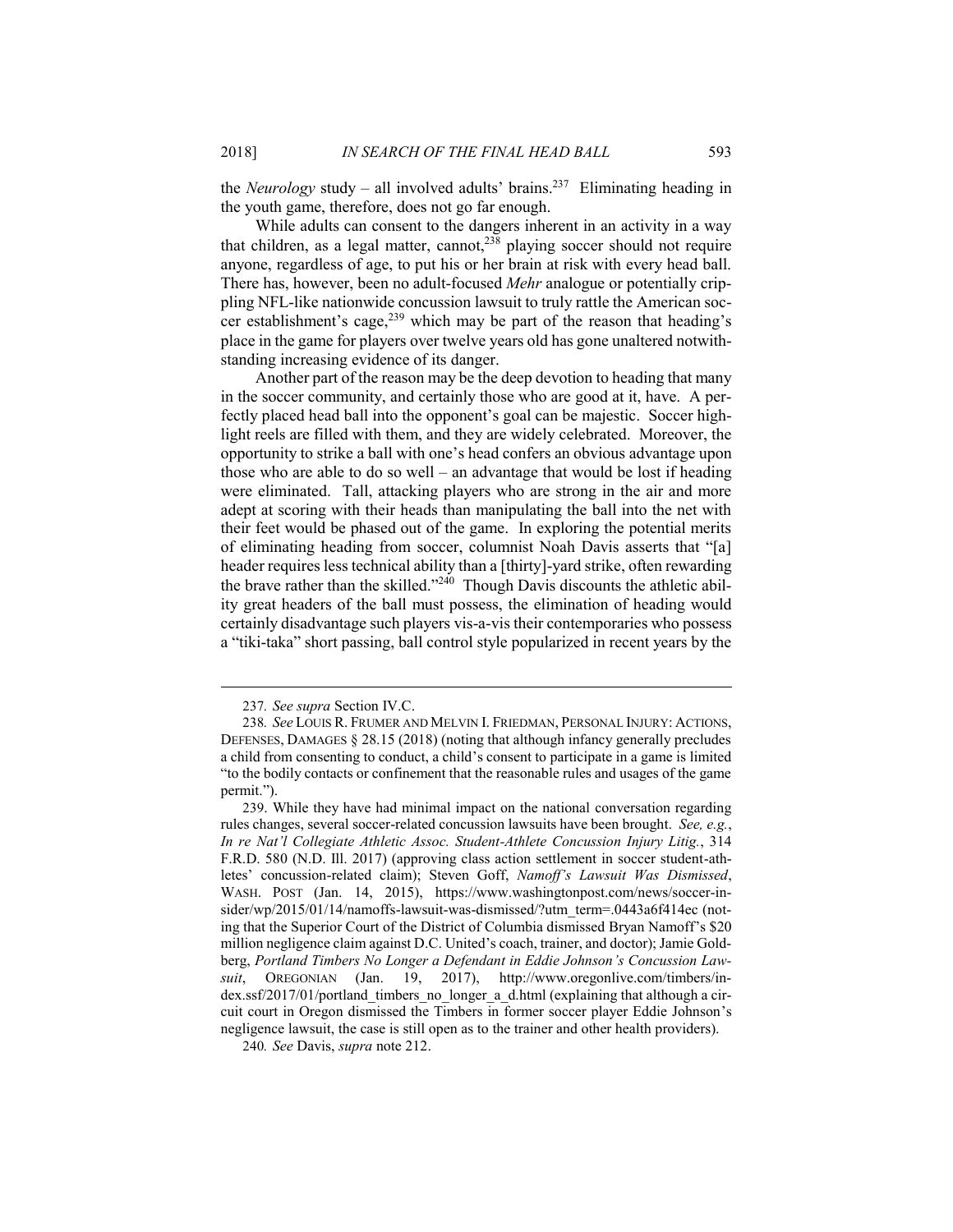Spanish club FC Barcelona.<sup>241</sup> For instance, Argentina national Lionel Messi, a magician with the ball at his feet,  $242$  would likely be far less troubled by a head ball ban than England national Andy Carroll, who is known to be a powerful force in the air but is lampooned for his relative lack of skill with the ball on the ground.<sup>243</sup> For that matter, entire nations' soccer programs would potentially rise or fall in stature relative to competitor nations' programs in the wake of a heading ban, as nations that have traditionally emphasized technical ability and short passes would, at least in the short term, separate themselves from those that have traditionally emphasized a more physical approach that privileges prowess in the air.

A discussion of how a heading ban would shift the balance of power among soccer players and among soccer-playing nations is beyond the scope of this Article, and more importantly, it is beside the point. Study after study reveals that heading the ball and the collisions so often borne of attempting to head the ball threaten the brain, at any age.<sup>244</sup> That should be enough to render irrelevant both romantic notions of the role heading has occupied in the game and considerations of who a heading ban would most disadvantage.

Sports evolve. Basketball rules have changed over the years to introduce the slam dunk, the three-point shot, and the shot clock, and they have dramatically changed the game, altering decades-old strategic philosophies and advantaging players with different skill sets and attributes.<sup>245</sup> Still, it is basketball. Soccer without heading will still be soccer but with healthier brains in its players' heads.

#### VII. CONCLUSION

A well-executed head ball is beautiful, and some of the game's greatest players, such as U.S. Women's National Team legend Abby Wambach, have

<sup>241</sup>. Philip Ball, *FC Barcelona*: *The Science Behind Their Success*, BBC (Nov. 18, 2014), http://www.bbc.com/future/story/20141024-what-makes-barcelona-so-special.

<sup>242</sup>. Scott Davis, *Here's What Makes Lionel Messi So Impossible to Defend*, BUS. INSIDER (June 6, 2015, 8:08 AM), http://www.businessinsider.com/lionel-messi-dribbling-2015-6 (calling Messi the "world's best dribbler").

<sup>243</sup>*. See* Barney Ronay, *Andy Carroll, the Man with a Head Like a Foot, Is a Weapon England Don't Need*, GUARDIAN (Apr. 15, 2016), https://www.theguardian.com/football/blog/2016/apr/15/andy-carroll-weapon-england-roy-hodgson-westham-euro-2016.

<sup>244</sup>*. See supra* Section IV.C.

<sup>245</sup>. Ryan Fagan, *Two Simple Rules: How the Shot Clock and the 3 Pointer Changed College Hoops*, SPORTING NEWS (Apr. 15, 2012), http://www.sportingnews.com/ncaa-basketball/news/2288263-two-simple-rules-how-the-shot-clock-andthe-3-pointer-changed-college-hoops.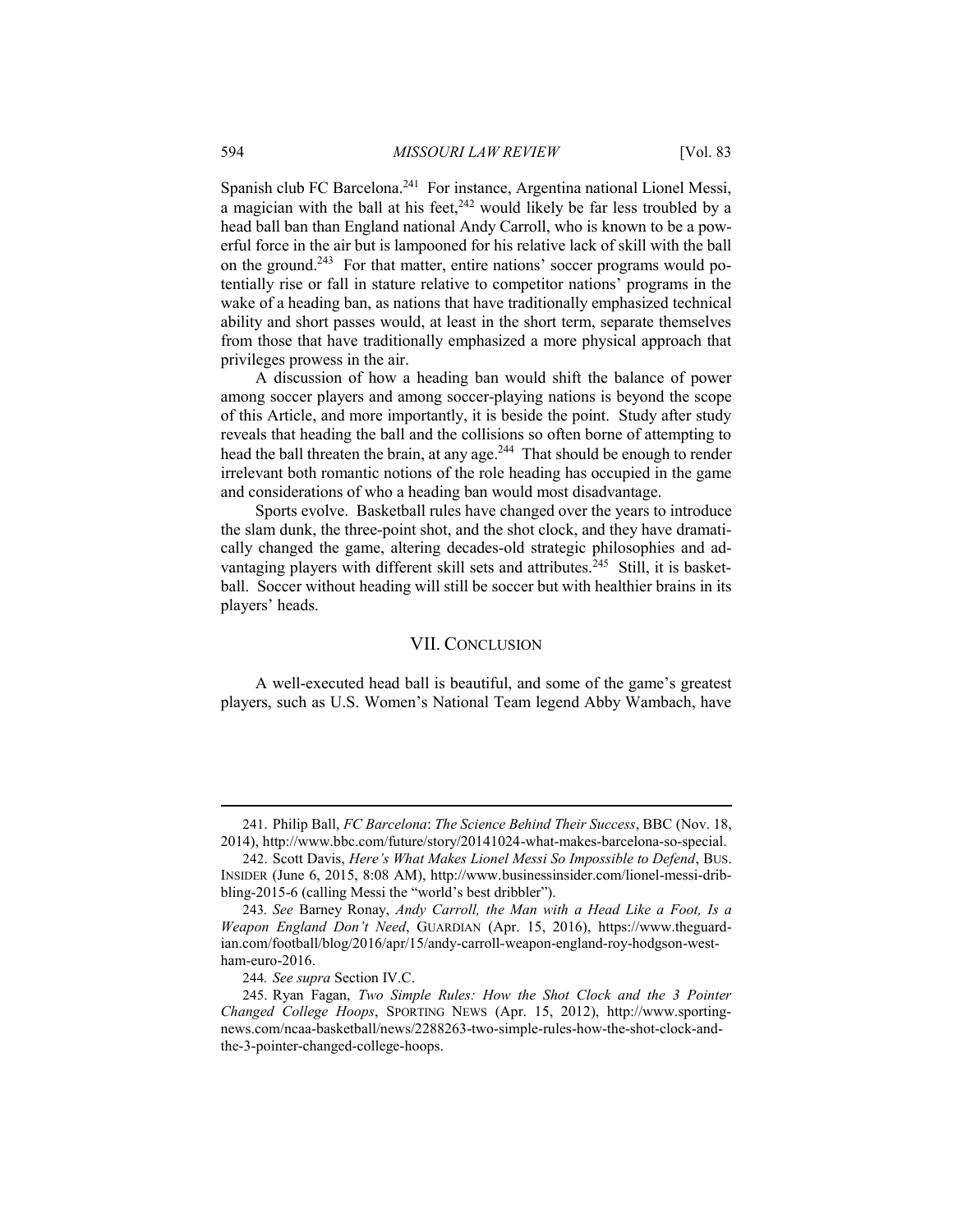made beautiful head balls their trademark.<sup>246</sup> However, the consequences of heading the ball – and of missing the ball and instead hitting another player's head, shoulder, elbow, foot, fist, or the goal post – are potentially dire, as seemingly acknowledged by Wambach herself in announcing that upon her death she would like her brain donated to the study of  $CTE<sup>247</sup>$  While soccer's regulatory bodies have begun recommending that young children not head the ball, there has been no movement to eliminate heading among adults despite overwhelming evidence as to the neurological damage heading the ball and attempting to head the ball, at any age, can cause.

The NFL ignored evidence of its burgeoning brain health crisis, and by the time it faced the problem and tried to address it, youth football participation had declined, legendary players were lamenting having played the game, and the NFL faced a mammoth class action lawsuit it ultimately settled for \$1 billion.<sup>248</sup> For the good of "The Beautiful Game," soccer's governing bodies should take a different path. Soccer is a brain-dangerous sport, but it can be made far less so with one rule change: the elimination of heading. By eradicating heading from soccer, the sport's governing bodies can protect the game and its players into the future.

<sup>246</sup>. Sharelle M. Burt, *Abby Wambach Announces Retirement: Top 10 Career Accomplishments*, N.Y. DAILY NEWS (Oct. 27, 2015, 6:09 PM), http://www.nydailynews.com/sports/soccer/abby-wambach-top-10-career-accomplishments-article-1.2413720 (calling the header Wambach's "signature" move).

<sup>247</sup>*. Abby Wambach Will Donate Brain for Concussion Research*, SPORTS ILLUSTRATED (Mar. 30, 2016), https://www.si.com/planet-futbol/2016/03/30/uswntabby-wambach-will-donate-brain-concussion-research.

<sup>248</sup>*. See* discussion *supra* notes 86–88.